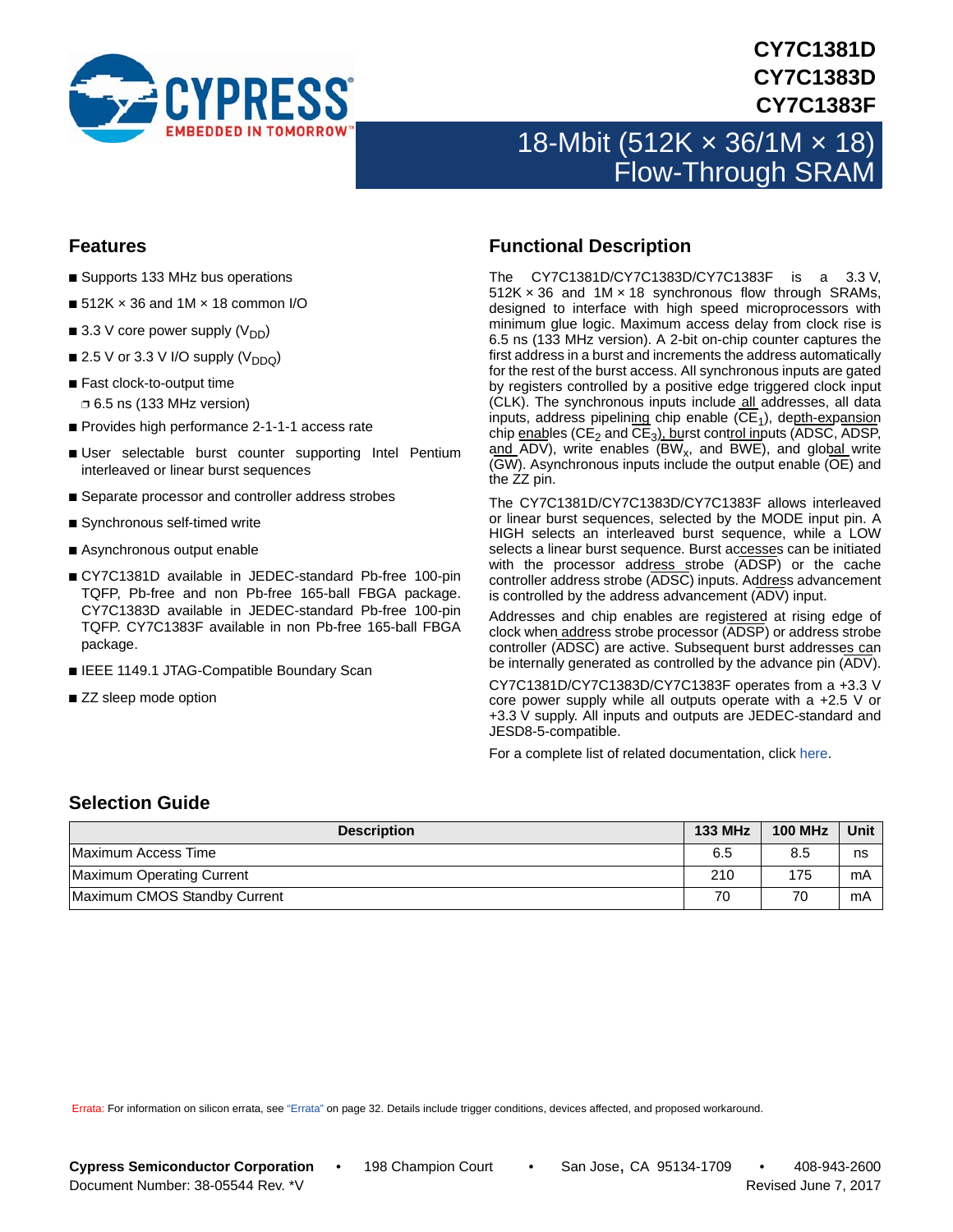

### <span id="page-1-1"></span>**Logic Block Diagram – CY7C1381D**

 $(512K \times 36)$ <sup>[\[1](#page-1-0)]</sup>



### **Logic Block Diagram – CY7C1383D/CY7C1383F**

 $(1M \times 18)^{[1]}$  $(1M \times 18)^{[1]}$  $(1M \times 18)^{[1]}$ 



<span id="page-1-0"></span>**Note** 1. CY7C1383F have only 1 chip enable  $(\overline{\text{CE}}_1)$ .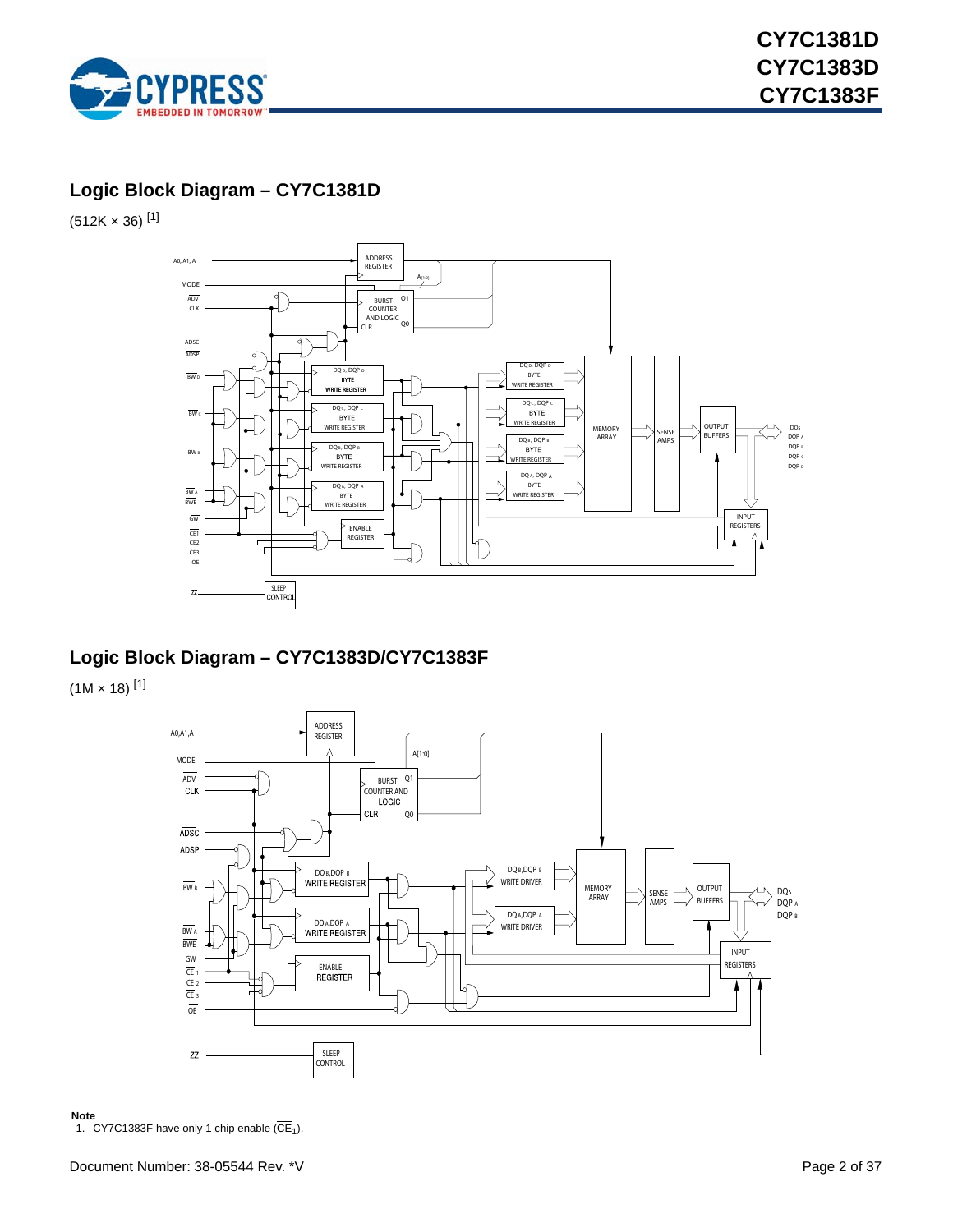

### **Contents**

| Single Write Accesses Initiated by ADSP  8       |  |
|--------------------------------------------------|--|
| Single Write Accesses Initiated by ADSC  8       |  |
|                                                  |  |
|                                                  |  |
|                                                  |  |
|                                                  |  |
|                                                  |  |
|                                                  |  |
|                                                  |  |
|                                                  |  |
| IEEE 1149.1 Serial Boundary Scan (JTAG [14])  12 |  |
|                                                  |  |
|                                                  |  |
| PERFORMING A TAP RESET  12                       |  |
|                                                  |  |
|                                                  |  |
|                                                  |  |
|                                                  |  |
|                                                  |  |
| TAP AC Switching Characteristics  16             |  |
|                                                  |  |
| 3.3 V TAP AC Output Load Equivalent  17          |  |
|                                                  |  |
| 2.5 V TAP AC Output Load Equivalent  17          |  |
| <b>TAP DC Electrical Characteristics</b>         |  |
|                                                  |  |
| Identification Register Definitions  18          |  |

| Ram9 Sync ZZ Pin                            |  |
|---------------------------------------------|--|
|                                             |  |
|                                             |  |
| Sales, Solutions, and Legal Information  37 |  |
| Worldwide Sales and Design Support  37      |  |
|                                             |  |
|                                             |  |
| Cypress Developer Community  37             |  |
|                                             |  |
|                                             |  |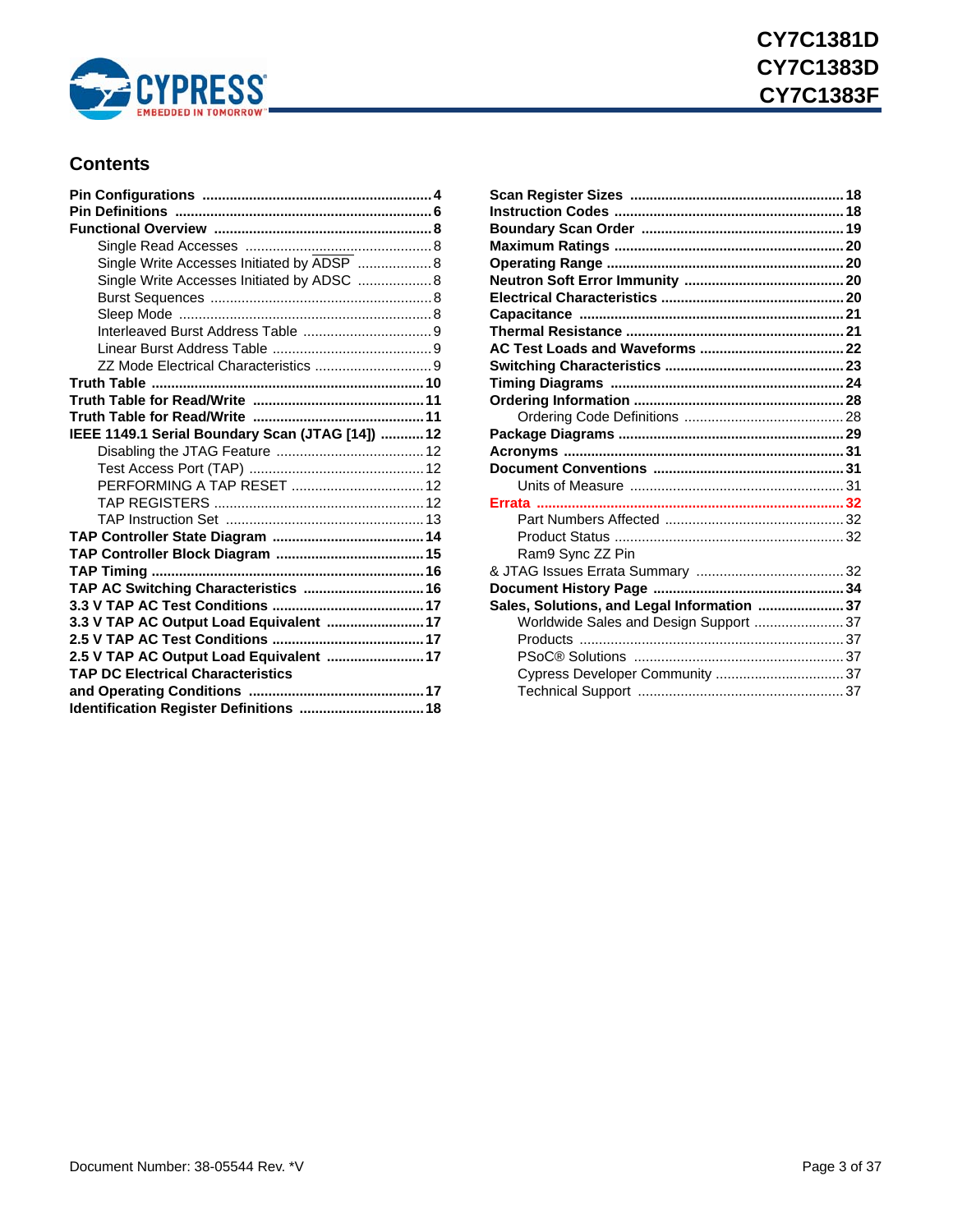

<span id="page-3-2"></span><span id="page-3-0"></span>**Pin Configurations**

**Figure 1. 100-pin TQFP (14 × 20 × 1.4 mm) pinout (3 Chip Enable)** [\[2](#page-3-1)]

<span id="page-3-1"></span>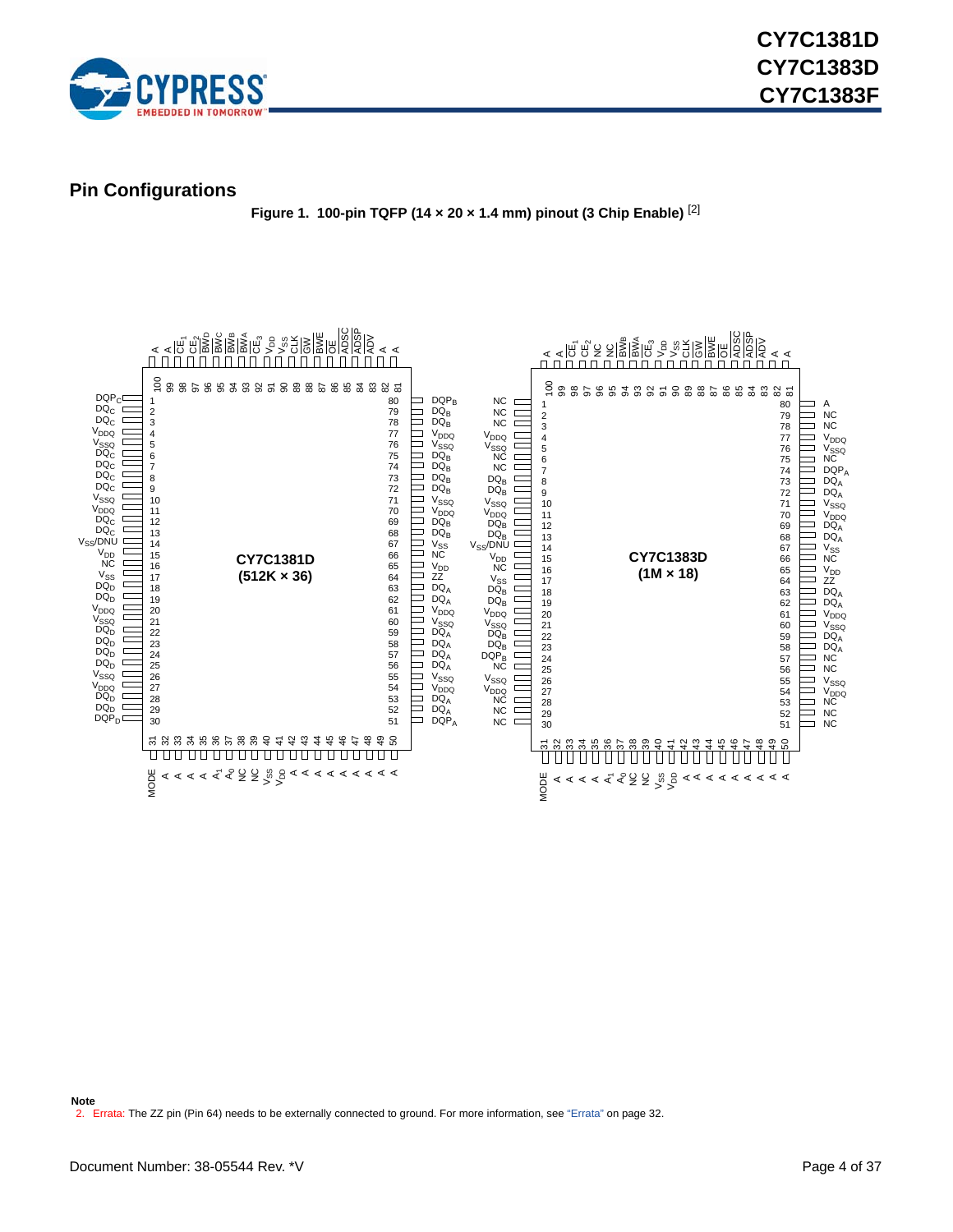

### <span id="page-4-2"></span>**Pin Configurations** *(continued)*

**Figure 2. 165-ball FBGA (13 × 15 × 1.4 mm) pinout (3 Chip Enable)** [[3,](#page-4-0) [4\]](#page-4-1)

|   | 1              | $\mathbf{2}$  | 3                        | 4                                 | 5                                     | 6               | 7               | 8               | 9                | 10     | 11             |
|---|----------------|---------------|--------------------------|-----------------------------------|---------------------------------------|-----------------|-----------------|-----------------|------------------|--------|----------------|
| A | <b>NC/288M</b> | A             | $\overline{\text{CE}}_1$ | $\overline{\text{BW}}_{\text{C}}$ | $\overline{\mathrm{BW}}_{\mathrm{B}}$ | CE <sub>3</sub> | <b>BWE</b>      | <b>ADSC</b>     | <b>ADV</b>       | Α      | <b>NC</b>      |
| B | <b>NC/144M</b> | A             | CE <sub>2</sub>          | $\overline{BW}_{D}$               | $\overline{BW}_{A}$                   | <b>CLK</b>      | $\overline{GW}$ | $\overline{OE}$ | <b>ADSP</b>      | A      | <b>NC/576M</b> |
| C | $DQP_C$        | <b>NC</b>     | V <sub>DDQ</sub>         | $V_{SS}$                          | $V_{SS}$                              | $V_{SS}$        | $V_{SS}$        | $V_{SS}$        | V <sub>DDQ</sub> | NC/1G  | $DQP_B$        |
| D | $DQ_C$         | $DQ_C$        | V <sub>DDQ</sub>         | $V_{DD}$                          | $\mathrm{V_{SS}}$                     | $V_{SS}$        | $V_{SS}$        | $V_{DD}$        | V <sub>DDQ</sub> | $DQ_B$ | $DQ_B$         |
| E | $DQ_C$         | $DQ_C$        | V <sub>DDQ</sub>         | V <sub>DD</sub>                   | $V_{SS}$                              | $V_{SS}$        | $V_{SS}$        | V <sub>DD</sub> | V <sub>DDQ</sub> | $DQ_B$ | $DQ_B$         |
| F | $DQ_C$         | $DQ_C$        | $V_{DDQ}$                | V <sub>DD</sub>                   | $V_{SS}$                              | $V_{SS}$        | $V_{SS}$        | V <sub>DD</sub> | V <sub>DDQ</sub> | $DQ_B$ | $DQ_B$         |
| G | $DQ_C$         | $DQ_C$        | V <sub>DDQ</sub>         | V <sub>DD</sub>                   | $\mathrm{V_{SS}}$                     | $V_{SS}$        | $V_{SS}$        | $V_{DD}$        | V <sub>DDQ</sub> | $DQ_B$ | $DQ_B$         |
| н | <b>NC</b>      | NC.           | NC.                      | V <sub>DD</sub>                   | $V_{SS}$                              | $V_{SS}$        | $V_{SS}$        | $V_{DD}$        | NC               | NC     | ZZ             |
| J | $DQ_D$         | $DQ_D$        | V <sub>DDQ</sub>         | V <sub>DD</sub>                   | $V_{SS}$                              | $V_{SS}$        | $V_{SS}$        | $V_{DD}$        | $V_{DDQ}$        | $DQ_A$ | $DQ_A$         |
| K | $DQ_D$         | $DQ_D$        | V <sub>DDQ</sub>         | V <sub>DD</sub>                   | $\mathrm{V_{SS}}$                     | $V_{SS}$        | $V_{SS}$        | $V_{DD}$        | V <sub>DDQ</sub> | $DQ_A$ | $DQ_A$         |
|   | $DQ_D$         | $DQ_D$        | V <sub>DDQ</sub>         | V <sub>DD</sub>                   | $V_{SS}$                              | $V_{SS}$        | $V_{SS}$        | V <sub>DD</sub> | V <sub>DDQ</sub> | $DQ_A$ | $DQ_A$         |
| M | $DQ_D$         | $DQ_D$        | $V_{DDQ}$                | V <sub>DD</sub>                   | $V_{SS}$                              | $V_{SS}$        | $V_{SS}$        | V <sub>DD</sub> | V <sub>DDQ</sub> | $DQ_A$ | $DQ_A$         |
| N | $DQP_D$        | NC.           | V <sub>DDQ</sub>         | $V_{SS}$                          | NC.                                   | A               | <b>NC</b>       | $V_{SS}$        | V <sub>DDQ</sub> | NC.    | $DQP_A$        |
| P | NС             | <b>NC/72M</b> | A                        | A                                 | TDI                                   | A1              | TDO             | A               | A                | A      | A              |
| R | <b>MODE</b>    | <b>NC/36M</b> | A                        | A                                 | <b>TMS</b>                            | A <sub>0</sub>  | <b>TCK</b>      | A               | A                | A      | A              |

#### **CY7C1381D (512K × 36)**

#### **CY7C1383F (1M × 18)**

|   | 1              | $\mathbf{2}$  | 3                        | 4                                 | $5\phantom{1}$          | 6                 | 7          | 8               | 9                | 10        | 11             |
|---|----------------|---------------|--------------------------|-----------------------------------|-------------------------|-------------------|------------|-----------------|------------------|-----------|----------------|
| A | <b>NC/288M</b> | A             | $\overline{\text{CE}}_1$ | $\overline{\text{BW}}_{\text{B}}$ | <b>NC</b>               | $\overline{CE}_3$ | <b>BWE</b> | <b>ADSC</b>     | <b>ADV</b>       | A         | A              |
| B | <b>NC/144M</b> | A             | CE <sub>2</sub>          | NC.                               | $\overline{\rm BW}_{A}$ | <b>CLK</b>        | GW         | <b>OE</b>       | <b>ADSP</b>      | Α         | <b>NC/576M</b> |
| C | <b>NC</b>      | <b>NC</b>     | $V_{DDQ}$                | $V_{SS}$                          | $V_{SS}$                | $V_{SS}$          | $V_{SS}$   | $V_{SS}$        | V <sub>DDQ</sub> | NC/1G     | $DQP_A$        |
| D | <b>NC</b>      | $DQ_B$        | V <sub>DDQ</sub>         | V <sub>DD</sub>                   | $V_{SS}$                | $V_{SS}$          | $V_{SS}$   | V <sub>DD</sub> | V <sub>DDQ</sub> | <b>NC</b> | $DQ_A$         |
| E | <b>NC</b>      | $DQ_B$        | $V_{DDQ}$                | V <sub>DD</sub>                   | $V_{SS}$                | $V_{SS}$          | $V_{SS}$   | V <sub>DD</sub> | V <sub>DDQ</sub> | <b>NC</b> | $DQ_A$         |
| F | <b>NC</b>      | $DQ_B$        | $V_{DDQ}$                | V <sub>DD</sub>                   | $V_{SS}$                | $V_{SS}$          | $V_{SS}$   | $V_{DD}$        | V <sub>DDQ</sub> | <b>NC</b> | $DQ_A$         |
| G | <b>NC</b>      | $DQ_B$        | V <sub>DDQ</sub>         | V <sub>DD</sub>                   | $V_{SS}$                | V <sub>SS</sub>   | $V_{SS}$   | V <sub>DD</sub> | V <sub>DDQ</sub> | <b>NC</b> | $DQ_A$         |
| Н | $V_{SS}$       | <b>NC</b>     | NC.                      | V <sub>DD</sub>                   | $\mathrm{V_{SS}}$       | $V_{SS}$          | $V_{SS}$   | V <sub>DD</sub> | ΝC               | <b>NC</b> | ZZ             |
| J | $DQ_B$         | <b>NC</b>     | V <sub>DDQ</sub>         | V <sub>DD</sub>                   | $V_{SS}$                | $V_{SS}$          | $V_{SS}$   | $V_{DD}$        | V <sub>DDQ</sub> | $DQ_A$    | NC             |
| Κ | $DQ_B$         | <b>NC</b>     | V <sub>DDQ</sub>         | V <sub>DD</sub>                   | $V_{SS}$                | $V_{SS}$          | $V_{SS}$   | V <sub>DD</sub> | V <sub>DDQ</sub> | $DQ_A$    | NC             |
|   | $DQ_B$         | <b>NC</b>     | $V_{DDQ}$                | V <sub>DD</sub>                   | $\mathrm{V_{SS}}$       | $V_{SS}$          | $V_{SS}$   | V <sub>DD</sub> | V <sub>DDQ</sub> | $DQ_A$    | NC             |
| M | $DQ_B$         | <b>NC</b>     | V <sub>DDQ</sub>         | V <sub>DD</sub>                   | $V_{SS}$                | $V_{SS}$          | $V_{SS}$   | V <sub>DD</sub> | V <sub>DDQ</sub> | $DQ_A$    | NC             |
| N | $DQP_B$        | NC.           | V <sub>DDQ</sub>         | $V_{SS}$                          | NC.                     | A                 | <b>NC</b>  | $V_{SS}$        | $V_{DDQ}$        | <b>NC</b> | <b>NC</b>      |
| P | <b>NC</b>      | <b>NC/72M</b> | A                        | A                                 | TDI                     | A <sub>1</sub>    | TDO        | A               | Α                | Α         | A              |
| R | <b>MODE</b>    | <b>NC/36M</b> | A                        | A                                 | <b>TMS</b>              | A0                | <b>TCK</b> | A               | Α                | Α         | A              |

#### **Notes**

- <span id="page-4-0"></span>
- <span id="page-4-1"></span>3. Errata: The ZZ ball (H11) needs to be externally connected to ground. For more information, see ["Errata" on page 32.](#page-31-0)<br>4. Errata: The JTAG testing should be performed with these devices in BYPASS mode as the JTAG function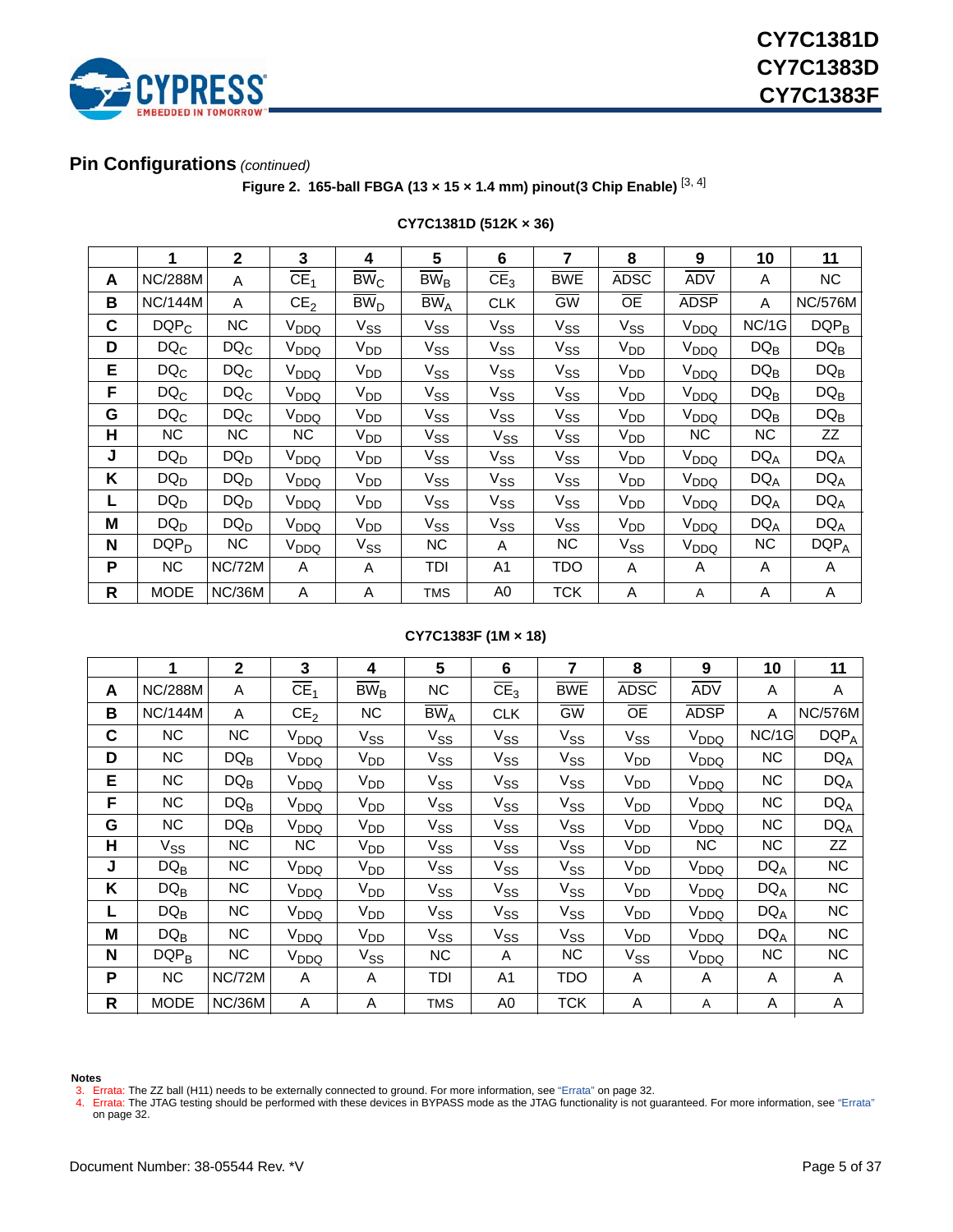

### <span id="page-5-0"></span>**Pin Definitions**

| <b>Name</b>                                                  | I/O                       | <b>Description</b>                                                                                                                                                                                                                                                                                                                                                                                                                                                                                                                                                                                                                                                                                                                                |
|--------------------------------------------------------------|---------------------------|---------------------------------------------------------------------------------------------------------------------------------------------------------------------------------------------------------------------------------------------------------------------------------------------------------------------------------------------------------------------------------------------------------------------------------------------------------------------------------------------------------------------------------------------------------------------------------------------------------------------------------------------------------------------------------------------------------------------------------------------------|
| $A_0$ , $A_1$ , $A$                                          | Input<br>Synchronous      | Address inputs used to select one of the address locations. Sampled at the rising edge of the CLK<br>if ADSP or ADSC is active LOW, and $\overline{CE}_1$ , CE <sub>2</sub> , and $\overline{CE}_3$ are sampled active. A <sub>[1:0]</sub> feed the 2-bit counter.                                                                                                                                                                                                                                                                                                                                                                                                                                                                                |
| $\overline{BW}_{A}$ , B $W_{B}$ ,<br>$BWC$ , BW <sub>D</sub> | Input<br>Synchronous      | Byte write select inputs, active LOW. Qualified with BWE to conduct byte writes to the SRAM. Sampled<br>on the rising edge of CLK.                                                                                                                                                                                                                                                                                                                                                                                                                                                                                                                                                                                                                |
| $\overline{GW}$                                              | Input<br>Synchronous      | Global write enable input, active LOW. When asserted LOW on the rising edge of CLK, a global write is<br>conducted (all bytes are written, regardless of the values on BW <sub>IA:DI</sub> and BWE).                                                                                                                                                                                                                                                                                                                                                                                                                                                                                                                                              |
| <b>CLK</b>                                                   | Input<br>Clock            | Clock input. Used to capture all synchronous inputs to the device. Also used to increment the burst<br>counter when ADV is asserted LOW, during a burst operation.                                                                                                                                                                                                                                                                                                                                                                                                                                                                                                                                                                                |
| CE <sub>1</sub>                                              | Input<br>Synchronous      | Chip enable 1 input, active LOW. Sampled on the rising edge of CLK. Used in conjunction with $CE_2$<br>and CE <sub>3</sub> to select or deselect the device. ADSP is ignored if CE <sub>1</sub> is HIGH. CE <sub>1</sub> is sampled only when a<br>new external address is loaded.                                                                                                                                                                                                                                                                                                                                                                                                                                                                |
| CE <sub>2</sub>                                              | Input<br>Synchronous      | Chip enable 2 input, active HIGH. Sampled on the rising edge of CLK. Used in conjunction with $CE_1$<br>and CE <sub>3</sub> to select or deselect the device. CE <sub>2</sub> is sampled only when a new external address is loaded.                                                                                                                                                                                                                                                                                                                                                                                                                                                                                                              |
| $\overline{CE}_3$                                            | Input<br>Synchronous      | Chip enable 3 input, active LOW. Sampled on the rising edge of CLK. Used in conjunction with $CE_1$<br>and $CE2$ to select or deselect the device. $CE3$ is sampled only when a new external address is loaded.                                                                                                                                                                                                                                                                                                                                                                                                                                                                                                                                   |
| <b>OE</b>                                                    | Input<br>Asynchronou<br>s | Output enable, asynchronous input, active LOW. Controls the direction of the I/O pins. When LOW,<br>the I/O pins behave as outputs. When deasserted HIGH, I/O pins are tristated, and act as input data<br>pins. OE is masked during the first clock of a read cycle when emerging from a deselected state.                                                                                                                                                                                                                                                                                                                                                                                                                                       |
| <b>ADV</b>                                                   | Input<br>Synchronous      | Advance input signal. Sampled on the rising edge of CLK. When asserted, it automatically increments<br>the address in a burst cycle.                                                                                                                                                                                                                                                                                                                                                                                                                                                                                                                                                                                                              |
| <b>ADSP</b>                                                  | Input                     | Address strobe from processor, sampled on the rising edge of CLK, active LOW. When asserted<br>Synchronous LOW, addresses presented to the device are captured in the address registers. $A_{[1:0]}$ are also loaded<br>into the burst counter. When ADSP and ADSC are both asserted, only ADSP is recognized. ASDP is<br>ignored when CE <sub>1</sub> is deasserted HIGH.                                                                                                                                                                                                                                                                                                                                                                        |
| <b>ADSC</b>                                                  | Input<br>Synchronous      | Address strobe from controller, sampled on the rising edge of CLK, active LOW. When asserted<br>LOW, addresses presented to the device are captured in the address registers. $A_{[1:0]}$ are also loaded<br>into the burst counter. When ADSP and ADSC are both asserted, only ADSP is recognized-                                                                                                                                                                                                                                                                                                                                                                                                                                               |
| <b>BWE</b>                                                   | Input<br>Synchronous      | Byte write enable input, active LOW. Sampled on the rising edge of CLK. This signal must be asserted<br>LOW to conduct a byte write.                                                                                                                                                                                                                                                                                                                                                                                                                                                                                                                                                                                                              |
| $ZZ^{[5]}$                                                   | Input<br>Asynchronou<br>s | ZZ sleep input. This active HIGH input places the device in a non time critical sleep condition with data<br>integrity preserved. For normal operation, this pin has to be LOW or left floating. ZZ pin has an internal<br>pull down.                                                                                                                                                                                                                                                                                                                                                                                                                                                                                                             |
| $DQ_{S}$                                                     | 1/O<br>Synchronous        | Bidirectional data I/O lines. As inputs, they feed into an on-chip data register that is triggered by the<br>rising edge of CLK. As outputs, they deliver the data contained in the memory location specified by the<br>addresses presented during the previous clock rise of the read cycle. The direction of the pins is<br>controlled by $\overline{OE}$ . When $\overline{OE}$ is asserted LOW, the pins behave as outputs. When HIGH, DQ <sub>s</sub> and DQP <sub>X</sub><br>are placed in a tristate condition. The outputs are automatically tristated during the data portion of a write<br>sequence, during the first clock when emerging from a deselected state, and when the device is<br>deselected, regardless of the state of OE. |
| $DQP_X$                                                      | I/O<br>Synchronous        | Bidirectional data parity I/O lines. Functionally, these signals are identical to DQ <sub>s</sub> . During write<br>sequences, DQP <sub>X</sub> is controlled by BW <sub>X</sub> correspondingly.                                                                                                                                                                                                                                                                                                                                                                                                                                                                                                                                                 |

<span id="page-5-1"></span>**Note** 5. Errata: The ZZ pin needs to be externally connected to ground. For more information, see ["Errata" on page 32.](#page-31-0)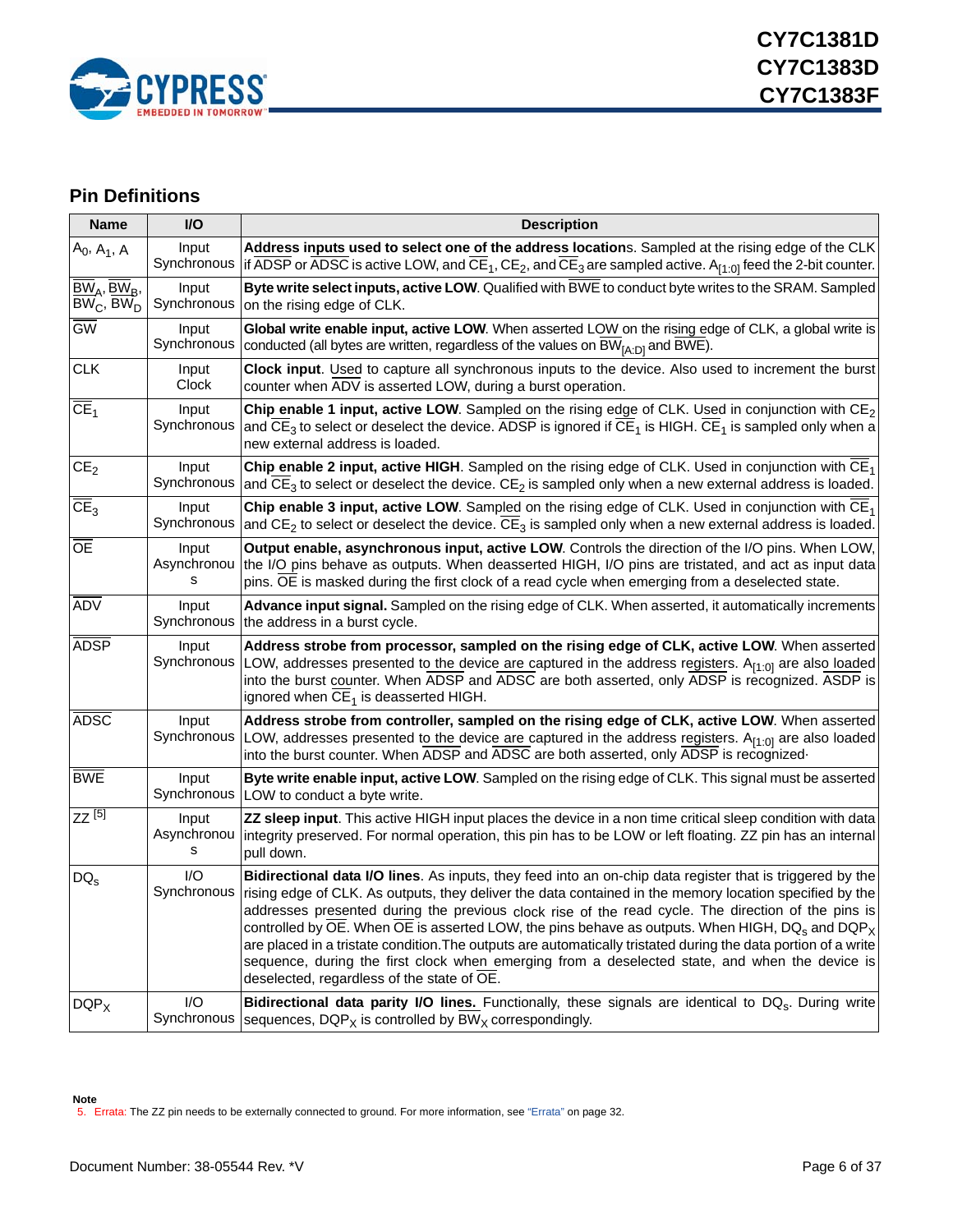

### **Pin Definitions** *(continued)*

| <b>Name</b>        | $UO$                                        | <b>Description</b>                                                                                                                                                                                                                                                 |
|--------------------|---------------------------------------------|--------------------------------------------------------------------------------------------------------------------------------------------------------------------------------------------------------------------------------------------------------------------|
| <b>MODE</b>        | Input Static                                | Selects burst order. When tied to GND selects linear burst sequence. When tied to V <sub>DD</sub> or left floating<br>selects interleaved burst sequence. This is a strap pin and must remain static during device operation.<br>Mode pin has an internal pull-up. |
| V <sub>DD</sub>    |                                             | Power Supply   Power supply inputs to the core of the device.                                                                                                                                                                                                      |
| V <sub>DDQ</sub>   | I/O Power<br>Supply                         | Power supply for the I/O circuitry.                                                                                                                                                                                                                                |
| $V_{SS}$           | Ground                                      | Ground for the core of the device.                                                                                                                                                                                                                                 |
| $V_{SSQ}$          | I/O Ground                                  | Ground for the I/O circuitry.                                                                                                                                                                                                                                      |
| TDO <sup>[6]</sup> | <b>JTAG Serial</b><br>Output<br>Synchronous | Serial data-out to the JTAG circuit. Delivers data on the negative edge of TCK. If the JTAG feature is<br>not being used, this pin can be left unconnected. This pin is not available on TQFP packages.                                                            |
| TDI <sup>[6]</sup> | <b>JTAG Serial</b><br>Input<br>Synchronous  | Serial data-in to the JTAG circuit. Sampled on the rising edge of TCK. If the JTAG feature is not being<br>used, this pin can be left floating or connected to $V_{DD}$ through a pull-up resistor. This pin is not available<br>on TQFP packages.                 |
| TMS <sup>[6]</sup> | <b>JTAG Serial</b><br>Input<br>Synchronous  | Serial data-in to the JTAG circuit. Sampled on the rising edge of TCK. If the JTAG feature is not being<br>used, this pin can be disconnected or connected to $V_{DD}$ . This pin is not available on TQFP packages.                                               |
| TCK <sup>[6]</sup> | <b>JTAG</b><br>Clock                        | Clock input to the JTAG circuitry. If the JTAG feature is not being used, this pin must be connected<br>to $V_{SS}$ . This pin is not available on TQFP packages.                                                                                                  |
| <b>NC</b>          |                                             | No connects. Not internally connected to the die. 36M, 72M, 144M, 288M, 576M, and 1G are address<br>expansion pins and are not internally connected to the die.                                                                                                    |
| $V_{SS}/DNU$       | Ground/DNU                                  | This pin can be connected to ground or can be left floating.                                                                                                                                                                                                       |

**Note**

<span id="page-6-0"></span><sup>6.</sup> Errata: The JTAG testing should be performed with these devices in BYPASS mode as the JTAG functionality is not guaranteed. For more information, see ["Errata"](#page-31-0)  [on page 32.](#page-31-0)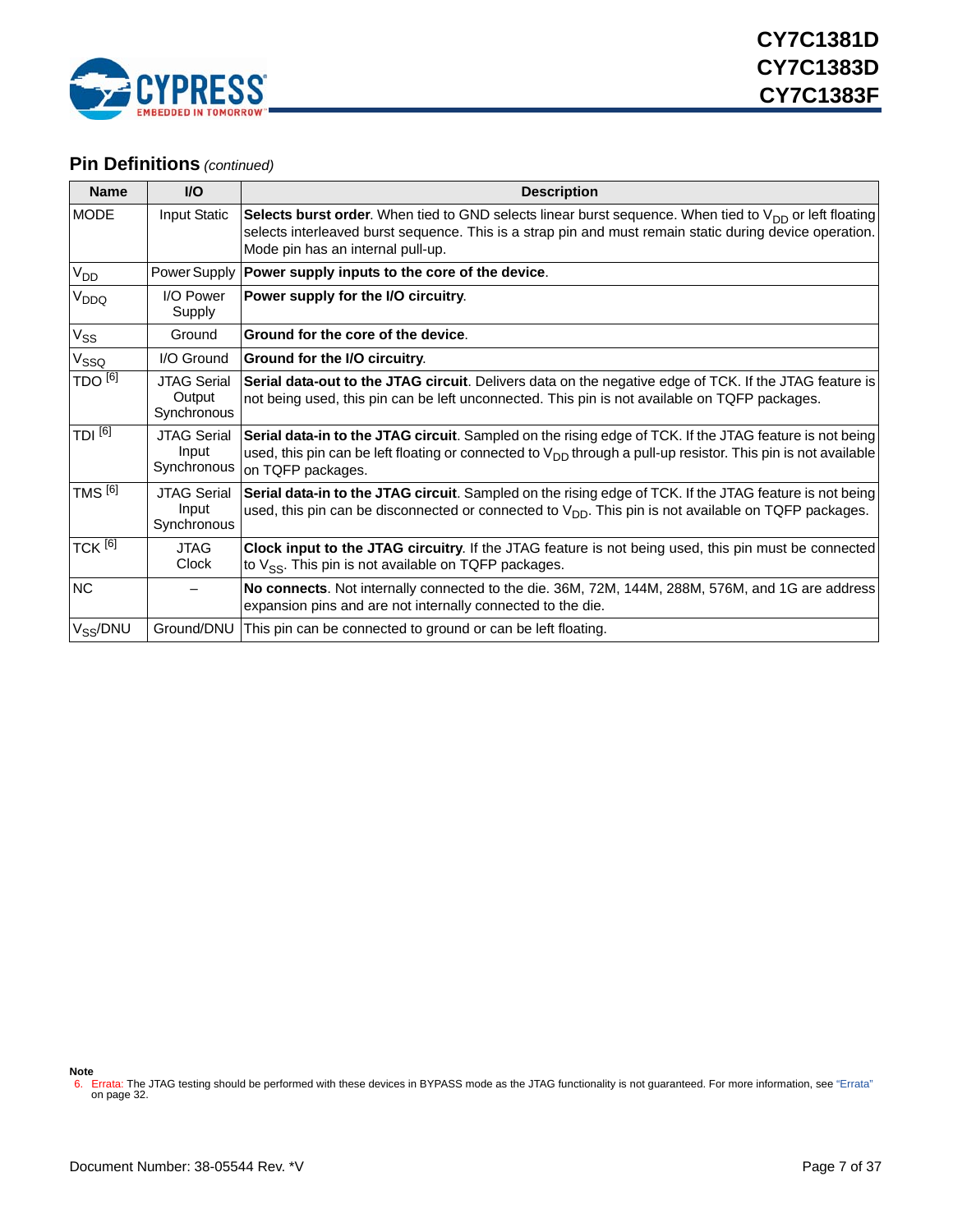

### <span id="page-7-0"></span>**Functional Overview**

All synchronous inputs pass through input registers controlled by the rising edge of the clock. Maximum access delay from the clock rise  $(t_{CDV})$  is 6.5 ns (133 MHz device).

CY7C1381D/CY7C1383D/CY7C1383F supports secondary cache in systems using a linear or interleaved burst sequence. The interleaved burst order supports Pentium and i486 processors. The linear burst sequence is suited for processors that use a linear burst sequence. The burst order is user selectable, and is determined by sampling the MODE input. Accesses can be initiated with the processor address strobe (ADSP) or the controller address strobe (ADSC). Address advancement through the burst sequence is controlled by the ADV input. A two-bit on-chip wraparound burst counter captures the first address in a burst sequence and automatically increments the address for the rest of the burst access.

Byte write operations are qualified with the byte write enable  $(BW_F)$  and byte write select (BW<sub>X</sub>) inputs. A global write enable (GW) overrides all byte write inputs and writes data to all four bytes. All writes are simplified with on-chip synchronous self-timed write circuitry.

Three synchronous chip selects  $(CE_1, CE_2, CE_3)$  and an asynchronous output enable (OE) provide for easy bank selection and output tristate control. ADSP is ignored if  $\overline{\text{CE}}_1$  is HIGH.

#### <span id="page-7-1"></span>**Single Read Accesses**

A single read access is initiated when the following conditions are satisfied at clock rise:  $(1)$  CE<sub>1</sub>, CE<sub>2</sub>, and CE<sub>3</sub> are all asserted active, and (2) ADSP or ADSC is asserted LOW (if the access is initiated by ADSC, the write inputs must be deasserted during this first cycle). The address presented to the address inputs is latched into the address register and the burst counter and/or control logic, and later presented to the memory core. If the OE input is asserted LOW, the requested data is available at the data outputs with a maximum to  $t_{CDV}$  after clock rise. ADSP is ignored if  $CE<sub>1</sub>$  is HIGH.

#### <span id="page-7-2"></span>**Single Write Accesses Initiated by ADSP**

This access is initiated when the following conditions are satisfied at clock rise: (1)  $CE_1$ ,  $CE_2$ ,  $CE_3$  are all asserted active, and (2) ADSP is asserted LOW. The addresses presented are loaded into the address register and the burst inputs ( $\overline{\text{GW}}$ ,  $\overline{\text{BW}}_{\text{E}}$ , and BW<sub>x</sub>) are ignored during this first clock cycle. If the write inputs are asserted active (see [Truth Table for Read/Write on](#page-10-0) [page 11](#page-10-0) for appropriate states that indicate a write) on the next clock rise, the appropriate data is latched and written into the device. Byte writes are allowed. All I/O are tristated during a byte write. As this is a common I/O device, the asynchronous OE input signal must be deasserted and the I/O must be tristated prior to the presentation of data to DQs. As a safety precaution, the data lines are tristated when a write cycle is detected, regardless of the state of OE.

#### <span id="page-7-3"></span>**Single Write Accesses Initiated by ADSC**

This write access is initiated when the following conditions are satisfied at clock rise: (1)  $CE_1$ ,  $CE_2$ , and  $CE_3$  are all asserted active,  $(2)$  ADSC is asserted LOW,  $(3)$  ADSP is deasserted HIGH, and (4) the write input signals (GW, BWE, and BW $_{\text{X}}$ ) indicate a write access. ADSC is ignored if ADSP is active LOW.

The addresses presented are loaded into the address register and the burst counter, the control logic, or both, and delivered to the memory core The information presented to  $DQ_{[A:D]}$  is written into the specified address location. Byte writes are allowed. All I/O are tristated when a write is detected, even a byte write. Because this is a common I/O device, the asynchronous OE input signal must be deasserted and the I/O must be tristated prior to the presentation of data to  $DQ_s$ . As a safety precaution, the data lines are tristated when a write cycle is detected, regardless of the state of OE.

#### <span id="page-7-4"></span>**Burst Sequences**

CY7C1381D/CY7C1383D/CY7C1383F provides an on-chip two-bit wraparound burst counter inside the SRAM. The burst counter is fed by A<sub>[1:0]</sub>, and can follow either a linear or interleaved burst order. The burst order is determined by the state of the MODE input. A LOW on MODE selects a linear burst sequence. A HIGH on MODE selects an interleaved burst order. Leaving MODE unconnected causes the device to default to a interleaved burst sequence.

#### <span id="page-7-5"></span>**Sleep Mode**

The ZZ input pin is an asynchronous input. Asserting ZZ places the SRAM in a power conservation sleep mode. Two clock cycles are required to enter into or exit from this sleep mode. While in this mode, data integrity is guaranteed. Accesses pending when entering the sleep mode are not considered valid nor is the completion of the operation guaranteed. The device must be deselected prior to entering the sleep mode.  $CE_1$ ,  $CE_2$ ,  $CE_3$ , ADSP, and ADSC must remain inactive for the duration of  $t_{ZZRFC}$ after the ZZ input returns LOW.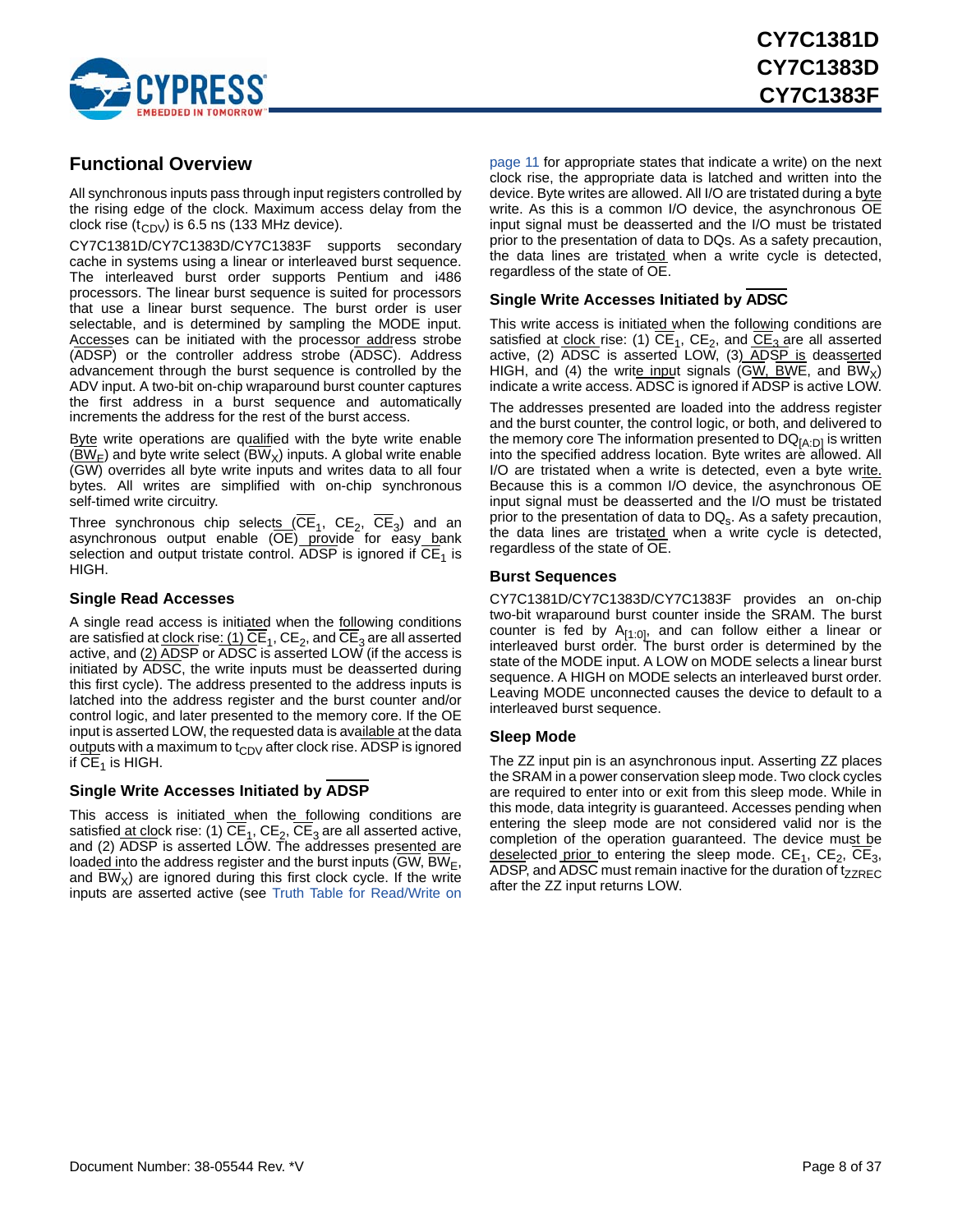

#### <span id="page-8-0"></span>**Interleaved Burst Address Table**

(MODE = Floating or  $V_{DD}$ )

| <b>First</b><br><b>Address</b><br>A1:A0 | <b>Second</b><br><b>Address</b><br>A1:A0 |    | <b>Fourth</b><br><b>Address</b><br>A1:A0 |  |  |  |
|-----------------------------------------|------------------------------------------|----|------------------------------------------|--|--|--|
| 00                                      | 01                                       | 10 |                                          |  |  |  |
| 01                                      | იი                                       | 11 |                                          |  |  |  |
| 10                                      | 11                                       | 00 | በ1                                       |  |  |  |
|                                         | 10                                       |    |                                          |  |  |  |

#### <span id="page-8-1"></span>**Linear Burst Address Table**

 $(MODE = GND)$ 

| <b>First</b><br><b>Address</b><br>A1:AD | <b>Second</b><br><b>Address</b><br>A1:A0 |    | <b>Fourth</b><br><b>Address</b><br>A1:A0 |  |  |
|-----------------------------------------|------------------------------------------|----|------------------------------------------|--|--|
| 00                                      | ი1                                       | 10 |                                          |  |  |
|                                         | 10                                       | 11 | იი                                       |  |  |
| 10                                      | 11                                       | 00 |                                          |  |  |
| nn                                      |                                          |    |                                          |  |  |

### <span id="page-8-2"></span>**ZZ Mode Electrical Characteristics**

| <b>Parameter</b>         | <b>Description</b>                | <b>Test Conditions</b>    | Min        | <b>Max</b> | Unit |
|--------------------------|-----------------------------------|---------------------------|------------|------------|------|
| <b>I</b> <sub>DDZZ</sub> | Sleep mode standby current        | $ZZ \ge V_{DD} - 0.2 V$   |            | 80         | mA   |
| tzzs                     | Device operation to ZZ            | $ZZ \ge V_{DD} - 0.2 V$   |            | $2t_{CYC}$ | ns   |
| <sup>t</sup> zzrec       | ZZ recovery time                  | ZZ < 0.2 V                | $2t_{CYC}$ |            | ns   |
| tzzi                     | ZZ active to sleep current        | This parameter is sampled |            | $2t_{CYC}$ | ns   |
| t <sub>RZZI</sub>        | ZZ inactive to exit sleep current | This parameter is sampled |            |            | ns   |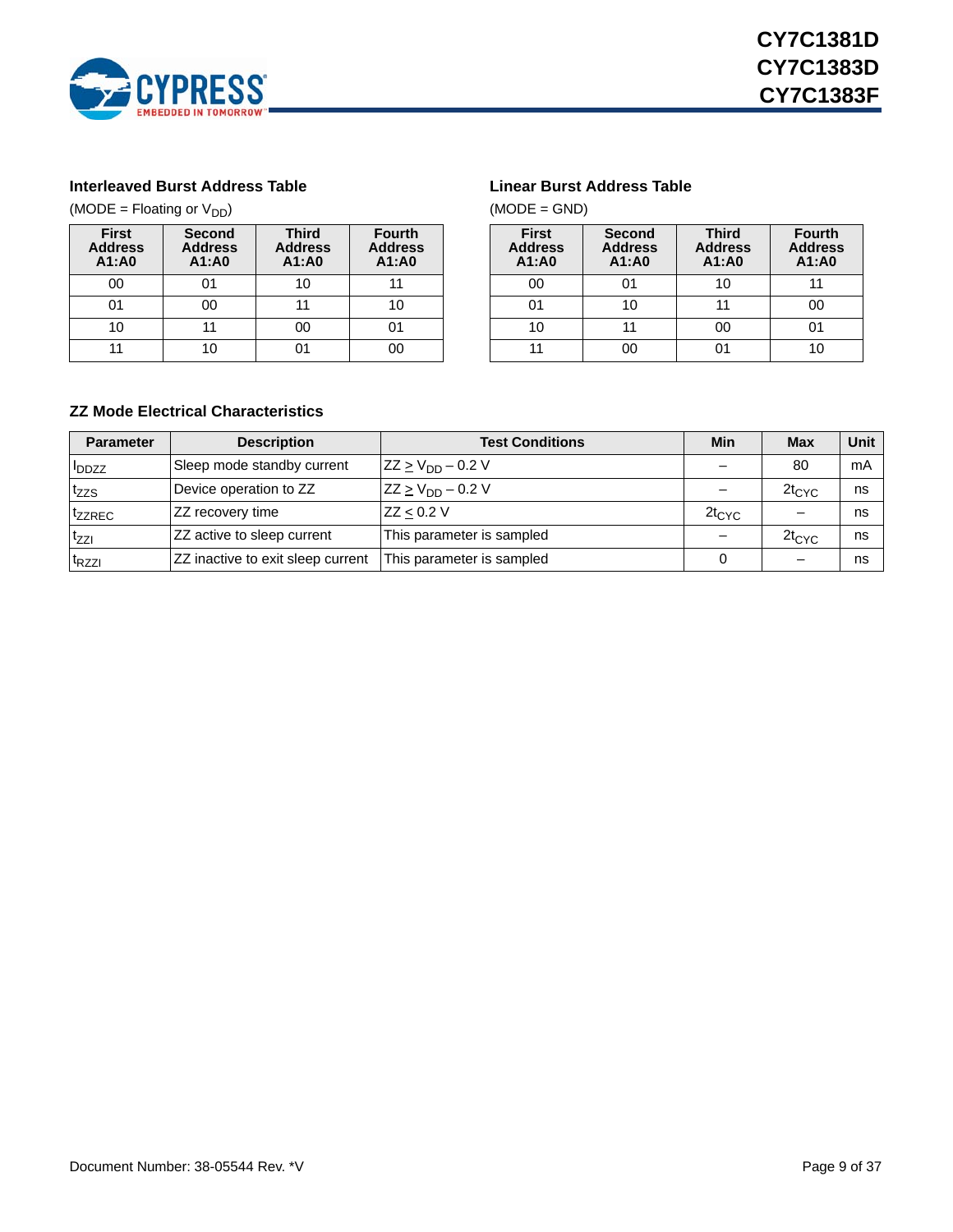

### <span id="page-9-0"></span>**Truth Table**

The truth table for CY7C1381D/CY7C1383D/CY7C1383F follows. [\[7](#page-9-1), [8](#page-9-2), [9](#page-9-3), [10](#page-9-4), [11\]](#page-9-5)

| <b>Cycle Description</b>     | <b>Address Used</b> | CE <sub>1</sub> | CE <sub>2</sub> | CE <sub>3</sub> | ZZ | <b>ADSP</b>  | <b>ADSC</b> | <b>ADV</b> | <b>WRITE</b> | <b>OE</b>      | <b>CLK</b> | <b>DQ</b>        |
|------------------------------|---------------------|-----------------|-----------------|-----------------|----|--------------|-------------|------------|--------------|----------------|------------|------------------|
| Deselected Cycle, Power Down | None                | H               | X               | $\mathsf{X}$    | L  | X            | L           | X          | X            | $\pmb{\times}$ | $L-H$      | <b>Tri-State</b> |
| Deselected Cycle, Power Down | None                | L               | L               | $\mathsf{X}$    | L  | L            | X           | X          | X            | X              | $L-H$      | <b>Tri-State</b> |
| Deselected Cycle, Power Down | None                | L               | X               | H               | L  | L            | X           | X          | X            | X              | $L-H$      | <b>Tri-State</b> |
| Deselected Cycle, Power Down | None                | L               | L               | X               | L  | Н            | L           | X          | X            | X              | $L-H$      | <b>Tri-State</b> |
| Deselected Cycle, Power Down | None                | X               | Χ               | H               | L  | $\mathsf{H}$ | L           | X          | X            | X              | $L-H$      | <b>Tri-State</b> |
| Sleep Mode, Power Down       | None                | X               | Χ               | X               | H  | X            | X           | X          | X            | X              | Χ          | <b>Tri-State</b> |
| Read Cycle, Begin Burst      | External            | L               | H               | L               | L  | L            | X           | X          | X            | L              | $L-H$      | Q                |
| Read Cycle, Begin Burst      | External            | L               | H               | L               | L  | L            | X           | X          | X            | H              | $L-H$      | <b>Tri-State</b> |
| Write Cycle, Begin Burst     | External            | L               | H               | L               | L  | H            | L           | X          | Г            | X              | $L-H$      | D                |
| Read Cycle, Begin Burst      | External            | L               | н               | L               | L  | H            | L           | X          | Н            | L              | $L-H$      | Q                |
| Read Cycle, Begin Burst      | External            | L               | H               | L               | L  | H            | L           | X          | H            | H              | $L-H$      | <b>Tri-State</b> |
| Read Cycle, Continue Burst   | <b>Next</b>         | X               | X               | X               | L  | Н            | Н           | L          | H            | L              | $L-H$      | Q                |
| Read Cycle, Continue Burst   | <b>Next</b>         | X               | X               | X               | L  | H            | H           | L          | H            | H              | $L-H$      | <b>Tri-State</b> |
| Read Cycle, Continue Burst   | Next                | H               | X               | X               | L  | X            | Н           | L          | Н            | L              | $L-H$      | Q                |
| Read Cycle, Continue Burst   | Next                | H               | X               | X               | L  | X            | Н           | L          | H            | H              | $L-H$      | <b>Tri-State</b> |
| Write Cycle, Continue Burst  | Next                | X               | X               | X               | L  | Н            | Н           | L          | L            | X              | $L-H$      | D                |
| Write Cycle, Continue Burst  | Next                | H               | Χ               | X               | L  | X            | Н           | L          | L            | X              | $L-H$      | D                |
| Read Cycle, Suspend Burst    | Current             | X               | X               | X               | L  | Н            | Н           | H          | H            | L              | $L-H$      | Q                |
| Read Cycle, Suspend Burst    | Current             | X               | X               | X               | L  | Н            | Н           | H          | H            | H              | $L-H$      | <b>Tri-State</b> |
| Read Cycle, Suspend Burst    | Current             | H               | X               | $\mathsf{X}$    | L  | X            | H           | H          | H            | L              | $L-H$      | Q                |
| Read Cycle, Suspend Burst    | Current             | H               | X               | X               | L  | X            | H           | H          | Н            | H              | $L-H$      | <b>Tri-State</b> |
| Write Cycle, Suspend Burst   | Current             | X               | X               | $\mathsf{X}$    | L  | H            | Н           | Н          | L            | X              | $L-H$      | D                |
| Write Cycle, Suspend Burst   | Current             | H               | X               | X               | L  | X            | Н           | H          | L            | X              | $L-H$      | D                |

**Notes**

<span id="page-9-1"></span>7. X = Don't Care, H = Logic HIGH, L = Logic LOW.

<span id="page-9-2"></span>

<span id="page-9-4"></span><span id="page-9-3"></span>

8. WRITE = L when any one or more byte write enable signals, and BWE = L or GW = L. WRITE = H when all byte write enable signals, BWE, GW = H.<br>9. The DQ pins are controlled by the current cycle and the OE signal. OE is as

<span id="page-9-5"></span>11.  $\overline{OE}$  is asynchronous and is not sampled with the clock rise. It is masked internally during write cycles. During a read cycle all data bits are tristate when  $\overline{OE}$  is inactive or when the device is deselected,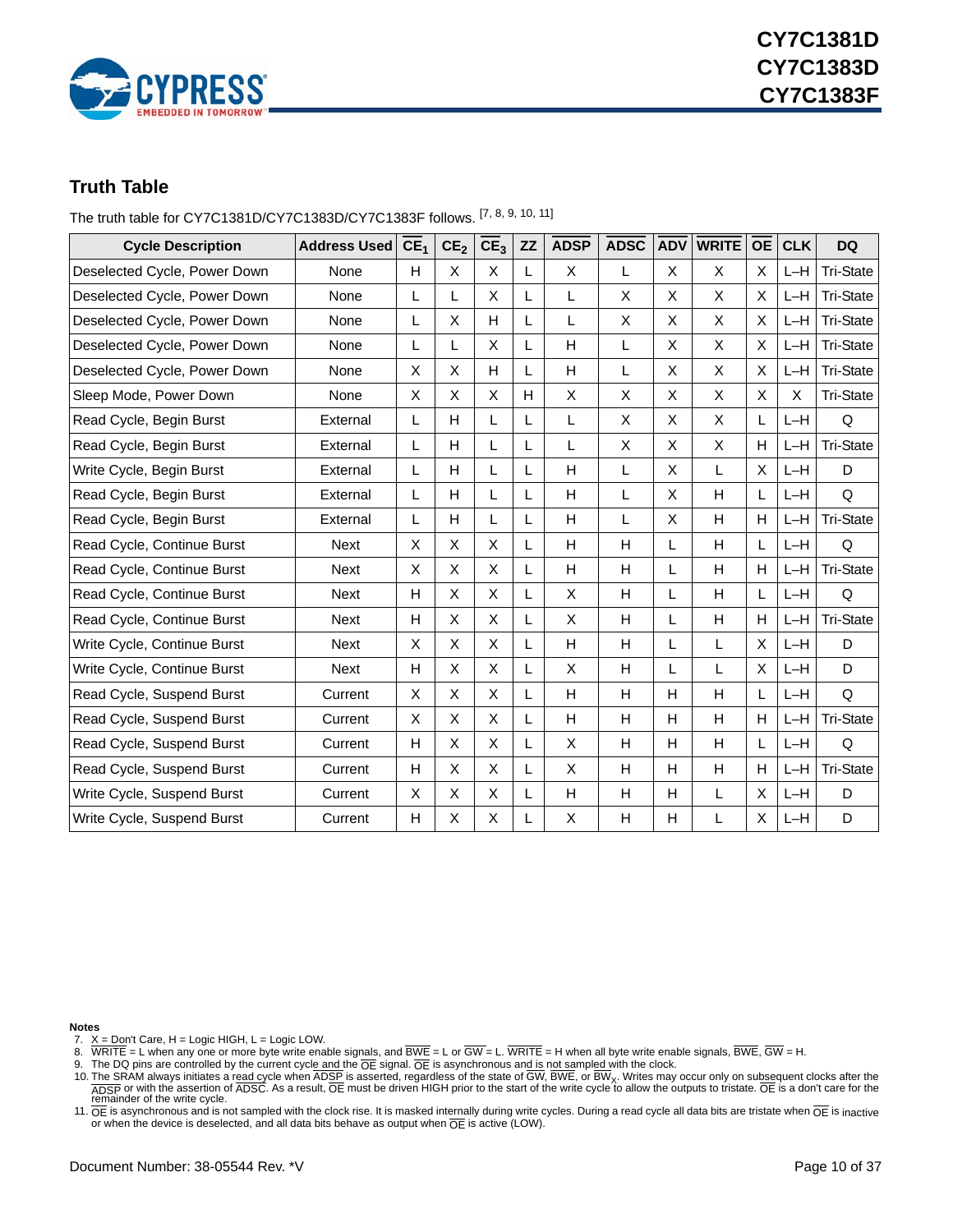

### <span id="page-10-0"></span>**Truth Table for Read/Write**

The truth table for CY7C1381D read/write follows. [\[12](#page-10-2), [13](#page-10-3)]

| Function (CY7C1381D)                                                                                                         | <b>GW</b> | <b>BWE</b> | BW <sub>D</sub> | $BW_C$ | $BW_B$ | $BW_A$ |
|------------------------------------------------------------------------------------------------------------------------------|-----------|------------|-----------------|--------|--------|--------|
| Read                                                                                                                         | H         | H          | X               | X      | X      | X      |
| Read                                                                                                                         | Н         | L          | Н               | H      | H      | H      |
| Write Byte A (DQ <sub>A</sub> , DQP <sub>A</sub> )                                                                           | H         | L          | Н               | H      | H      |        |
| Write Byte B(DQ <sub>B</sub> , DQP <sub>B</sub> )                                                                            | H         | L          | Н               | H      | L      | Н      |
| Write Bytes A, B ( $DQ_A$ , $DQ_B$ , $DQP_A$ , $DQP_B$ )                                                                     | H         |            | H               | H      |        |        |
| Write Byte C (DQ <sub>C</sub> , DQP <sub>C</sub> )                                                                           | H         |            | H               | L      | H      | н      |
| Write Bytes C, A (DQ <sub>C</sub> , DQ <sub>A,</sub> DQP <sub>C</sub> , DQP <sub>A</sub> )                                   | H         | L          | H               | L      | H      |        |
| Write Bytes C, B (DQ <sub>C</sub> , DQ <sub>B,</sub> DQP <sub>C</sub> , DQP <sub>B</sub> )                                   | H         | L          | H               | L      | L      | H      |
| Write Bytes C, B, A (DQ <sub>C</sub> , DQ <sub>B</sub> , DQ <sub>A,</sub> DQP <sub>C</sub> , DQP <sub>B</sub> ,<br>$DQP_A$   | H         | L          | H               | L      | L      |        |
| Write Byte D (DQ <sub>D</sub> , DQP <sub>D</sub> )                                                                           | H         | L          | L               | H      | H      | H      |
| Write Bytes D, A (DQ <sub>D</sub> , DQ <sub>A,</sub> DQP <sub>D</sub> , DQP <sub>A</sub> )                                   | H         | L          | L               | н      | н      |        |
| Write Bytes D, B (DQ <sub>D</sub> , DQ <sub>A,</sub> DQP <sub>D</sub> , DQP <sub>A</sub> )                                   | H         | L          |                 | H      | L      | H      |
| Write Bytes D, B, A (DQ <sub>D</sub> , DQ <sub>B</sub> , DQ <sub>A,</sub> DQP <sub>D</sub> , DQP <sub>B</sub> ,<br>$DQP_A$ ) | H         |            | L               | H      | L      |        |
| Write Bytes D, B (DQ <sub>D</sub> , DQ <sub>B,</sub> DQP <sub>D</sub> , DQP <sub>B</sub> )                                   | H         | L          | L               | L      | H      | H      |
| Write Bytes D, B, A (DQ <sub>D</sub> , DQ <sub>C</sub> , DQ <sub>A,</sub> DQP <sub>D</sub> , DQP <sub>C</sub> ,<br>$DQP_A$   | H         | L          | L               | L      | H      |        |

### <span id="page-10-1"></span>**Truth Table for Read/Write**

The truth table for CY7C1383D/CY7C1383F read/write follows. [\[12](#page-10-2), [13](#page-10-3)]

| Function (CY7C1383D/CY7C1383F)                                                                                              | $\overline{GW}$ | <b>BWE</b> | $\overline{\text{BW}}_{\text{B}}$ | $BW_{\Delta}$ |
|-----------------------------------------------------------------------------------------------------------------------------|-----------------|------------|-----------------------------------|---------------|
| Write Bytes D, C, A (DQ <sub>D</sub> , DQ <sub>B</sub> , DQ <sub>A</sub> , DQP <sub>D</sub> , DQP <sub>B</sub> ,<br>$DQP_A$ | н               |            |                                   |               |
| <b>Write All Bytes</b>                                                                                                      | н               |            |                                   |               |
| <b>Write All Bytes</b>                                                                                                      |                 | X          | X                                 | X             |
| Read                                                                                                                        | н               | н          | x                                 | х             |
| Read                                                                                                                        | Н               |            | н                                 | Н             |
| Write Byte $A - (DQ_A \text{ and } DQP_A)$                                                                                  | H               |            | H                                 |               |
| Write Byte $B - (DQ_B$ and $DQP_B$ )                                                                                        | H               |            |                                   | H             |
| <b>Write All Bytes</b>                                                                                                      | н               |            |                                   |               |
| <b>Write All Bytes</b>                                                                                                      |                 | Χ          |                                   |               |

#### **Notes**

<span id="page-10-2"></span>

<span id="page-10-3"></span>12. X=Don't Care, H = Logic HIGH, L = Logic LOW.<br>13. The table only lists a partial listing of the byte write combinations. Any combination of  $\overline{\rm BW}_{\rm X}$  is valid. Appropriate write is done based on which byte write is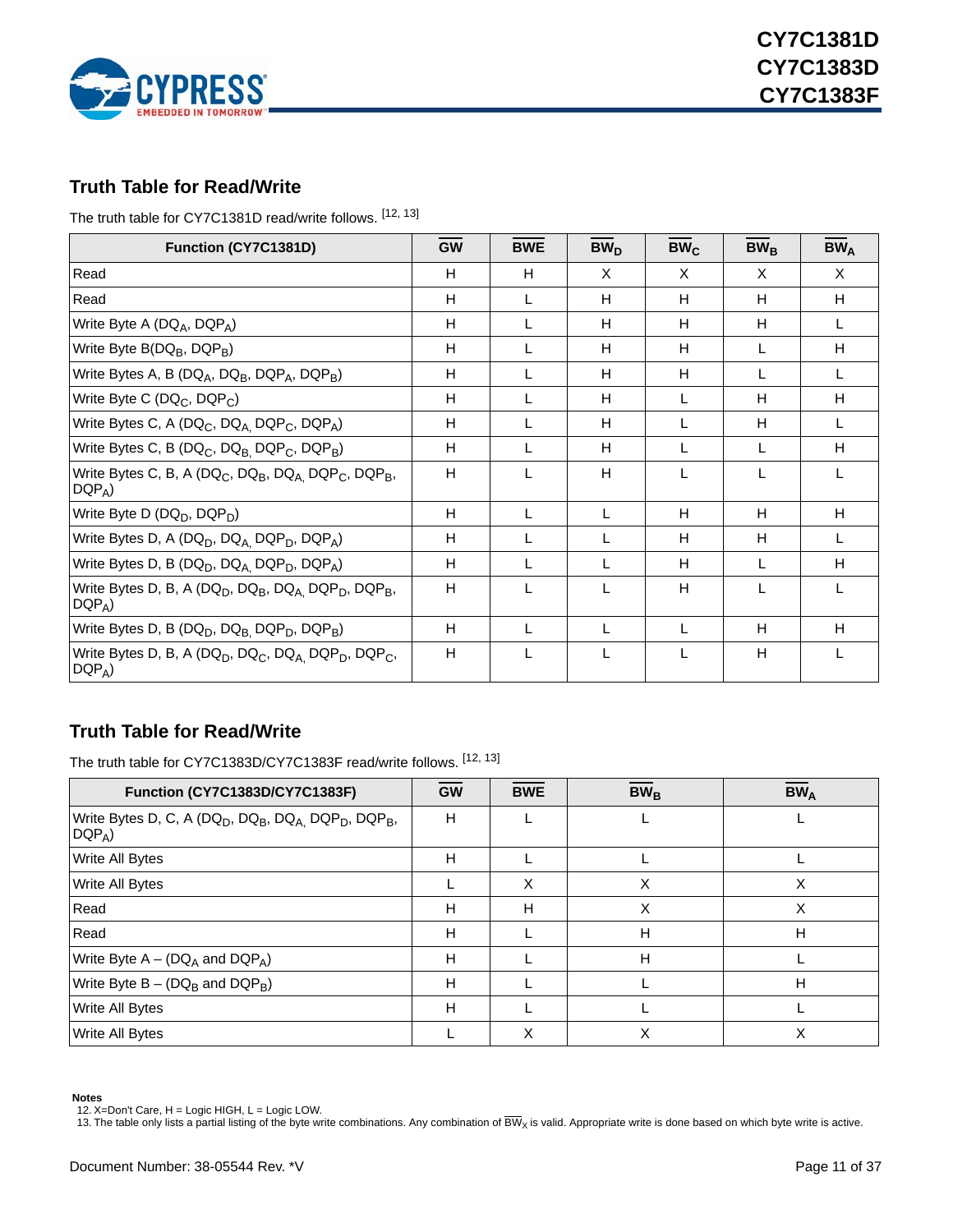

### <span id="page-11-0"></span>**IEEE 1149.1 Serial Boundary Scan (JTAG** [\[14](#page-11-5)]**)**

The CY7C1381D/CY7C1383F incorporates a serial boundary scan test access port (TAP). This part is fully compliant with 1149.1. The TAP operates using JEDEC-standard 3.3 V or 2.5 V I/O logic levels.

CY7C1381D/CY7C1383F contains a TAP controller, instruction register, boundary scan register, bypass register, and ID register.

#### <span id="page-11-1"></span>**Disabling the JTAG Feature**

It is possible to operate the SRAM without using the JTAG feature. To disable the TAP controller, TCK must be tied LOW  $(V_{SS})$  to prevent clocking of the device. TDI and TMS are internally pulled up and may be unconnected. They may alternately be connected to  $V_{DD}$  through a pull-up resistor. TDO may be left unconnected. At power up, the device comes up in a reset state, which does not interfere with the operation of the device.

#### <span id="page-11-2"></span>**Test Access Port (TAP)**

#### *Test Clock (TCK)*

The test clock is used only with the TAP controller. All inputs are captured on the rising edge of TCK. All outputs are driven from the falling edge of TCK.

#### *Test Mode Select (TMS)*

The TMS input is used to give commands to the TAP controller and is sampled on the rising edge of TCK. This pin may be left unconnected if the TAP is not used. The ball is pulled up internally, resulting in a logic HIGH level.

#### *Test Data-In (TDI)*

The TDI ball is used to serially input information into the registers and can be connected to the input of any of the registers. The register between TDI and TDO is chosen by the instruction that is loaded into the TAP instruction register. For information on loading the instruction register, see the [TAP Controller State](#page-13-0) [Diagram on page 14.](#page-13-0) TDI is internally pulled up and can be unconnected if the TAP is unused in an application. TDI is connected to the most significant bit (MSB) of any register.

#### *Test Data-Out (TDO)*

The TDO output ball is used to serially clock data-out from the registers. The output is active depending upon the current state of the TAP state machine (see [Instruction Codes on page 18](#page-17-2)). The output changes on the falling edge of TCK. TDO is connected to the least significant bit (LSB) of any register.

#### <span id="page-11-3"></span>**Performing a TAP Reset**

A reset is performed by forcing TMS HIGH  $(V_{DD})$  for five rising edges of TCK. This reset does not affect the operation of the SRAM and may be performed while the SRAM is operating. At power up, the TAP is reset internally to ensure that TDO comes up in a high Z state.

#### <span id="page-11-4"></span>**TAP Registers**

Registers are connected between the TDI and TDO balls and allow data to be scanned in and out of the SRAM test circuitry. Only one register can be selected at a time through the instruction registers. Data is serially loaded into the TDI ball on the rising edge of TCK. Data is output on the TDO ball on the falling edge of TCK.

#### *Instruction Register*

Three-bit instructions can be serially loaded into the instruction register. This register is loaded when it is placed between the TDI and TDO balls as shown in the [TAP Controller Block Diagram on](#page-14-0) [page 15](#page-14-0). Upon power up, the instruction register is loaded with the IDCODE instruction. It is also loaded with the IDCODE instruction if the controller is placed in a reset state as described in the previous section.

When the TAP controller is in the Capture-IR state, the two least significant bits are loaded with a binary '01' pattern to allow for fault isolation of the board level serial test path.

#### *Bypass Register*

To save time when serially shifting data through registers, it is sometimes advantageous to skip certain chips. The bypass register is a single-bit register that can be placed between the TDI and TDO balls. This allows data to be shifted through the SRAM with minimal delay. The bypass register is set LOW  $(V_{SS})$ when the BYPASS instruction is executed.

#### *Boundary Scan Register*

The boundary scan register is connected to all the input and bidirectional balls on the SRAM.

The boundary scan register is loaded with the contents of the RAM input and output ring when the TAP controller is in the Capture-DR state and is then placed between the TDI and TDO balls when the controller is moved to the Shift-DR state. The EXTEST, SAMPLE/PRELOAD, and SAMPLE Z instructions can be used to capture the contents of the input and output ring.

The [Boundary Scan Order on page 19](#page-18-0) show the order in which the bits are connected. Each bit corresponds to one of the bumps on the SRAM package. The MSB of the register is connected to TDI, and the LSB is connected to TDO.

#### *Identification (ID) Register*

The ID register is loaded with a vendor-specific 32-bit code during the Capture-DR state when the IDCODE command is loaded in the instruction register. The IDCODE is hardwired into the SRAM and can be shifted out when the TAP controller is in the Shift-DR state. The ID register has a vendor code and other information described in [Identification Register Definitions on](#page-17-0) [page 18](#page-17-0).

#### **Note**

<span id="page-11-5"></span><sup>14.</sup> Errata: The JTAG testing should be performed with these devices in BYPASS mode as the JTAG functionality is not guaranteed. For more information, see ["Errata"](#page-31-0)  [on page 32.](#page-31-0)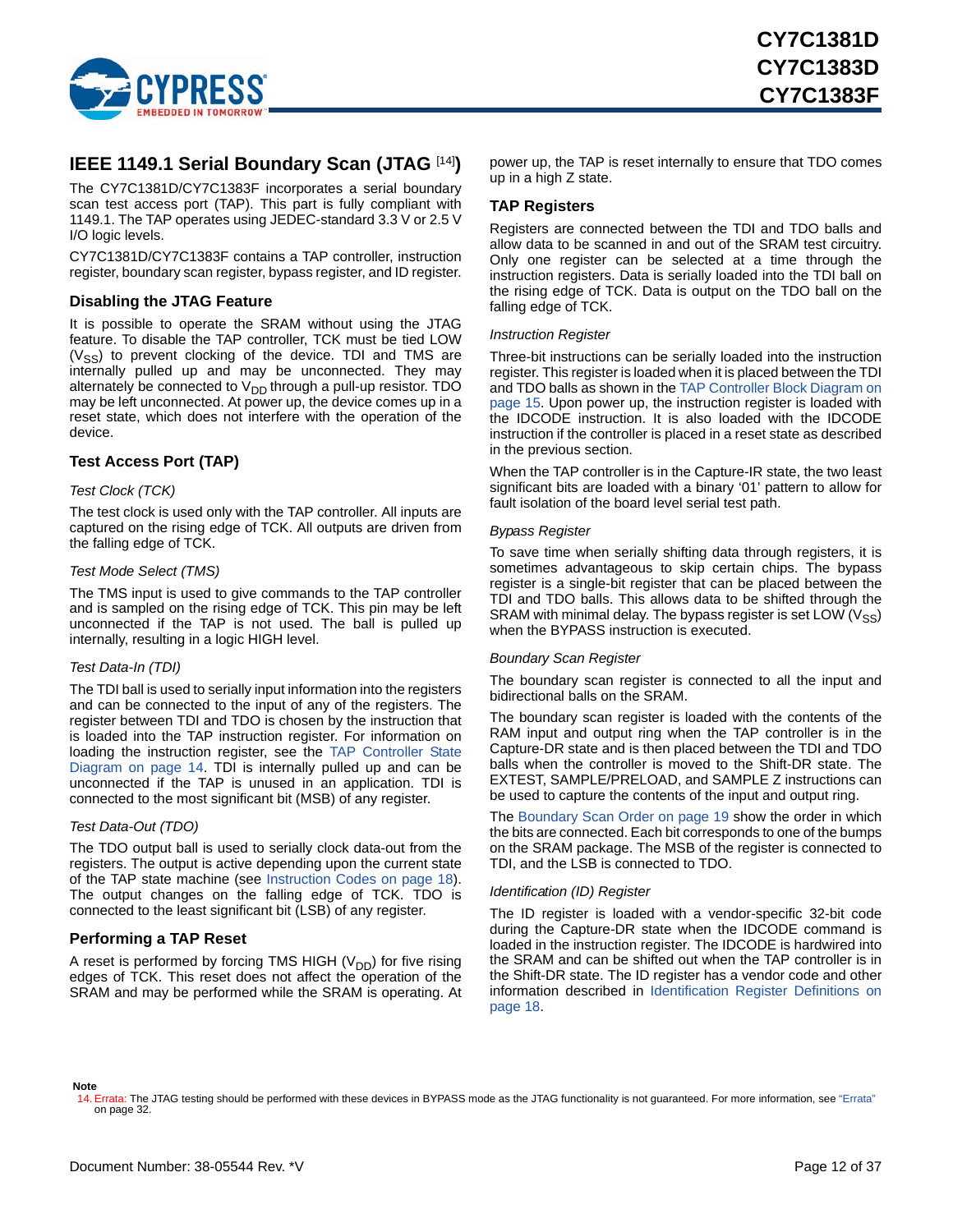

#### <span id="page-12-0"></span>**TAP Instruction Set**

#### <span id="page-12-1"></span>*Overview*

Eight different instructions are possible with the three bit instruction register. All combinations are listed in [Instruction](#page-17-2) [Codes on page 18](#page-17-2). Three of these instructions are listed as RESERVED and must not be used. The other five instructions are described in detail below.

Instructions are loaded into the TAP controller during the Shift-IR state, when the instruction register is placed between TDI and TDO. During this state, instructions are shifted through the instruction register through the TDI and TDO balls. To execute the instruction when it is shifted in, the TAP controller needs to be moved into the Update-IR state.

#### <span id="page-12-2"></span>*EXTEST*

The EXTEST instruction enables the preloaded data to be driven out through the system output pins. This instruction also selects the boundary scan register to be connected for serial access between the TDI and TDO in the Shift-DR controller state.

#### *IDCODE*

The IDCODE instruction causes a vendor-specific 32-bit code to be loaded into the instruction register. It also places the instruction register between the TDI and TDO balls and allows the IDCODE to be shifted out of the device when the TAP controller enters the Shift-DR state.

The IDCODE instruction is loaded into the instruction register upon power up or whenever the TAP controller is given a test logic reset state.

#### *SAMPLE Z*

The SAMPLE Z instruction causes the boundary scan register to be connected between the TDI and TDO balls when the TAP controller is in a Shift-DR state. The SAMPLE Z command places all SRAM outputs into a high Z state.

#### *SAMPLE/PRELOAD*

SAMPLE/PRELOAD is a 1149.1 mandatory instruction. When the SAMPLE/PRELOAD instructions are loaded into the instruction register and the TAP controller is in the Capture-DR state, a snapshot of data on the inputs and output pins is captured in the boundary scan register.

The user must be aware that the TAP controller clock can only operate at a frequency up to 20 MHz, while the SRAM clock operates more than an order of magnitude faster. Because there is a large difference in the clock frequencies, it is possible that during the Capture-DR state, an input or output undergoes a transition. The TAP may then try to capture a signal while in transition (metastable state). This does not harm the device, but there is no guarantee as to the value that is captured. Repeatable results may not be possible.

To guarantee that the boundary scan register captures the correct value of a signal, the SRAM signal must be stabilized long enough to meet the TAP controller's capture setup plus hold times ( $t_{CS}$  and  $t_{CH}$ ). The SRAM clock input might not be captured correctly if there is no way in a design to stop (or slow) the clock during a SAMPLE/PRELOAD instruction. If this is an issue, it is still possible to capture all other signals and simply ignore the value of the CK and CK captured in the boundary scan register.

After the data is captured, it is possible to shift out the data by putting the TAP into the Shift-DR state. This places the boundary scan register between the TDI and TDO pins.

PRELOAD allows an initial data pattern to be placed at the latched parallel outputs of the boundary scan register cells prior to the selection of another boundary scan test operation.

The shifting of data for the SAMPLE and PRELOAD phases can occur concurrently when required; that is, while data captured is shifted out, the preloaded data is shifted in.

#### *BYPASS*

When the BYPASS instruction is loaded in the instruction register and the TAP is placed in a Shift-DR state, the bypass register is placed between the TDI and TDO balls. The advantage of the BYPASS instruction is that it shortens the boundary scan path when multiple devices are connected together on a board.

#### <span id="page-12-3"></span>*EXTEST Output Bus Tri-State*

IEEE standard 1149.1 mandates that the TAP controller be able to put the output bus into a tristate mode.

The boundary scan register has a special bit located at bit #89 (for 165-ball FBGA package). When this scan cell, called the "extest output bus tristate," is latched into the preload register during the Update-DR state in the TAP controller, it directly controls the state of the output (Q-bus) pins, when the EXTEST is entered as the current instruction. When HIGH, it enables the output buffers to drive the output bus. When LOW, this bit places the output bus into a high Z condition.

This bit can be set by entering the SAMPLE/PRELOAD or EXTEST command, and then shifting the desired bit into that cell, during the Shift-DR state. During Update-DR, the value loaded into that shift-register cell latches into the preload register. When the EXTEST instruction is entered, this bit directly controls the output Q-bus pins. Note that this bit is preset HIGH to enable the output when the device is powered up, and also when the TAP controller is in the Test-Logic-Reset state.

#### *Reserved*

These instructions are not implemented but are reserved for future use. Do not use these instructions.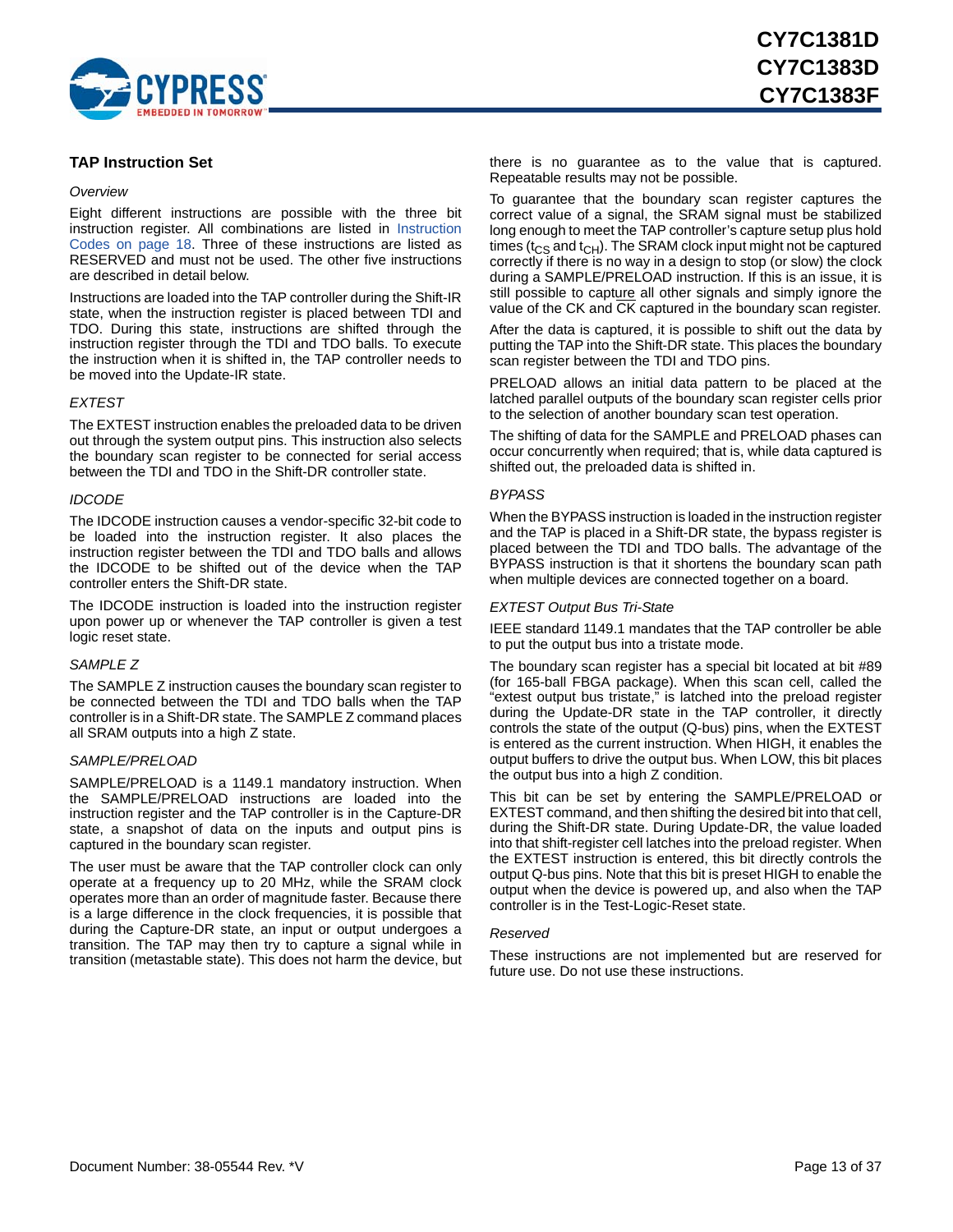

### <span id="page-13-0"></span>**TAP Controller State Diagram**



The 0 or 1 next to each state represents the value of TMS at the rising edge of TCK.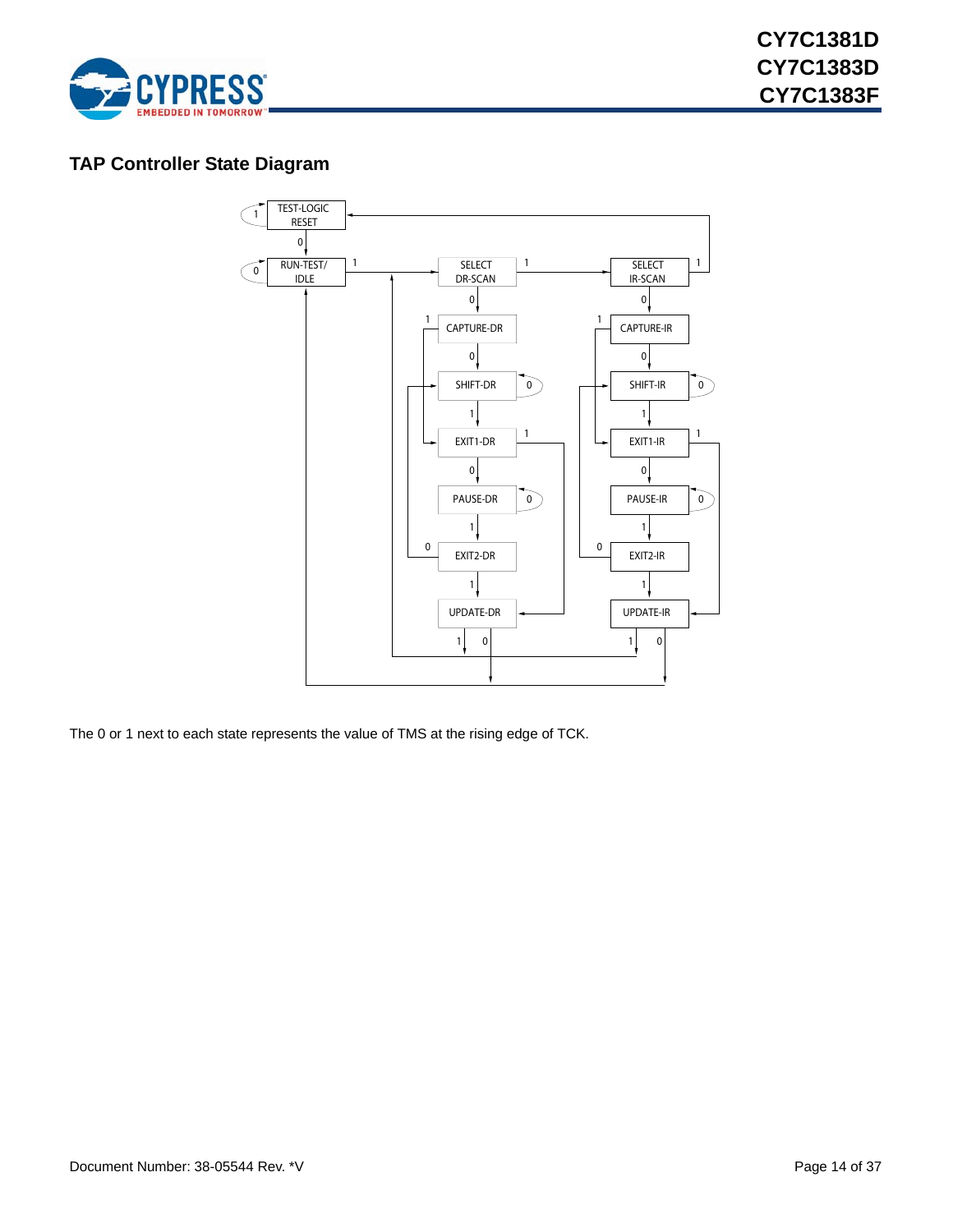

### <span id="page-14-0"></span>**TAP Controller Block Diagram**

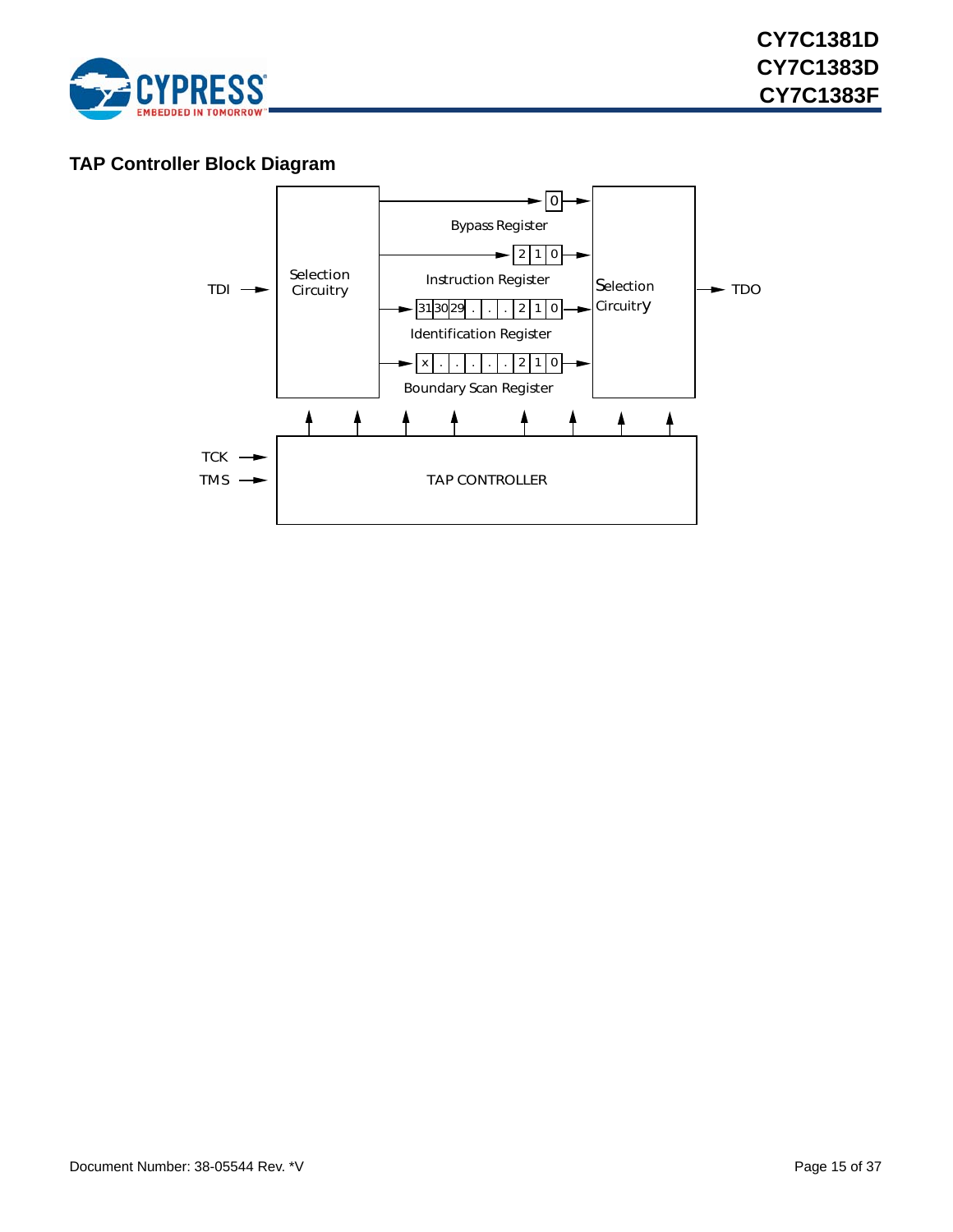

### <span id="page-15-0"></span>**TAP Timing**



### <span id="page-15-1"></span>**TAP AC Switching Characteristics**

Over the Operating Range

| Parameter <sup>[15, 16]</sup> | <b>Description</b>            | Min | <b>Max</b> | <b>Unit</b> |  |  |  |
|-------------------------------|-------------------------------|-----|------------|-------------|--|--|--|
| <b>Clock</b>                  |                               |     |            |             |  |  |  |
| <sup>t</sup> TCYC             | <b>TCK Clock Cycle Time</b>   | 50  |            | ns          |  |  |  |
| $t_{\text{TF}}$               | <b>TCK Clock Frequency</b>    |     | 20         | <b>MHz</b>  |  |  |  |
| $t_{TH}$                      | <b>TCK Clock HIGH Time</b>    | 20  |            | ns          |  |  |  |
| $t_{TL}$                      | <b>TCK Clock LOW Time</b>     | 20  |            | ns          |  |  |  |
| <b>Output Times</b>           |                               |     |            |             |  |  |  |
| t <sub>TDOV</sub>             | TCK Clock LOW to TDO Valid    |     | 10         | ns          |  |  |  |
| $t_{\text{TDOX}}$             | TCK Clock LOW to TDO Invalid  | 0   |            | ns          |  |  |  |
| <b>Setup Times</b>            |                               |     |            |             |  |  |  |
| t <sub>TMSS</sub>             | TMS Setup to TCK Clock Rise   | 5   |            | ns          |  |  |  |
| t <sub>TDIS</sub>             | TDI Setup to TCK Clock Rise   | 5   |            | ns          |  |  |  |
| $t_{\text{CS}}$               | Capture Setup to TCK Rise     | 5   |            | ns          |  |  |  |
| <b>Hold Times</b>             |                               |     |            |             |  |  |  |
| t <sub>TMSH</sub>             | TMS Hold after TCK Clock Rise | 5   |            | ns          |  |  |  |
| t <sub>TDIH</sub>             | TDI Hold after Clock Rise     | 5   |            | ns          |  |  |  |
| $t_{CH}$                      | Capture Hold after Clock Rise | 5   |            | ns          |  |  |  |

#### **Notes**

<span id="page-15-2"></span><sup>15.</sup> t<sub>CS</sub> and t<sub>CH</sub> refer to the setup and hold time requirements of latching data from the boundary scan register.<br>16. Test conditions are specified using the load in TAP AC test conditions. t<sub>R</sub>/t<sub>F</sub> = 1 ns.

<span id="page-15-3"></span>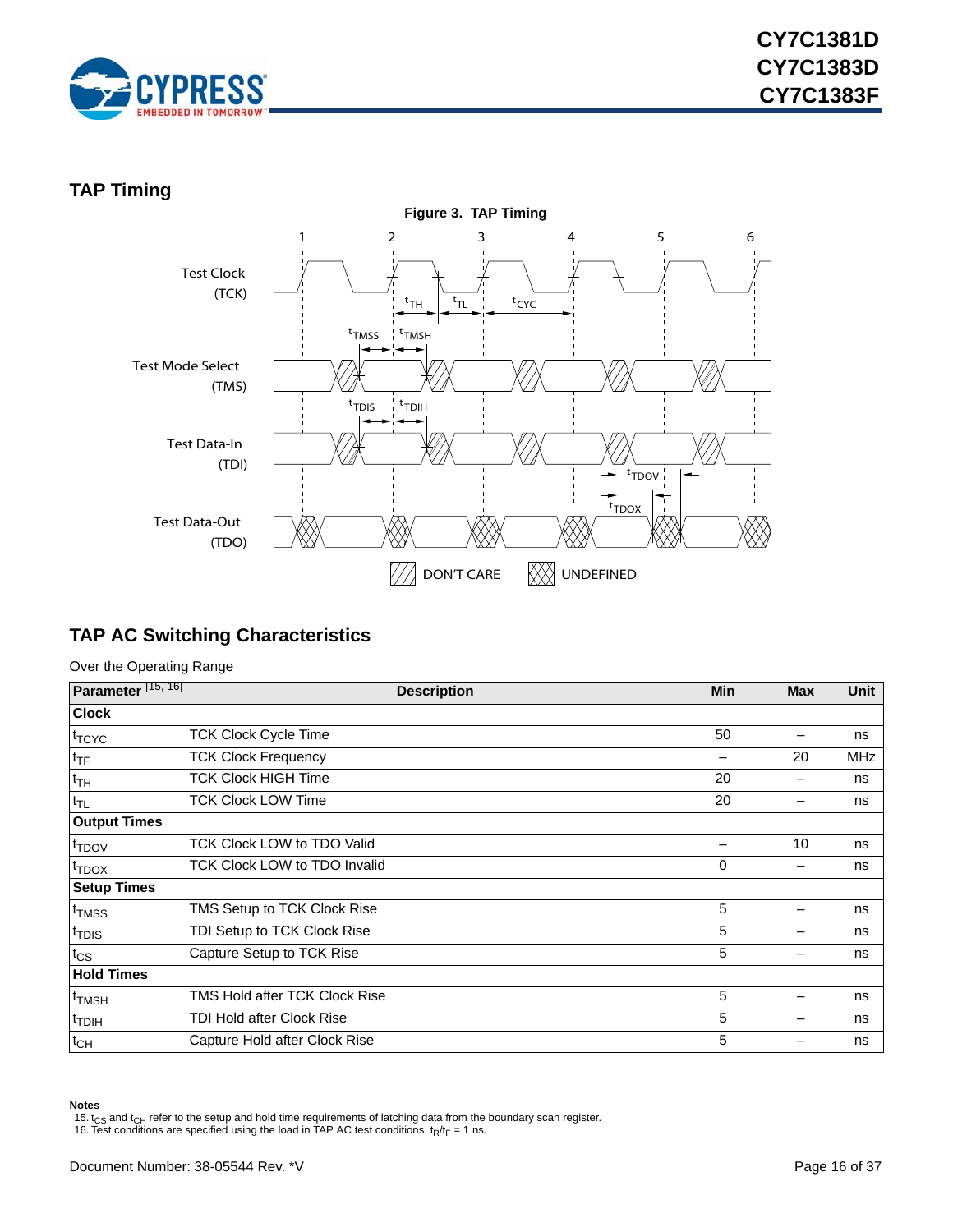

### <span id="page-16-0"></span>**3.3 V TAP AC Test Conditions**

| Test load termination supply voltage  1.5 V |  |
|---------------------------------------------|--|

### <span id="page-16-1"></span>**3.3 V TAP AC Output Load Equivalent**



### <span id="page-16-2"></span>**2.5 V TAP AC Test Conditions**

| Test load termination supply voltage  1.25 V |  |
|----------------------------------------------|--|

### <span id="page-16-3"></span>**2.5 V TAP AC Output Load Equivalent**



### <span id="page-16-4"></span>**TAP DC Electrical Characteristics and Operating Conditions**

|  | (0 °C < T <sub>A</sub> < +70 °C; $V_{DD}$ = 3.3 V ± 0.165 V unless otherwise noted) |  |
|--|-------------------------------------------------------------------------------------|--|
|--|-------------------------------------------------------------------------------------|--|

<span id="page-16-5"></span>

| Parameter <sup>[17]</sup> | <b>Description</b>         |                              | <b>Test Conditions</b> | <b>Min</b> | <b>Max</b>     | Unit   |
|---------------------------|----------------------------|------------------------------|------------------------|------------|----------------|--------|
| V <sub>OH1</sub>          | <b>Output HIGH Voltage</b> | $I_{OH} = -4.0$ mA           | $V_{DDQ} = 3.3 V$      | 2.4        |                | $\vee$ |
|                           |                            | $I_{OH} = -1.0$ mA           | $V_{DDQ} = 2.5 V$      | 2.0        |                | $\vee$ |
| V <sub>OH2</sub>          | Output HIGH Voltage        | $I_{OH} = -100 \mu A$        | $V_{DDQ} = 3.3 V$      | 2.9        |                | $\vee$ |
|                           |                            |                              | $V_{DDQ} = 2.5 V$      | 2.1        | —              | $\vee$ |
| $V_{OL1}$                 | Output LOW Voltage         | $I_{OL} = 8.0$ mA            | $V_{DDO} = 3.3 V$      |            | 0.4            | $\vee$ |
|                           |                            | $I_{OL} = 8.0$ mA            | $V_{DDQ} = 2.5 V$      |            | 0.4            | V      |
| V <sub>OL2</sub>          | Output LOW Voltage         | $I_{\text{OI}} = 100 \mu A$  | $V_{DDQ} = 3.3 V$      |            | 0.2            | $\vee$ |
|                           |                            |                              | $V_{DDQ} = 2.5 V$      |            | 0.2            | $\vee$ |
| V <sub>IH</sub>           | Input HIGH Voltage         |                              | $V_{DDQ} = 3.3 V$      | 2.0        | $V_{DD}$ + 0.3 | $\vee$ |
|                           |                            |                              | $V_{DDQ} = 2.5 V$      | 1.7        | $V_{DD}$ + 0.3 | $\vee$ |
| $V_{IL}$                  | Input LOW Voltage          |                              | $V_{DDQ} = 3.3 V$      | $-0.3$     | 0.8            | $\vee$ |
|                           |                            |                              | $V_{DDQ} = 2.5 V$      | $-0.3$     | 0.7            | V      |
| $I_X$                     | Input Load Current         | $GND \le V_{IN} \le V_{DDQ}$ |                        | $-5$       | 5              | μA     |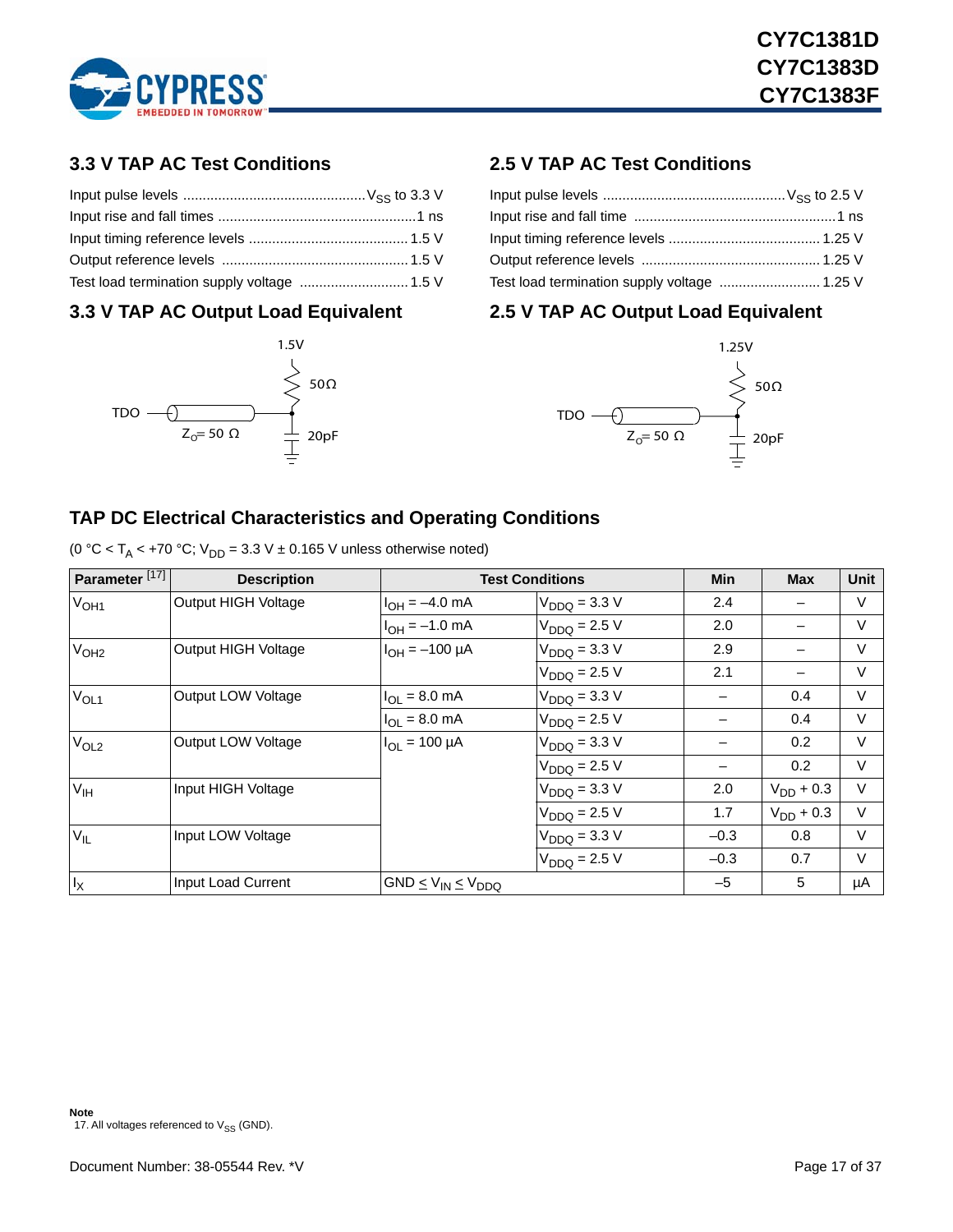

### <span id="page-17-0"></span>**Identification Register Definitions**

| <b>Instruction Field</b>             | <b>CY7C1381D</b><br>$(512K \times 36)$ | <b>CY7C1383F</b><br>$(1M \times 18)$ | <b>Description</b>                              |
|--------------------------------------|----------------------------------------|--------------------------------------|-------------------------------------------------|
| Revision Number (31:29)              | 000                                    | 000                                  | Describes the version number.                   |
| Device Depth (28:24) <sup>[18]</sup> | 01011                                  | 01011                                | Reserved for internal use.                      |
| Device Width (23:18) 165-ball FBGA   | 000001                                 | 000001                               | Defines the memory type and<br>architecture.    |
| Cypress Device ID (17:12)            | 100101                                 | 010101                               | Defines the width and density.                  |
| Cypress JEDEC ID Code (11:1)         | 00000110100                            | 00000110100                          | Allows unique identification of SRAM<br>vendor. |
| ID Register Presence Indicator (0)   |                                        |                                      | Indicates the presence of an ID register.       |

### <span id="page-17-1"></span>**Scan Register Sizes**

| <b>Register Name</b>                        | Bit Size $(x 36)$ | Bit Size $(x 18)$ |
|---------------------------------------------|-------------------|-------------------|
| <b>Instruction Bypass</b>                   |                   |                   |
| Bypass                                      |                   |                   |
| ПD                                          | 32                | 32                |
| Boundary Scan Order (165-ball FBGA package) | 89                | 89                |

### <span id="page-17-2"></span>**Instruction Codes**

| <b>Instruction</b> | Code | <b>Description</b>                                                                                                                               |
|--------------------|------|--------------------------------------------------------------------------------------------------------------------------------------------------|
| <b>IEXTEST</b>     | 000  | Captures Input/Output ring contents. Places the boundary scan register between TDI and<br>TDO. Forces all SRAM outputs to high Z state.          |
| <b>IDCODE</b>      | 001  | Loads the ID register with the vendor ID code and places the register between TDI and TDO.<br>This operation does not affect SRAM operations.    |
| SAMPLE Z           | 010  | Captures Input/Output ring contents. Places the boundary scan register between TDI and<br>TDO. Forces all SRAM output drivers to a high Z state. |
| <b>IRESERVED</b>   | 011  | Do Not Use. This instruction is reserved for future use.                                                                                         |
| SAMPLE/PRELOAD     | 100  | Captures Input/Output ring contents. Places the boundary scan register between TDI and<br>TDO. Does not affect SRAM operation.                   |
| <b>IRESERVED</b>   | 101  | Do Not Use. This instruction is reserved for future use.                                                                                         |
| <b>IRESERVED</b>   | 110  | IDo Not Use. This instruction is reserved for future use.                                                                                        |
| <b>BYPASS</b>      | 111  | Places the bypass register between TDI and TDO. This operation does not affect SRAM<br>operations.                                               |

<span id="page-17-3"></span>**Note** 18. Bit #24 is "1" in the register definitions for both 2.5 V and 3.3 V versions of this device.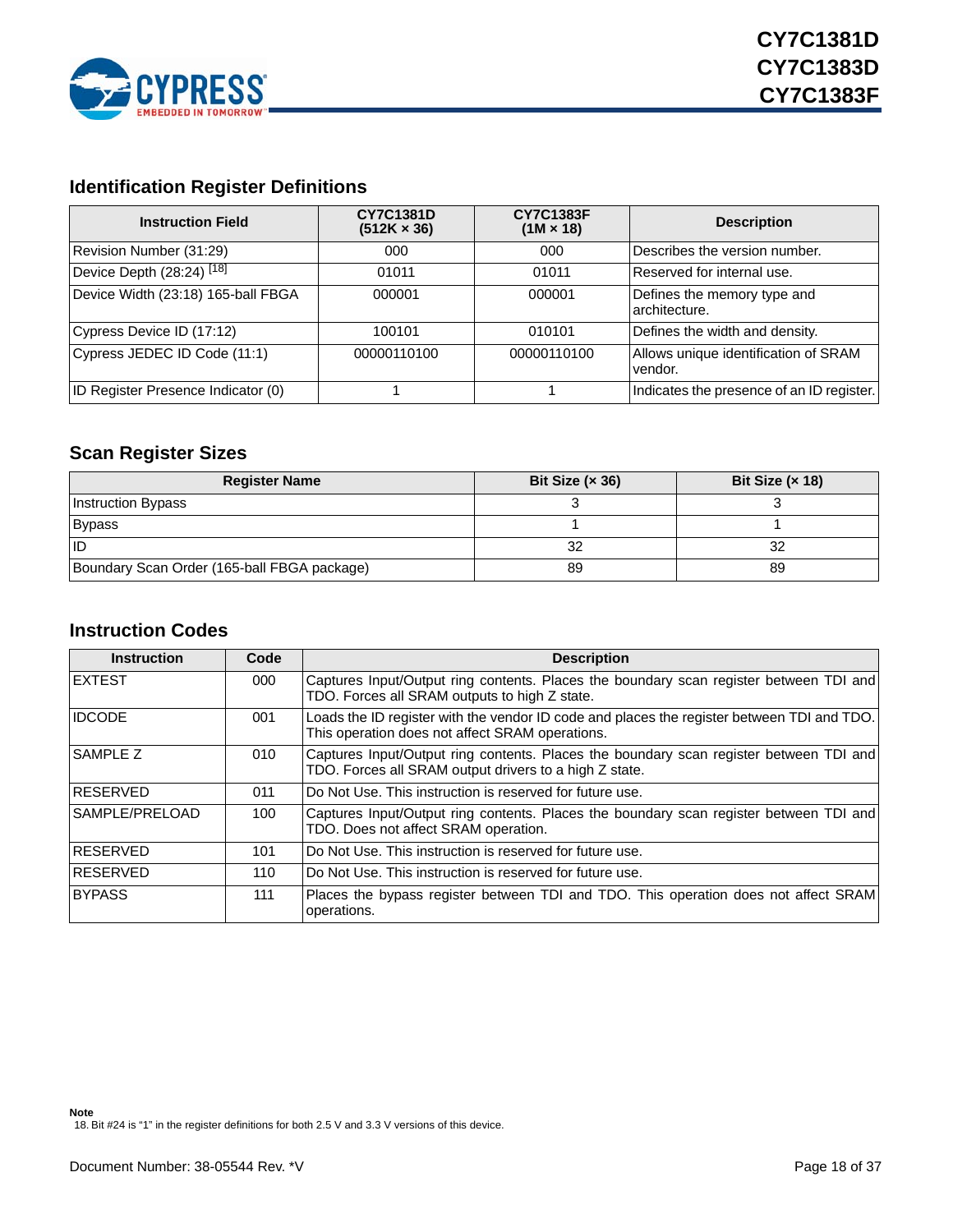

### <span id="page-18-0"></span>**Boundary Scan Order**

165-ball FBGA [\[19](#page-18-1), [20](#page-18-2)]

| Bit #           | <b>Ball ID</b>   | Bit # | <b>Ball ID</b>  | Bit #            | <b>Ball ID</b>  |
|-----------------|------------------|-------|-----------------|------------------|-----------------|
| $\overline{1}$  | N <sub>6</sub>   | 31    | D <sub>10</sub> | 61               | $\overline{G1}$ |
| $\overline{2}$  | N7               | 32    | C <sub>11</sub> | 62               | D <sub>2</sub>  |
| $\overline{3}$  | N <sub>10</sub>  | 33    | A11             | 63               | E <sub>2</sub>  |
| $\overline{4}$  | P <sub>11</sub>  | 34    | <b>B11</b>      | 64               | F <sub>2</sub>  |
| $\overline{5}$  | P <sub>8</sub>   | 35    | A10             | 65               | G <sub>2</sub>  |
| $\overline{6}$  | R <sub>8</sub>   | 36    | <b>B10</b>      | 66               | H1              |
| $\overline{7}$  | R <sub>9</sub>   | 37    | A <sub>9</sub>  | 67               | H <sub>3</sub>  |
| 8               | P9               | 38    | B <sub>9</sub>  | 68               | $\overline{J1}$ |
| $\overline{9}$  | P <sub>10</sub>  | 39    | C <sub>10</sub> | 69               | K <sub>1</sub>  |
| $\overline{10}$ | R <sub>10</sub>  | 40    | A <sub>8</sub>  | $\overline{70}$  | L1              |
| $\overline{11}$ | R11              | 41    | B8              | $\overline{71}$  | M1              |
| $\overline{12}$ | H11              | 42    | A7              | 72               | J2              |
| 13              | N11              | 43    | $\overline{B7}$ | $\overline{73}$  | K <sub>2</sub>  |
| $\overline{14}$ | M11              | 44    | B <sub>6</sub>  | $\overline{7}$ 4 | L2              |
| $\overline{15}$ | L11              | 45    | A <sub>6</sub>  | $\overline{75}$  | M2              |
| 16              | K11              | 46    | B5              | 76               | N1              |
| $\overline{17}$ | J11              | 47    | A <sub>5</sub>  | 77               | N2              |
| $\overline{18}$ | M10              | 48    | A4              | 78               | P1              |
| $\overline{19}$ | L10              | 49    | <b>B4</b>       | 79               | R1              |
| $\overline{20}$ | K10              | 50    | B <sub>3</sub>  | 80               | R2              |
| 21              | $\overline{J10}$ | 51    | A <sub>3</sub>  | 81               | P3              |
| 22              | H <sub>9</sub>   | 52    | A2              | 82               | R <sub>3</sub>  |
| 23              | H <sub>10</sub>  | 53    | <b>B2</b>       | 83               | P <sub>2</sub>  |
| 24              | G11              | 54    | C <sub>2</sub>  | 84               | R <sub>4</sub>  |
| 25              | F11              | 55    | <b>B1</b>       | 85               | P <sub>4</sub>  |
| $\overline{26}$ | E11              | 56    | A1              | 86               | N <sub>5</sub>  |
| 27              | D11              | 57    | C <sub>1</sub>  | 87               | P <sub>6</sub>  |
| 28              | G10              | 58    | D <sub>1</sub>  | 88               | R <sub>6</sub>  |
| $\overline{29}$ | $\overline{F10}$ | 59    | E1              | 89               | Internal        |
| 30              | E10              | 60    | F1              |                  |                 |
|                 |                  |       |                 |                  |                 |

<span id="page-18-2"></span><span id="page-18-1"></span>**Notes** 19. Balls which are NC (No Connect) are pre-set LOW. 20. Bit# 89 is pre-set HIGH.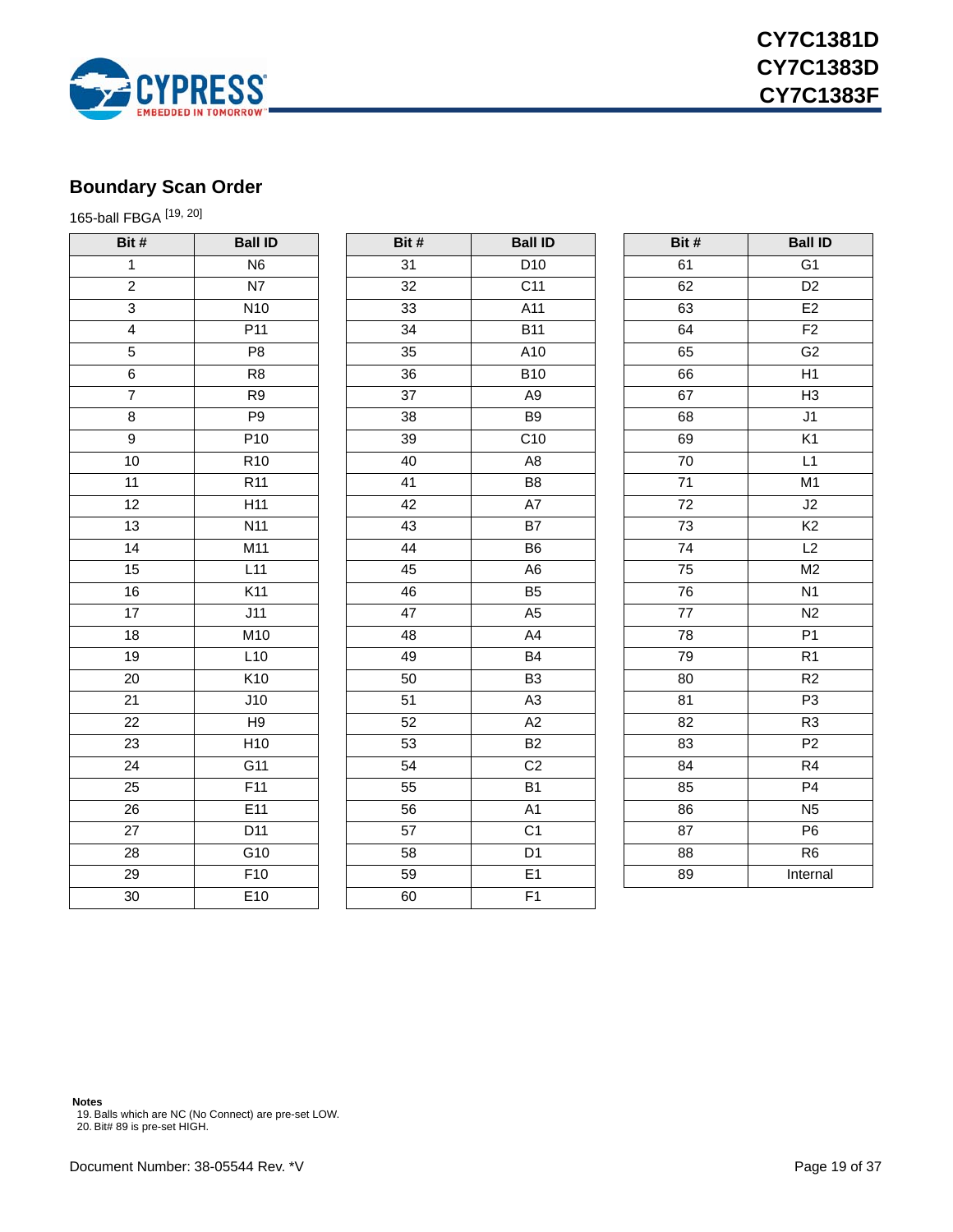

### <span id="page-19-0"></span>**Maximum Ratings**

Exceeding the maximum ratings may impair the useful life of the device. For user guidelines, not tested.

| Ambient Temperature with                                             |
|----------------------------------------------------------------------|
| Supply Voltage on $V_{DD}$ Relative to GND  -0.3 V to +4.6 V         |
| Supply Voltage on $V_{DDO}$ Relative to GND  -0.3 V to + $V_{DD}$    |
| DC Voltage Applied to Outputs                                        |
|                                                                      |
|                                                                      |
| Static Discharge Voltage<br>(per MIL-STD-883, Method 3015)  > 2001 V |
|                                                                      |

### <span id="page-19-1"></span>**Operating Range**

| Range      | <b>Ambient</b><br><b>Temperature</b> | V <sub>DD</sub> | V <sub>DDQ</sub> |
|------------|--------------------------------------|-----------------|------------------|
| Commercial | 0 °C to +70 $\degree$ C              | $3.3 V - 5\%$ / | $2.5 V - 5%$ to  |
| Industrial | $-40$ °C to +85 °C                   | $+10%$          | Vnn              |

### <span id="page-19-2"></span>**Neutron Soft Error Immunity**

| <b>Parameter</b> | <b>Description</b>                     | Test<br><b>Conditions</b> | <b>Typ</b> | Max <sup>[21]</sup> | <b>Unit</b> |
|------------------|----------------------------------------|---------------------------|------------|---------------------|-------------|
| <b>LSBU</b>      | Logical<br>Single-Bit<br><b>Upsets</b> | 25 °C                     | 361        | 394                 | FIT/<br>Mb  |
| <b>LMBU</b>      | Logical<br>Multi-Bit<br><b>Upsets</b>  | 25 °C                     | 0          | 0.01                | FIT/<br>Mb  |
| <b>SEL</b>       | Single Event<br>Latch Up               | 85 °C                     | 0          | 0.1                 | FIT/<br>Dev |

### <span id="page-19-3"></span>**Electrical Characteristics**

Over the Operating Range

| Parameter <sup>[22, 23]</sup> | <b>Description</b>                                                     | <b>Test Conditions</b>                                         |                          | <b>Min</b>               | <b>Max</b>               | Unit   |
|-------------------------------|------------------------------------------------------------------------|----------------------------------------------------------------|--------------------------|--------------------------|--------------------------|--------|
| V <sub>DD</sub>               | Power Supply Voltage                                                   |                                                                |                          | 3.135                    | 3.6                      | $\vee$ |
| V <sub>DDQ</sub>              | I/O Supply Voltage                                                     | for 3.3 V I/O                                                  |                          | 3.135                    | V <sub>DD</sub>          | $\vee$ |
|                               |                                                                        | for 2.5 V I/O                                                  |                          | 2.375                    | 2.625                    | $\vee$ |
| $V_{OH}$                      | Output HIGH Voltage                                                    | for 3.3 V I/O, $I_{OH} = -4.0$ mA                              |                          | 2.4                      |                          | $\vee$ |
|                               |                                                                        | for 2.5 V I/O, $I_{OH} = -1.0$ mA                              |                          | 2.0                      | —                        | $\vee$ |
| $V_{OL}$                      | Output LOW Voltage                                                     | for 3.3 V I/O, $I_{\text{OI}} = 8.0 \text{ mA}$                |                          |                          | 0.4                      | $\vee$ |
|                               |                                                                        | for 2.5 V I/O, $I_{OL} = 1.0$ mA                               |                          | $\qquad \qquad -$        | 0.4                      | $\vee$ |
| $V_{\text{IH}}$               | Input HIGH Voltage [22]                                                | for 3.3 V I/O                                                  |                          | 2.0                      | $V_{DD}$ + 0.3 V         | $\vee$ |
|                               |                                                                        | for 2.5 V I/O                                                  | 1.7                      | $V_{DD}$ + 0.3 V         | $\vee$                   |        |
| $V_{IL}$                      | Input LOW Voltage [22]                                                 | for 3.3 V I/O                                                  |                          | $-0.3$                   | 0.8                      | $\vee$ |
|                               |                                                                        | for 2.5 V I/O                                                  | $-0.3$                   | 0.7                      | $\vee$                   |        |
| $I_X$                         | Input Leakage Current except ZZ $ GND \le V_1 \le V_{DDO}$<br>and MODE |                                                                |                          | $-5$                     | 5                        | μA     |
|                               | Input Current of MODE                                                  | Input = $V_{SS}$                                               |                          | $-30$                    | $\overline{\phantom{0}}$ | μA     |
|                               |                                                                        | Input = $V_{DD}$                                               |                          |                          | 5                        | μA     |
|                               | Input Current of ZZ                                                    | Input = $V_{SS}$                                               |                          | $-5$                     | —                        | μA     |
|                               |                                                                        | Input = $V_{DD}$                                               |                          |                          | 30                       | μA     |
| $I_{OZ}$                      | Output Leakage Current                                                 | $GND \leq V_1 \leq V_{DD}$ Output Disabled                     |                          | $-5$                     | 5                        | μA     |
| $I_{DD}$                      | V <sub>DD</sub> Operating Supply Current                               | $V_{DD}$ = Max, $I_{OUT}$ = 0 mA,<br>$f = f_{MAX} = 1/t_{CYC}$ | 7.5 ns cycle,<br>133 MHz | $\overline{\phantom{0}}$ | 210                      | mA     |
|                               |                                                                        |                                                                | 10 ns cycle,<br>100 MHz  |                          | 175                      | mA     |

**Notes**

<span id="page-19-6"></span><sup>21.</sup> No LMBU or SEL events occurred during testing; this column represents a statistical c2, 95% confidence limit calculation. For more details refer to Application Note<br>- AN54908, Accelerated Neutron SER Testing and Calcu

<span id="page-19-4"></span>

<span id="page-19-5"></span>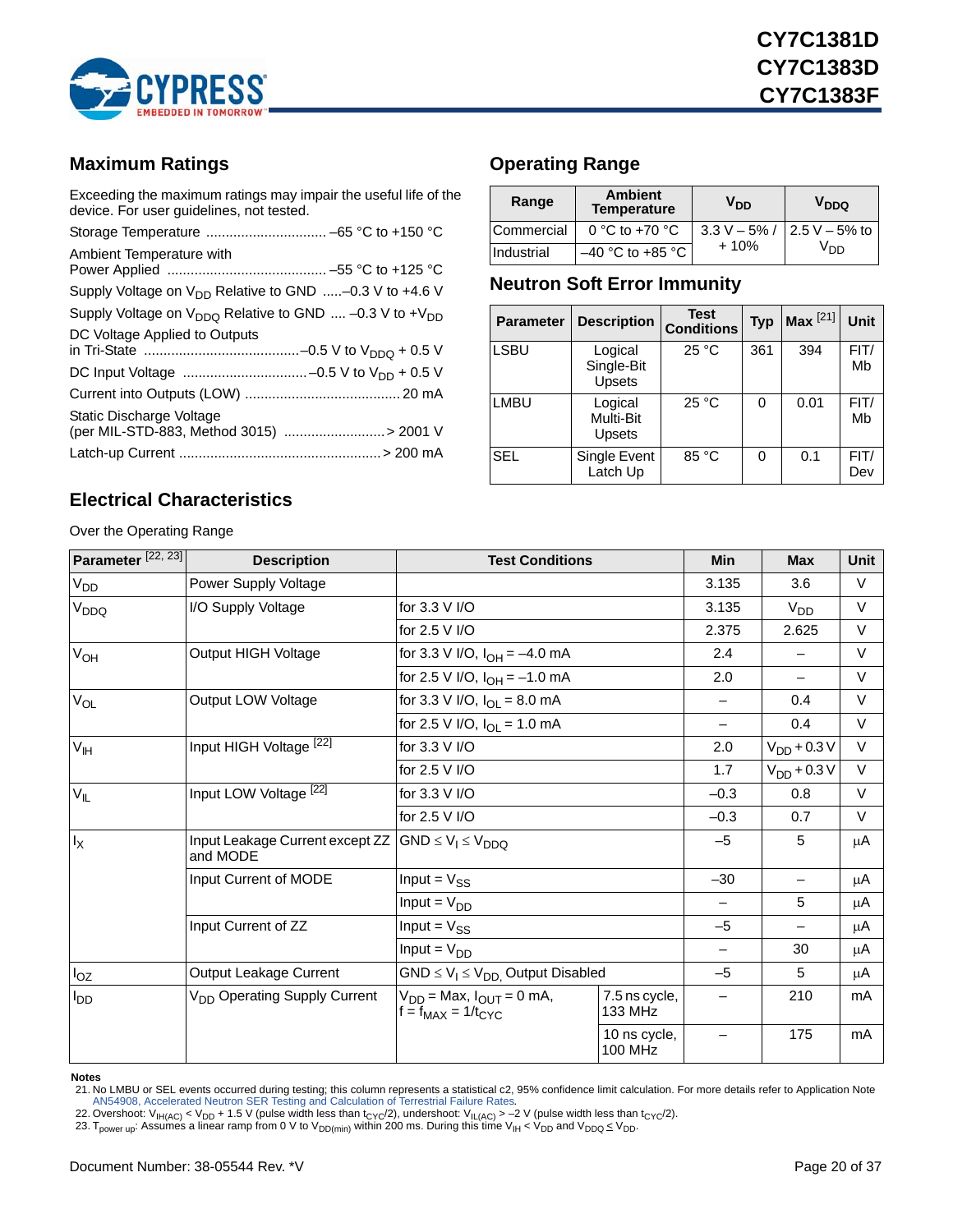

### **Electrical Characteristics** *(continued)*

#### Over the Operating Range

| Parameter <sup>[22, 23]</sup> | <b>Description</b>                               | <b>Test Conditions</b>                                                                                              |                                | <b>Min</b> | <b>Max</b> | <b>Unit</b> |
|-------------------------------|--------------------------------------------------|---------------------------------------------------------------------------------------------------------------------|--------------------------------|------------|------------|-------------|
| $I_{SB1}$                     | Automatic CE power-down<br>Current - TTL Inputs  | Max V <sub>DD</sub> , Device Deselected,<br>$V_{IN} \geq V_{IH}$ or $V_{IN} \leq V_{IL}$ , f = f <sub>MAX</sub> ,   | 7.5 ns cycle,<br>133 MHz       |            | 140        | mA          |
|                               |                                                  | inputs switching                                                                                                    | 10 ns cycle,<br>100 MHz        |            | 120        |             |
| $I_{SB2}$                     | Automatic CE power-down<br>Current – CMOS Inputs | Max $V_{DD}$ , Device Deselected,<br>$V_{IN}$ ≥ $V_{DD}$ – 0.3 V or $V_{IN}$ ≤ 0.3 V,<br>$f = 0$ , inputs static    | All speeds                     |            | 70         | mA          |
| $I_{SB3}$                     | Automatic CE power-down<br>Current - CMOS Inputs | Max $V_{DD}$ , Device Deselected,<br>$V_{IN}$ ≥ $V_{DDO}$ – 0.3 V or $V_{IN}$ ≤ 0.3 V,                              | 7.5 ns cycle,<br>133 MHz       |            | 130        | mA          |
|                               |                                                  | $f = f_{MAX}$ , inputs switching                                                                                    | 10 ns cycle,<br><b>100 MHz</b> |            | 110        |             |
| $I_{SB4}$                     | Automatic CE power-down<br>Current - TTL Inputs  | Max $V_{DD}$ , Device Deselected,<br>$V_{IN} \ge V_{DD} - 0.3 V$ or $V_{IN} \le 0.3 V$ ,<br>$f = 0$ , inputs static | All Speeds                     |            | 80         | mA          |

### <span id="page-20-0"></span>**Capacitance**

| Parameter <sup>[24]</sup> | <b>Description</b>       | <b>Test Conditions</b>              | Package | 100-pin TQFP   165-ball FBGA  <br>Package | Unit |
|---------------------------|--------------------------|-------------------------------------|---------|-------------------------------------------|------|
| $C_{IN}$                  | Input capacitance        | $T_A = 25 °C$ , f = 1 MHz,          |         |                                           | рF   |
| $C_{CLK}$                 | Clock input capacitance  | $V_{DD}$ = 3.3 V, $V_{DDQ}$ = 2.5 V |         |                                           | рF   |
| $C_{10}$                  | Input/Output capacitance |                                     |         |                                           | рF   |

### <span id="page-20-1"></span>**Thermal Resistance**

<span id="page-20-2"></span>

| Parameter $[24]$       | <b>Description</b>                                 | <b>Test Conditions</b>                                                       | Package | 100-pin TQFP 165-ball FBGA<br>Package | Unit          |
|------------------------|----------------------------------------------------|------------------------------------------------------------------------------|---------|---------------------------------------|---------------|
| $\Theta_{JA}$          | <b>Thermal resistance</b><br>(junction to ambient) | Test conditions follow standard test<br>methods and procedures for measuring | 28.66   | 20.7                                  | $\degree$ C/W |
| $ \Theta_{\text{JC}} $ | Thermal resistance<br>(junction to case)           | thermal impedance, in accordance with<br>IEIA/JESD51.                        | 4.08    | 4.0                                   | $\degree$ C/W |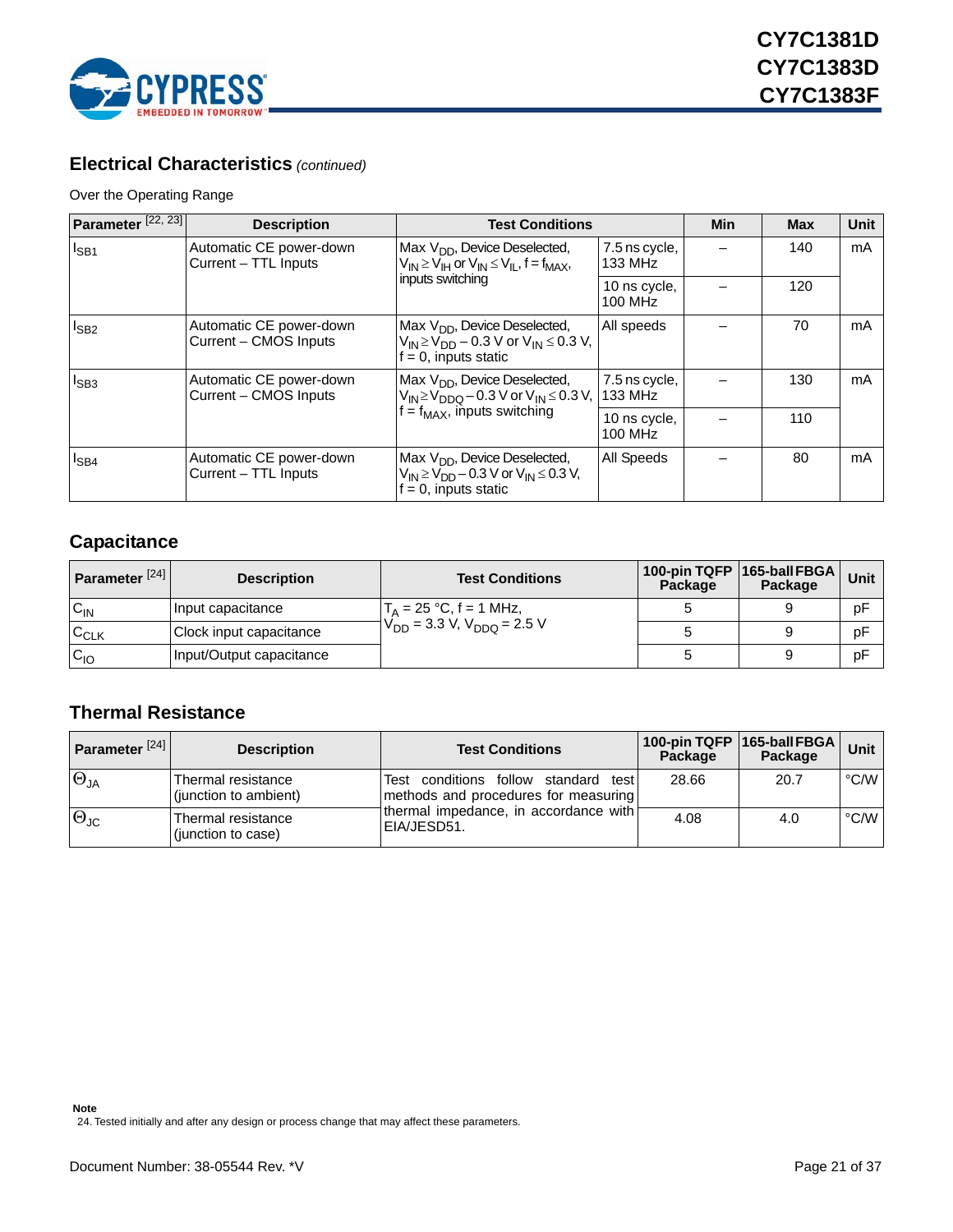

### <span id="page-21-1"></span><span id="page-21-0"></span>**AC Test Loads and Waveforms**



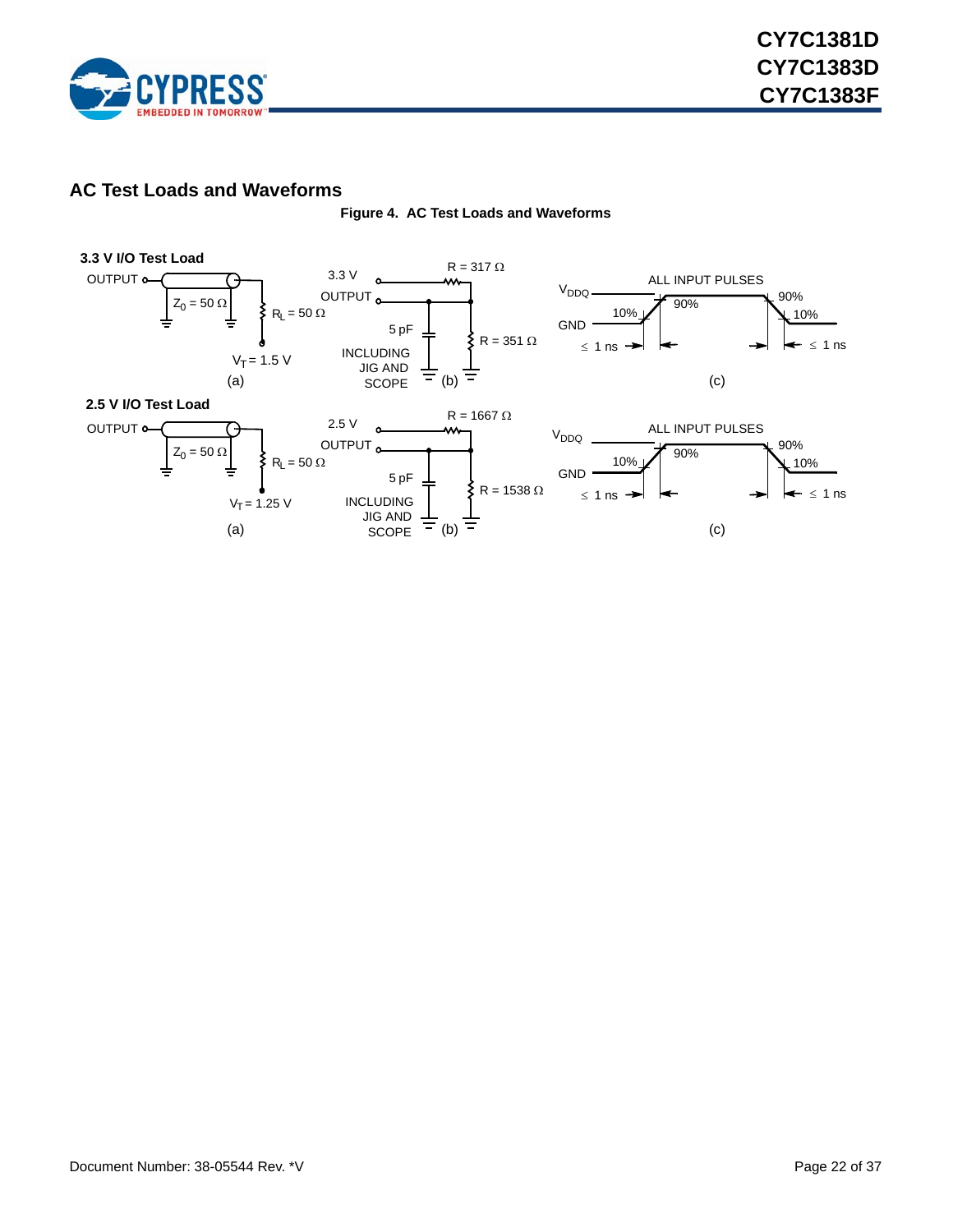

### <span id="page-22-0"></span>**Switching Characteristics**

Over the Operating Range

| Parameter <sup>[25, 26]</sup> |                                                                  |          | <b>133 MHz</b>           |            | <b>100 MHz</b>           |             |
|-------------------------------|------------------------------------------------------------------|----------|--------------------------|------------|--------------------------|-------------|
|                               | <b>Description</b>                                               | Min      | <b>Max</b>               | <b>Min</b> | <b>Max</b>               | <b>Unit</b> |
| t <sub>POWER</sub>            | $V_{DD}$ (typical) to the first access $\sqrt{27}$               | 1        |                          | 1          | $\overline{\phantom{0}}$ | ms          |
| <b>Clock</b>                  |                                                                  |          |                          |            |                          |             |
| t <sub>CYC</sub>              | Clock cycle time                                                 | 7.5      | $\overline{\phantom{0}}$ | 10         | $\overline{\phantom{0}}$ | ns          |
| $t_{\mathsf{CH}}$             | Clock HIGH                                                       | 2.1      |                          | 2.5        | $\overline{\phantom{0}}$ | ns          |
| $t_{CL}$                      | Clock LOW                                                        | 2.1      | $\qquad \qquad -$        | 2.5        | —                        | ns          |
| <b>Output Times</b>           |                                                                  |          |                          |            |                          |             |
| $t_{CDV}$                     | Data output valid after CLK rise                                 |          | 6.5                      |            | 8.5                      | ns          |
| t <sub>DOH</sub>              | Data output hold after CLK rise                                  | 2.0      | $\qquad \qquad -$        | 2.0        | $\overline{\phantom{0}}$ | ns          |
| $t_{CLZ}$                     | Clock to low Z [28, 29, 30]                                      | 2.0      |                          | 2.0        |                          | ns          |
| t <sub>CHZ</sub>              | Clock to high $Z$ $[28, 29, 30]$                                 | $\Omega$ | 4.0                      | $\Omega$   | 5.0                      | ns          |
| $t_{\text{OEV}}$              | OE LOW to output valid                                           |          | 3.2                      |            | 3.8                      | ns          |
| t <sub>OELZ</sub>             | $\overline{OE}$ LOW to output low $Z$ <sup>[28, 29, 30]</sup>    | 0        | $\overline{\phantom{0}}$ | 0          | $\equiv$                 | ns          |
| t <sub>OEHZ</sub>             | $\overline{OE}$ HIGH to output high $Z$ [28, 29, 30]             | $\equiv$ | 4.0                      | $\equiv$   | 5.0                      | ns          |
| <b>Setup Times</b>            |                                                                  |          |                          |            |                          |             |
| $t_{AS}$                      | Address setup before CLK rise                                    | 1.5      | $\overline{\phantom{0}}$ | 1.5        | $\overline{\phantom{0}}$ | ns          |
| $t_{\text{ADS}}$              | ADSP, ADSC setup before CLK rise                                 | 1.5      |                          | 1.5        |                          | ns          |
| t <sub>ADVS</sub>             | ADV setup before CLK rise                                        | 1.5      |                          | 1.5        | $\overline{\phantom{0}}$ | ns          |
| t <sub>WES</sub>              | $\overline{GW}$ , BWE, BW <sub>[A:D]</sub> setup before CLK rise | 1.5      |                          | 1.5        | $\overline{\phantom{0}}$ | ns          |
| $t_{DS}$                      | Data input setup before CLK rise                                 | 1.5      |                          | 1.5        | $\overline{\phantom{0}}$ | ns          |
| $t_{\text{CES}}$              | Chip enable setup                                                | 1.5      |                          | 1.5        | $\overline{\phantom{0}}$ | ns          |
| <b>Hold Times</b>             |                                                                  |          |                          |            |                          |             |
| $t_{AH}$                      | Address hold after CLK rise                                      | 0.5      | $\overline{\phantom{0}}$ | 0.5        | $\overline{\phantom{0}}$ | ns          |
| t <sub>ADH</sub>              | ADSP, ADSC hold after CLK rise                                   | 0.5      |                          | 0.5        | $\equiv$                 | ns          |
| $t_{WEH}$                     | $\overline{GW}$ , BWE, BW <sub>[A:D]</sub> hold after CLK rise   | 0.5      | $\overline{\phantom{0}}$ | 0.5        | $\overline{\phantom{0}}$ | ns          |
| t <sub>ADVH</sub>             | ADV hold after CLK rise                                          | 0.5      |                          | 0.5        | $\overline{\phantom{0}}$ | ns          |
| t <sub>DH</sub>               | Data input hold after CLK rise                                   | 0.5      |                          | 0.5        | $\overline{\phantom{0}}$ | ns          |
| $t_{\text{CEH}}$              | Chip enable hold after CLK rise                                  | 0.5      |                          | 0.5        | $\overline{\phantom{0}}$ | ns          |

**Notes**

<span id="page-22-1"></span>

<span id="page-22-3"></span><span id="page-22-2"></span>

25. Timing reference level is 1.5 V when V<sub>DDQ</sub> = 3.3 V and is 1.25 V when V<sub>DDQ</sub> = 2.5 V.<br>26. Test conditions shown in (a) of [Figure 4 on page 22](#page-21-1) unless otherwise noted.<br>27. This part has a voltage regulator internally; t initiated.

<span id="page-22-5"></span><span id="page-22-4"></span>28. t<sub>CHZ</sub>, t<sub>OELZ</sub>, t<sub>OELZ</sub>, and t<sub>OEHZ</sub> are specified with AC test conditions shown in part (b) of [Figure 4 on page 22](#page-21-1). Transition is measured ±200 mV from steady-state voltage 29. At any given voltage and temperature, t<sub>OEHZ</sub> is less than t<sub>OELZ</sub> and t<sub>CHZ</sub> is less than t<sub>CLZ</sub> to eliminate bus contention between SRAMs when sharing the same data<br>bus. These specifications do not imply a bus conten

high Z prior to low Z under the same system condition. 30. This parameter is sampled and not 100% tested.

<span id="page-22-6"></span>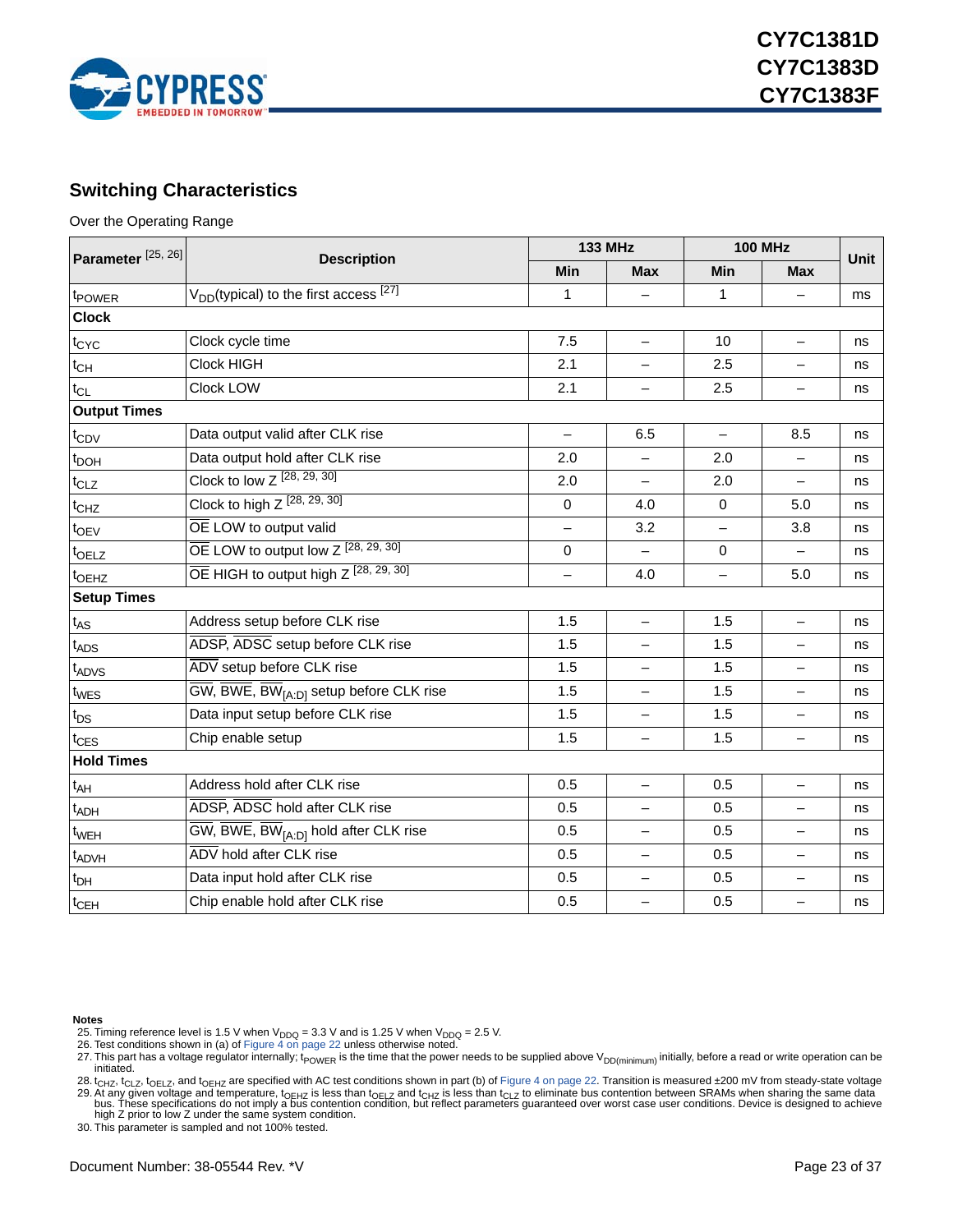

### <span id="page-23-0"></span>**Timing Diagrams**



#### **Note**

<span id="page-23-1"></span>31. When  $\overline{\text{CE}}$  is LOW,  $\overline{\text{CE}}_1$  is LOW, CE<sub>2</sub> is HIGH and  $\overline{\text{CE}}_3$  is LOW. When  $\overline{\text{CE}}$  is HIGH,  $\overline{\text{CE}}_1$  is HIGH or CE<sub>2</sub> is LOW or  $\overline{\text{CE}}_3$  is HIGH.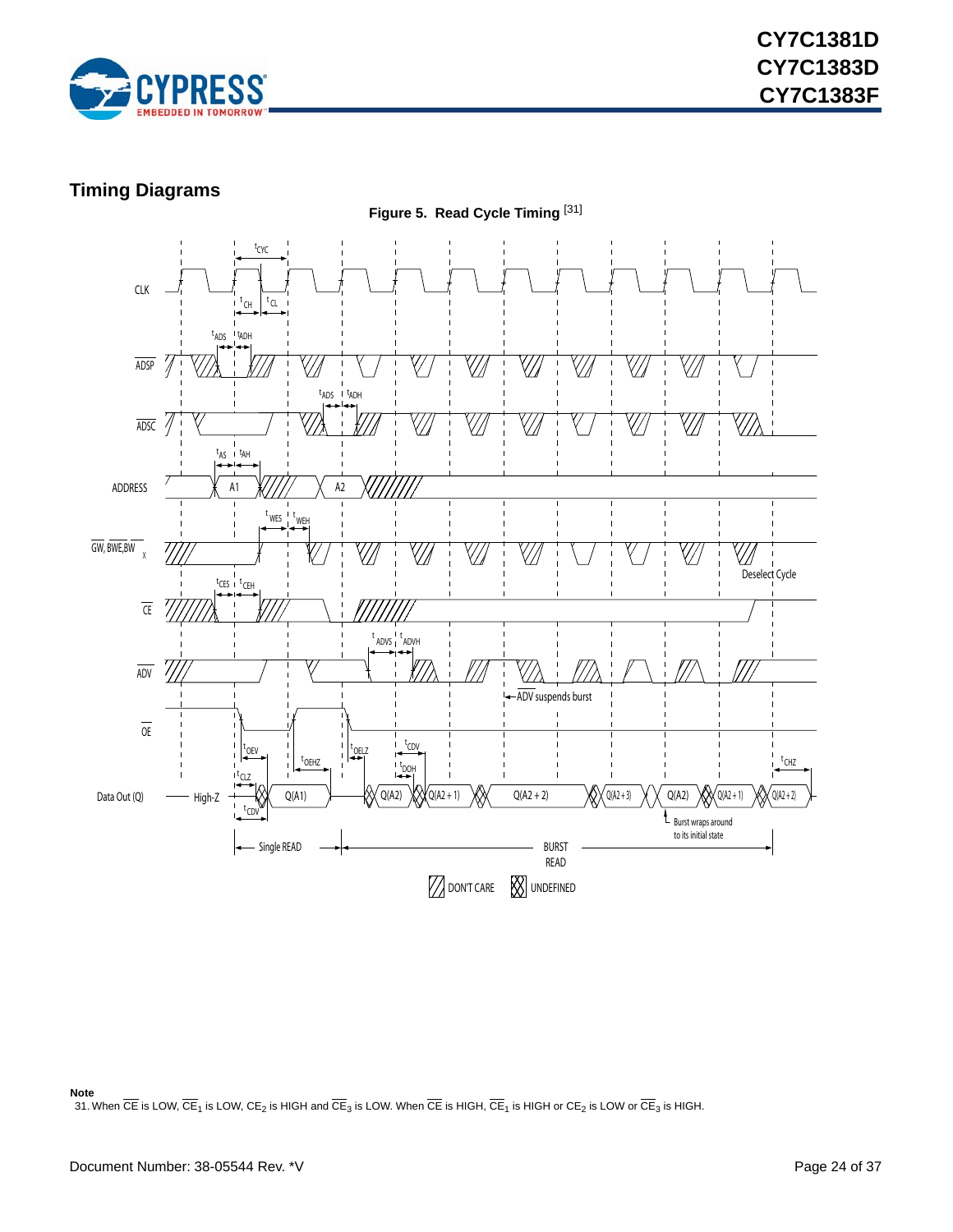

### **Timing Diagrams** *(continued)*



**Notes**

<span id="page-24-0"></span>32. When CE is LOW, CE<sub>1</sub> is LOW, CE<sub>2</sub> is H<u>IGH</u> and CE<sub>3</sub> is <u>LOW</u>. When <u>CE i</u>s HIGH, CE<sub>1</sub> is HIGH or CE<sub>2</sub> is LOW or CE<sub>3</sub> is HIGH.<br>33. Full width write can be initiated by either GW LOW; or by GW HIGH, BWE LOW and BW

<span id="page-24-1"></span>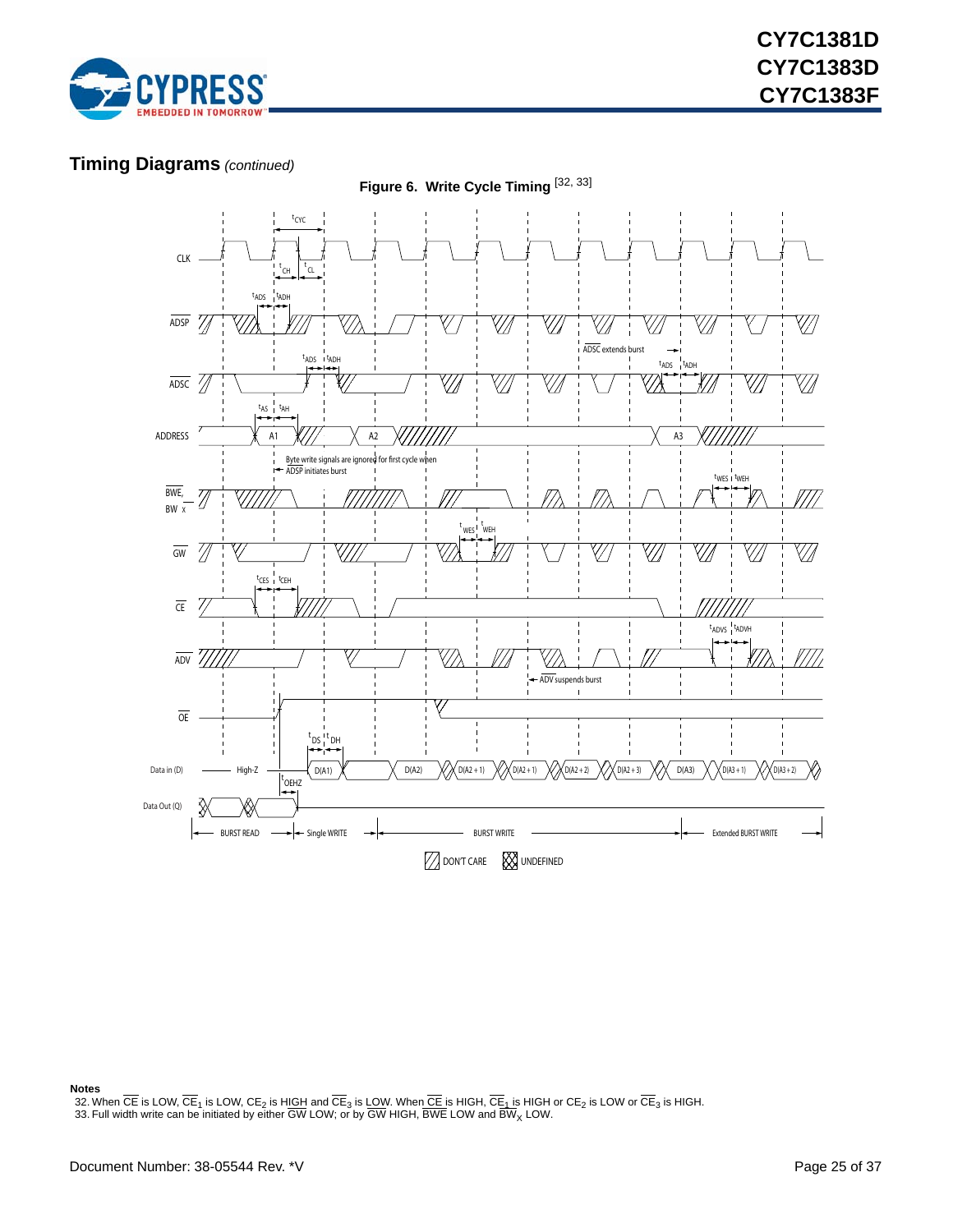

### **Timing Diagrams** *(continued)*



**Figure 7. Read/Write Cycle Timing** [[34,](#page-25-0) [35,](#page-25-1) [36\]](#page-25-2)

**Notes**

<span id="page-25-0"></span>

<span id="page-25-2"></span><span id="page-25-1"></span>34. When CE is LOW, CE<sub>1</sub> is LOW, CE<sub>2</sub> is HIGH and CE<sub>3</sub> is LOW. When CE is HIGH, CE<sub>1</sub> is HIGH or CE<u>2 is LOW or CE<sub>3</sub> is HIGH.</u><br>35. <u>The</u> data bus (Q) remains in high Z following a WRITE cycle, unless a new read access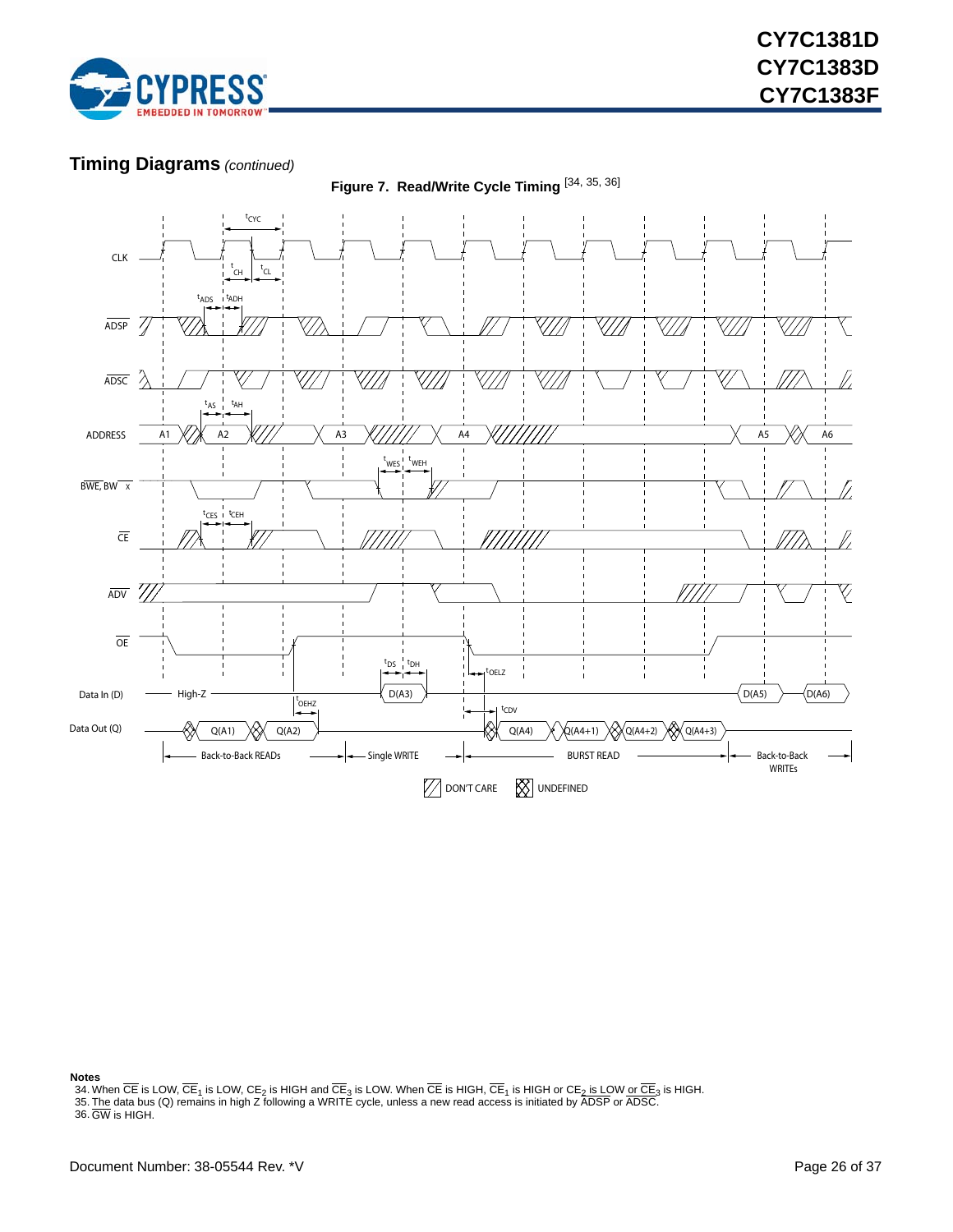

### **Timing Diagrams** *(continued)*



**Notes**

<span id="page-26-0"></span>37. Device must be deselected when entering ZZ mode. See [Truth Table on page 10](#page-9-0) for all possible signal conditions to deselect the device. 38. DQs are in high Z when exiting ZZ sleep mode.

<span id="page-26-1"></span>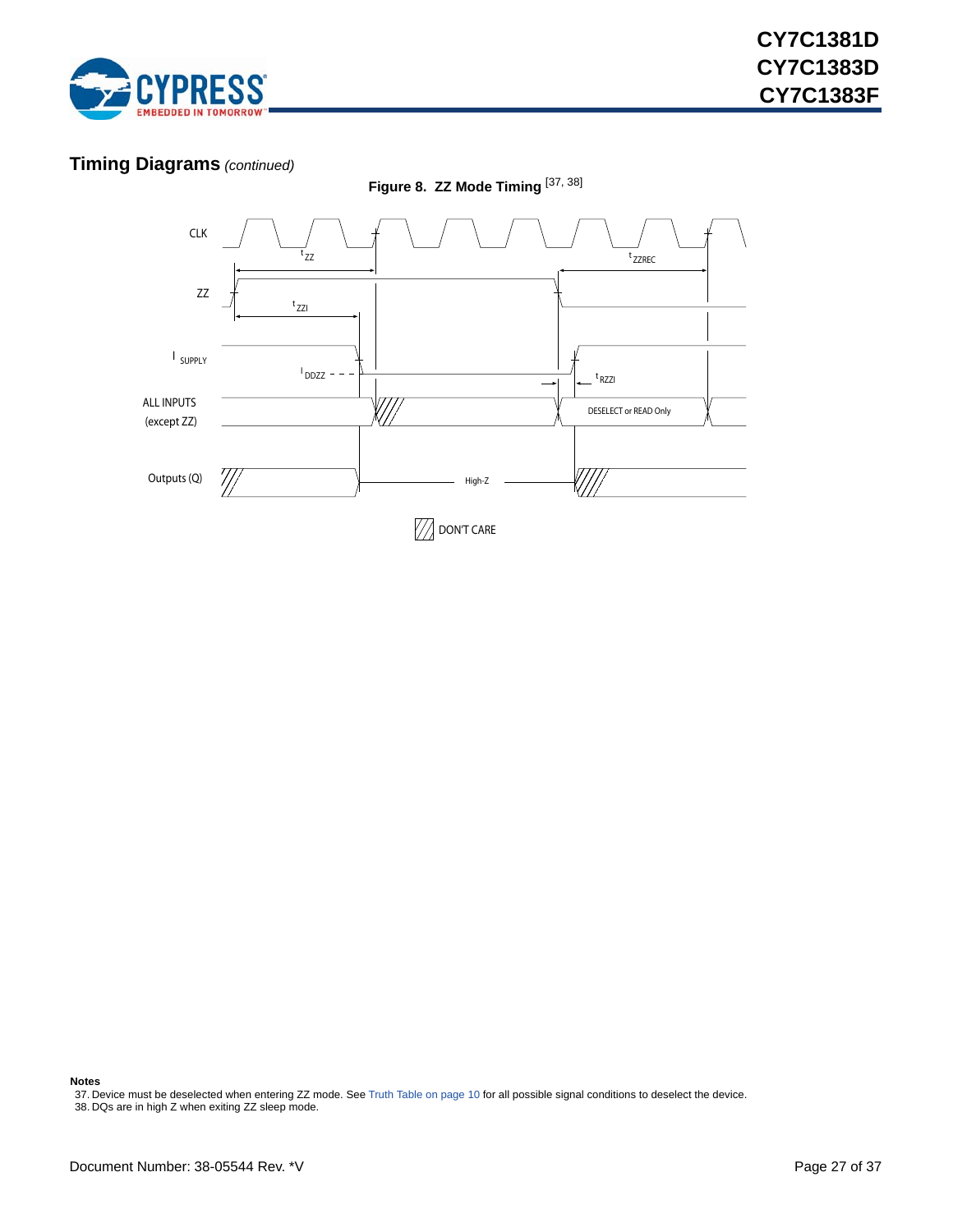

### <span id="page-27-0"></span>**Ordering Information**

[Cypress offers other versions of this type of product in many different configurations and features. The below table contains only the](www.cypress.com) [list of parts that are currently available. For a complete listing of all options, visit the Cypress website at](www.cypress.com) www.cypress.com and refer to the product summary page at http://www.cypress.com/product[s or contact your local sales representative. Cypress maintains a](http://www.cypress.com/go/datasheet/offices) [worldwide network of offices, solution centers, manufacturer's representatives and distributors. To find the office closest to you, visit](http://www.cypress.com/go/datasheet/offices) [us at t h](http://www.cypress.com/go/datasheet/offices)ttp://www.cypress.com/go/datasheet/offices.

| <b>Speed</b><br>(MHz) | <b>Ordering Code</b>              | <b>MPN</b><br><b>Status</b> | Package<br><b>Diagram</b> | <b>Part and Package Type</b>                           | <b>Operating</b><br>Range |
|-----------------------|-----------------------------------|-----------------------------|---------------------------|--------------------------------------------------------|---------------------------|
| 133                   | CY7C1381D-133AXC <sup>[39]</sup>  | <b>NRND</b>                 |                           | 51-85050 100-pin TQFP (14 x 20 x 1.4 mm) Pb-free       | Commercial                |
|                       | CY7C1383D-133AXC <sup>[39]</sup>  |                             |                           |                                                        |                           |
|                       | CY7C1381D-133AXI <sup>[39]</sup>  |                             |                           |                                                        | Industrial                |
|                       | CY7C1383D-133AXI <sup>[39]</sup>  |                             |                           |                                                        |                           |
| 100                   | CY7C1381D-100AXC <sup>[39]</sup>  |                             |                           | 51-85050 100-pin TQFP (14 x 20 x 1.4 mm) Pb-free       | Commercial                |
|                       | CY7C1381D-100BZI <sup>[39]</sup>  |                             |                           | 51-85180 165-ball FBGA (13 x 15 x 1.4 mm)              | Industrial                |
|                       | CY7C1381D-100BZXI <sup>[39]</sup> |                             |                           | 165-ball FBGA (13 $\times$ 15 $\times$ 1.4 mm) Pb-free |                           |

#### <span id="page-27-1"></span>**Ordering Code Definitions**

<span id="page-27-2"></span>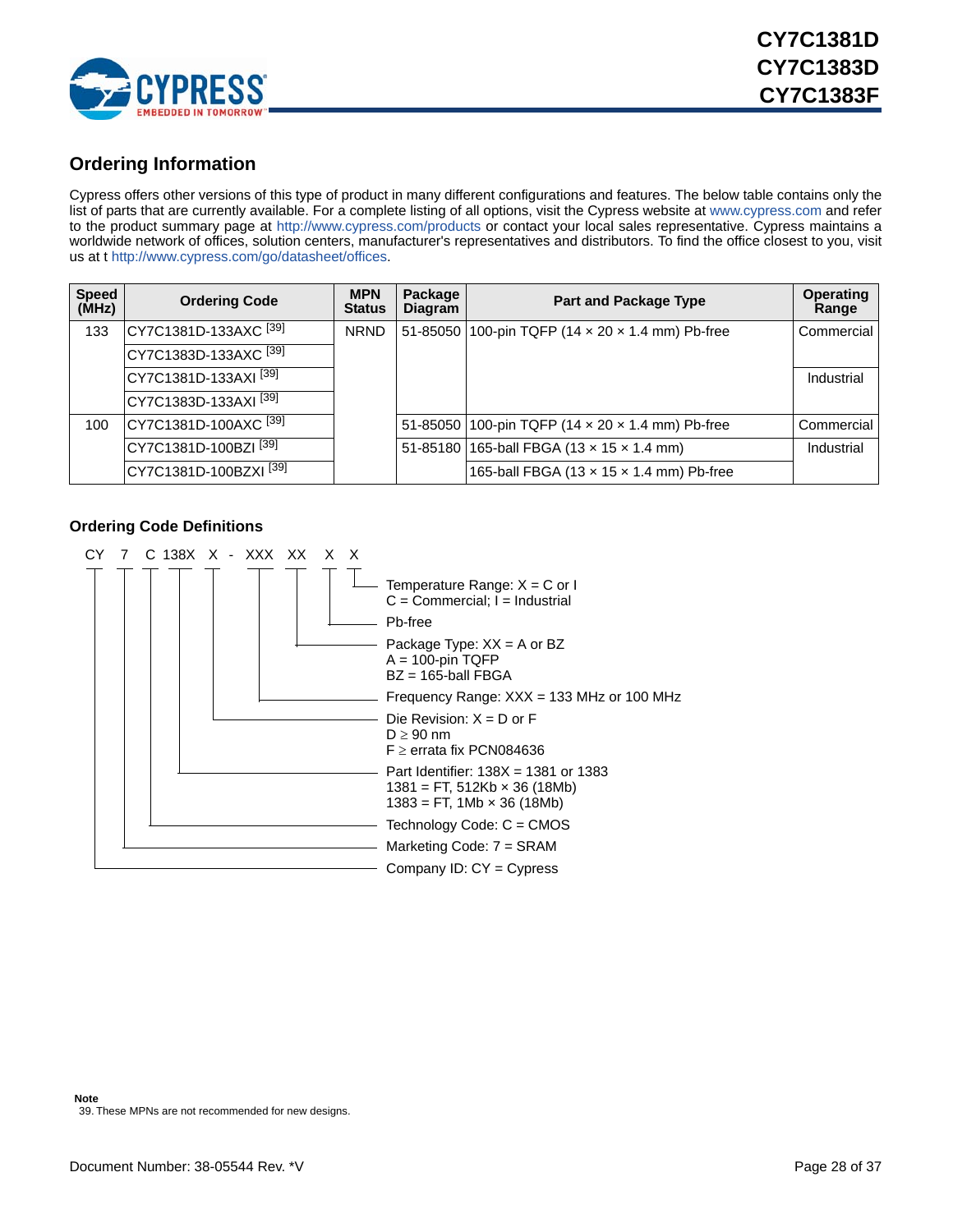

### <span id="page-28-0"></span>**Package Diagrams**



**Figure 9. 100-pin TQFP (14 × 20 × 1.4 mm) A100RA Package Outline, 51-85050**

| <b>SYMBOL</b>  | <b>DIMENSIONS</b> |                 |              |  |
|----------------|-------------------|-----------------|--------------|--|
|                |                   | min. Inom.Imax. |              |  |
| A              |                   |                 | 1.60         |  |
| A <sub>1</sub> | 0.05              |                 | 0.15         |  |
| A2             | 1.35              | 1.40            | 1.45         |  |
| D              | 15.80             | 16.00 16.20     |              |  |
| D1             | 13.90             | 14.00 14.10     |              |  |
| E              | 21.80             | 22.00 22.20     |              |  |
| E <sub>1</sub> | 19.90             | 20.00 20.10     |              |  |
| R <sub>1</sub> | 0.08              |                 | 0.20         |  |
| R <sub>2</sub> | 0.08              |                 | 0.20         |  |
| $\theta$       | $0^{\circ}$       |                 | $7^\circ$    |  |
| $\theta$ 1     | $0^{\circ}$       |                 |              |  |
| $\theta$ 2     | $11^{\circ}$      | $12^{\circ}$    | $13^{\circ}$ |  |
| C              |                   |                 | 0.20         |  |
| b              | 0.22              | 0.30            | 0.38         |  |
| L              | 0.45              | 0.60            | 0.75         |  |
| L <sub>1</sub> | 1.00 REF          |                 |              |  |
| L <sub>2</sub> | 0.25 BSC          |                 |              |  |
| L <sub>3</sub> | 0.20              |                 |              |  |
| e              |                   | 0.65 TYP        |              |  |

NOTE:

- 1. ALL DIMENSIONS ARE IN MILLIMETERS.
- 2. BODY LENGTH DIMENSION DOES NOT
- INCLUDE MOLD PROTRUSION/END FLASH.
- MOLD PROTRUSION/END FLASH SHALL
- NOT EXCEED 0.0098 in (0.25 mm) PER SIDE. BODY LENGTH DIMENSIONS ARE MAX PLASTIC
- BODY SIZE INCLUDING MOLD MISMATCH.
- 3. JEDEC SPECIFICATION NO. REF: MS-026.

51-85050 \*G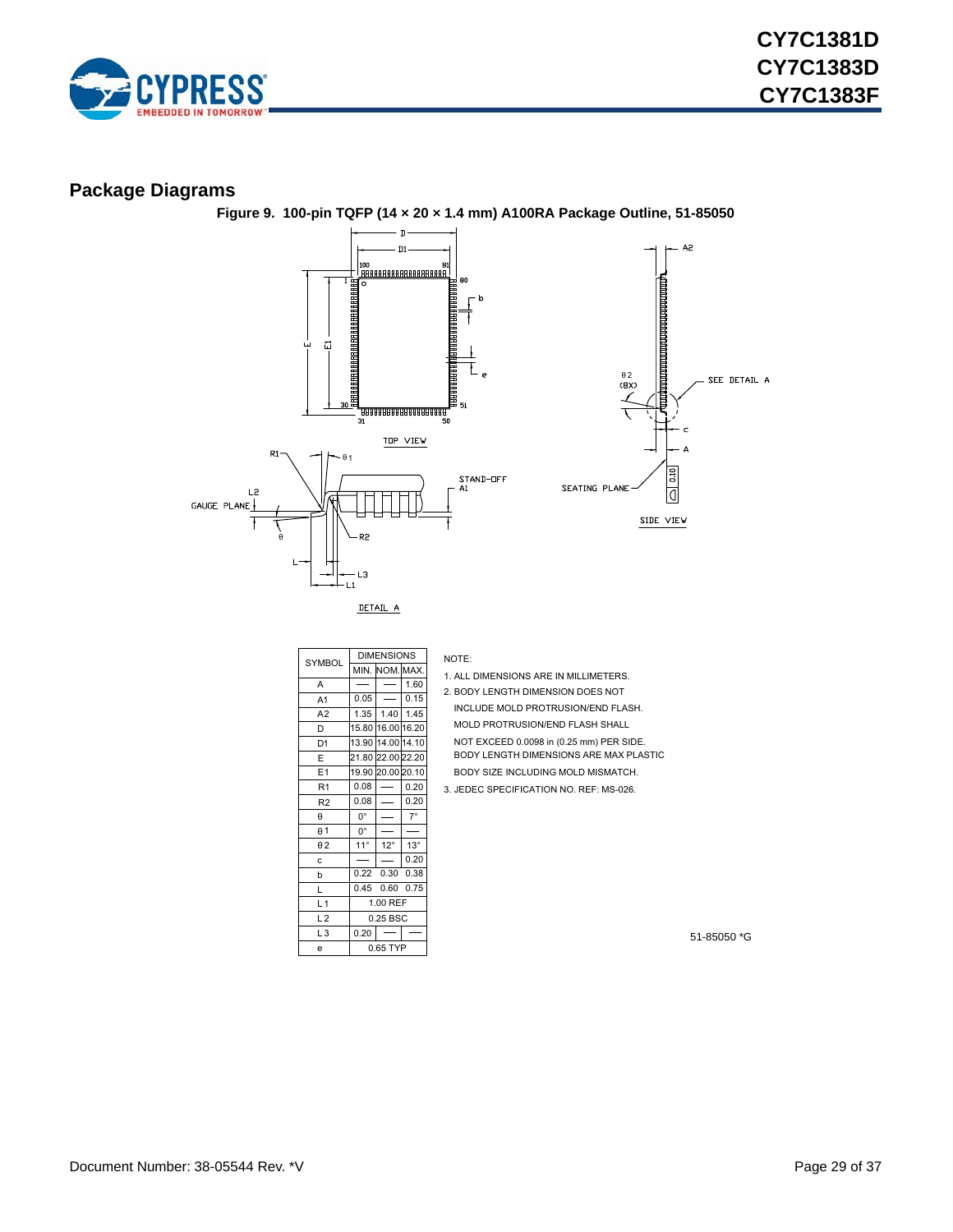

### **Package Diagrams** *(continued)*

**Figure 10. 165-ball FBGA (13 × 15 × 1.4 mm) BB165D/BW165D (0.5 Ball Diameter) Package Outline, 51-85180**





NOTES :

NUILS<br>
SOLDER PAD TYPE : NON-SOLDER MASK DEFINED (NSMD)<br>
JEDEC REFERENCE : MO-216 / ISSUE E<br>
PACKAGE CODE : BBOAC/BWOAC<br>
PACKAGE WEIGHT : SEE CYPRESS PACKAGE MATERIAL DECLARATION<br>
DATASHEET (PMDD) POSTED ON THE CYPRESS WEB

51-85180 \*G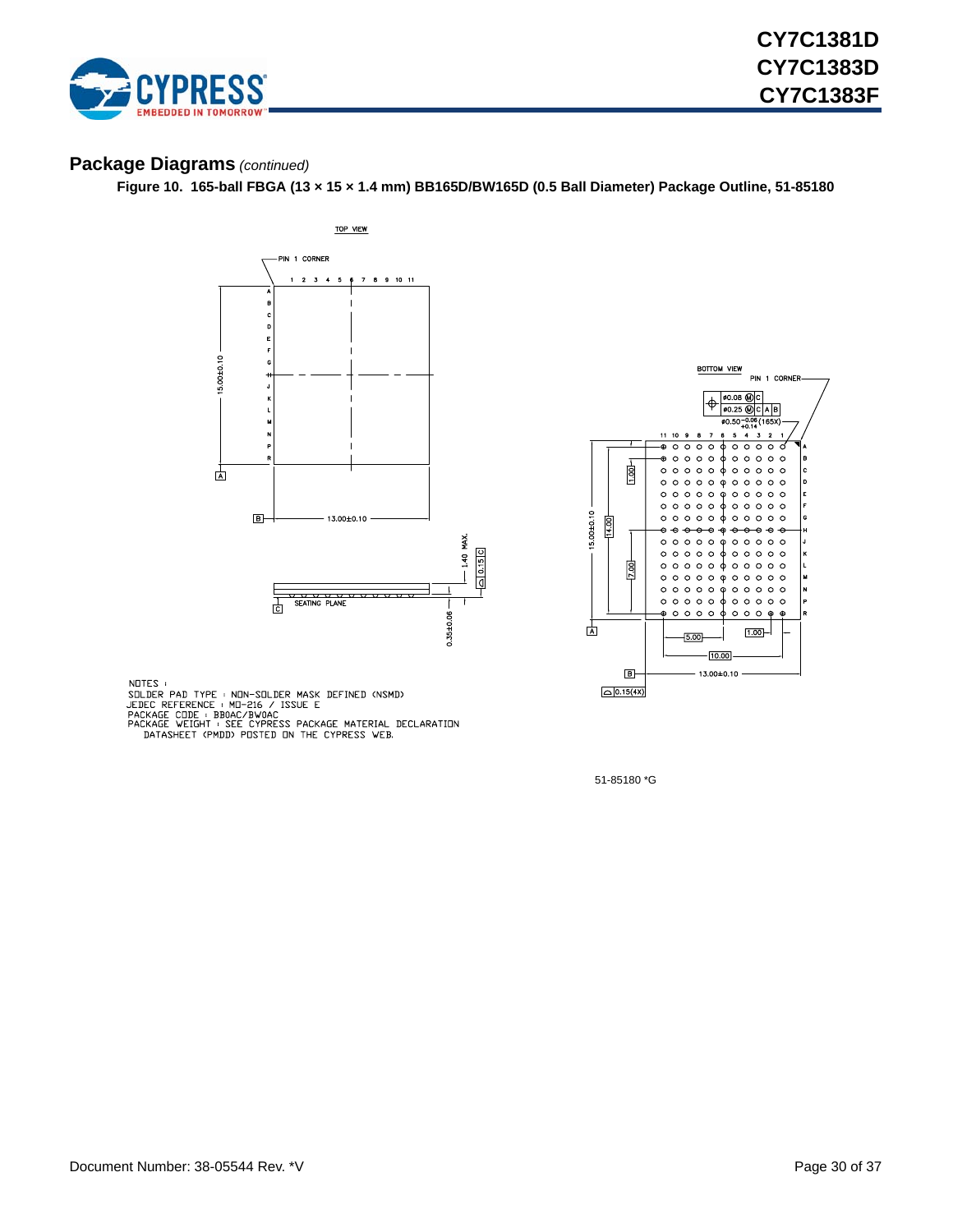

| Acronym                           | <b>Description</b>                         |
|-----------------------------------|--------------------------------------------|
| $\overline{\overline{\text{CE}}}$ | Chip Enable                                |
| <b>CMOS</b>                       | Complementary Metal Oxide Semiconductor    |
| EIA                               | Electronic Industries Alliance             |
| <b>FBGA</b>                       | Fine-Pitch Ball Grid Array                 |
| I/O                               | Input/Output                               |
| <b>JEDEC</b>                      | Joint Electron Devices Engineering Council |
| <b>JTAG</b>                       | Joint Test Action Group                    |
| <b>LMBU</b>                       | <b>Logical Multi-Bit Upsets</b>            |
| <b>LSB</b>                        | Least Significant Bit                      |
| <b>LSBU</b>                       | Logical Single-Bit Upsets                  |
| <b>MSB</b>                        | Most Significant Bit                       |
| ŌĒ                                | <b>Output Enable</b>                       |
| <b>SEL</b>                        | Single Event Latch Up                      |
| <b>SRAM</b>                       | Static Random Access Memory                |
| <b>TAP</b>                        | Test Access Port                           |
| <b>TCK</b>                        | <b>Test Clock</b>                          |
| TDI                               | Test Data-In                               |
| <b>TDO</b>                        | Test Data-Out                              |
| <b>TMS</b>                        | <b>Test Mode Select</b>                    |
| <b>TQFP</b>                       | Thin Quad Flat Pack                        |
| <b>TTL</b>                        | Transistor-Transistor Logic                |

### <span id="page-30-0"></span>Acronyms **Document Conventions**

#### <span id="page-30-2"></span><span id="page-30-1"></span>**Units of Measure**

| <b>Symbol</b> | <b>Unit of Measure</b> |
|---------------|------------------------|
| °C            | degree Celsius         |
| <b>MHz</b>    | megahertz              |
| μA            | microampere            |
| mA            | milliampere            |
| mm            | millimeter             |
| ms            | millisecond            |
| mV            | millivolt              |
| ns            | nanosecond             |
| Ω             | ohm                    |
| $\%$          | percent                |
| pF            | picofarad              |
| V             | volt                   |
| W             | watt                   |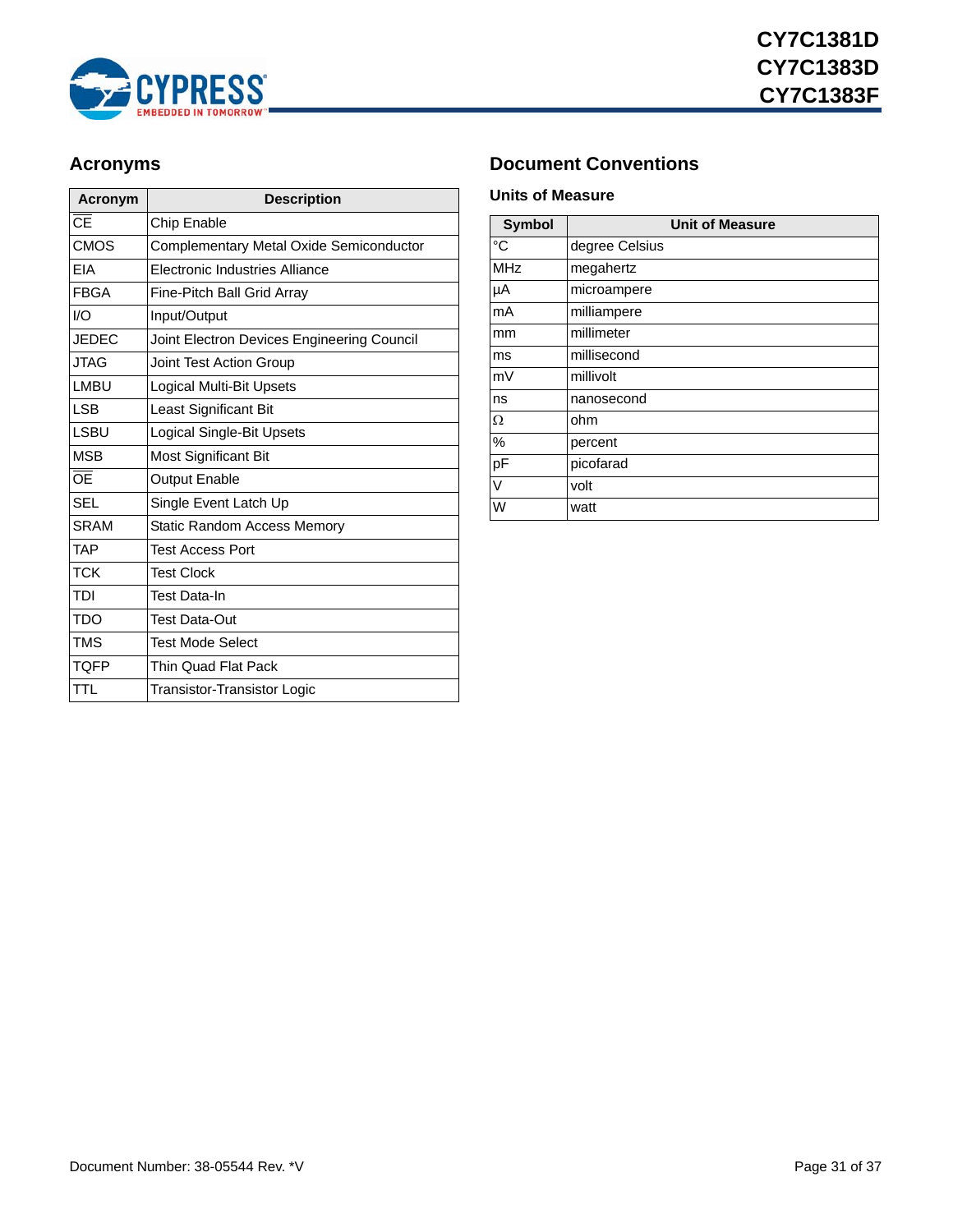

### <span id="page-31-0"></span>**Errata**

This section describes the Ram9 Sync ZZ pin and JTAG issues. Details include trigger conditions, the devices affected, proposed workaround and silicon revision applicability. Please contact your local Cypress sales representative if you have further questions.

#### <span id="page-31-1"></span>**Part Numbers Affected**

| <b>Density &amp; Revision</b>                     | Package Type  | <b>Operating Range</b>    |
|---------------------------------------------------|---------------|---------------------------|
| 18Mb-Ram9 Synchronous SRAMs: CY7C138*D, CY7C138*F | 100-pin TQFP  | Commercial/<br>Industrial |
|                                                   | 165-ball FBGA | Industrial                |

#### <span id="page-31-2"></span>**Product Status**

All of the devices in the Ram9 18Mb Sync family are qualified and available in production quantities.

#### <span id="page-31-3"></span>**Ram9 Sync ZZ Pin & JTAG Issues Errata Summary**

The following table defines the errata applicable to available Ram9 18Mb Sync family devices.

| <b>Item</b> | <b>Issues</b>         | <b>Description</b>                                                                                                                                                                                                                                                            | <b>Device</b>    | <b>Fix Status</b>                                                                                                                               |
|-------------|-----------------------|-------------------------------------------------------------------------------------------------------------------------------------------------------------------------------------------------------------------------------------------------------------------------------|------------------|-------------------------------------------------------------------------------------------------------------------------------------------------|
|             | ZZ Pin                | When asserted HIGH, the ZZ pin places<br>device in a "sleep" condition with data integrity<br>preserved. The ZZ pin currently does not have<br>an internal pull-down resistor and hence<br>cannot be left floating externally by the user<br>during normal mode of operation. | 18M-Ram9 (90 nm) | For the 18M Ram9 (90 nm)<br>devices, there is no plan to fix<br>this issue.                                                                     |
| 2.          | JTAG<br>Functionality | During JTAG test mode, the Boundary scan<br>circuitry does not perform as described in the<br>datasheet. However, it is possible to perform<br>the JTAG test with these devices in "BYPASS"<br>mode".                                                                         | 18M-Ram9 (90 nm) | This issue will be fixed in the<br>new revision, which use the<br>65 nm technology. Please<br>contact your local sales rep for<br>availability. |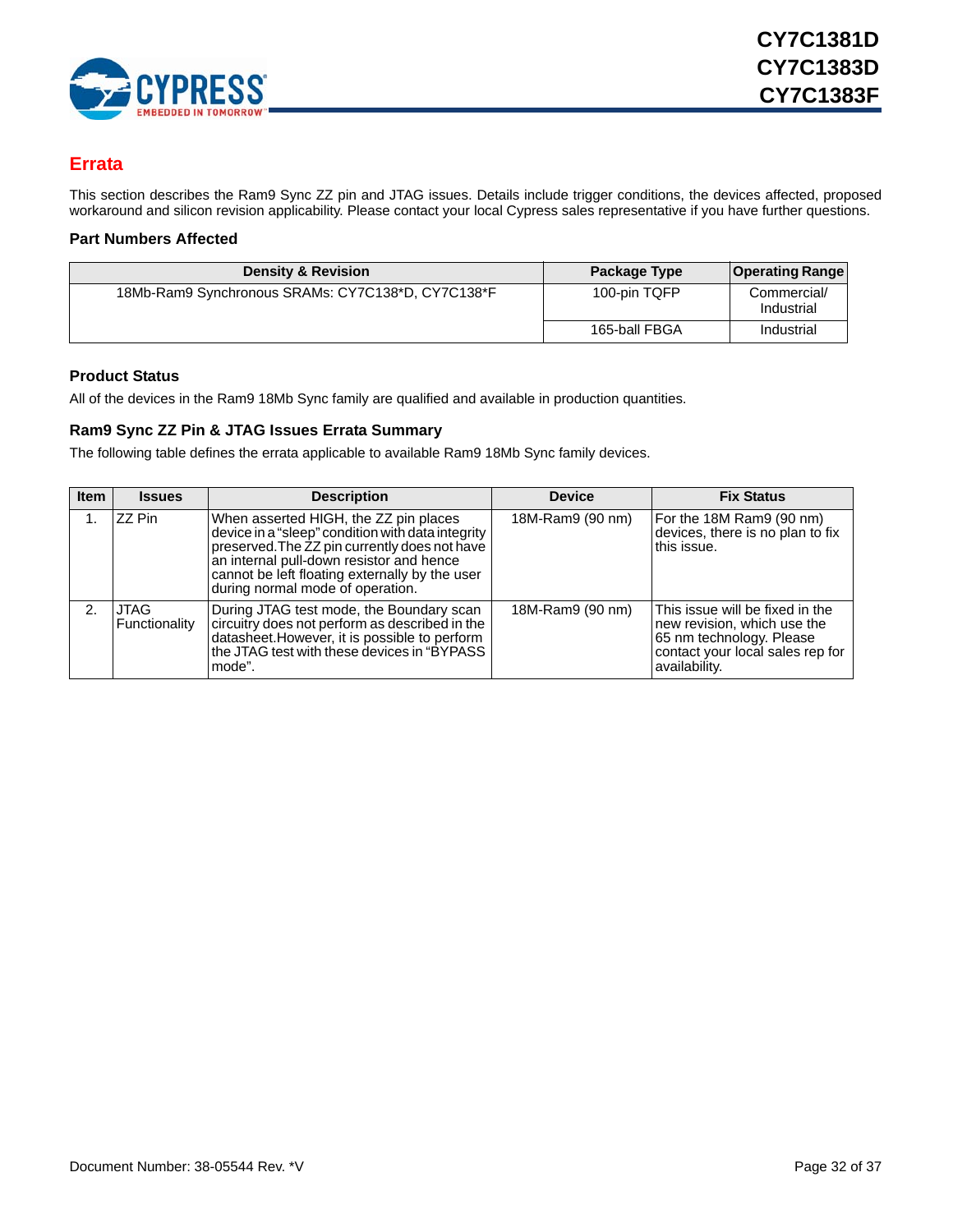

#### **1. ZZ Pin Issue**

**■ PROBLEM DEFINITION** 

The problem occurs only when the device is operated in the normal mode with ZZ pin left floating. The ZZ pin on the SRAM device does not have an internal pull-down resistor. Switching noise in the system may cause the SRAM to recognize a HIGH on the ZZ input, which may cause the SRAM to enter sleep mode. This could result in incorrect or undesirable operation of the SRAM.

- TRIGGER CONDITIONS Device operated with ZZ pin left floating.
- SCOPE OF IMPACT When the ZZ pin is left floating, the device delivers incorrect data.
- WORKAROUND Tie the ZZ pin externally to ground.
- FIX STATUS

For the 18M Ram9 (90 nm) devices, there is no plan to fix this issue.

#### **2. JTAG Functionality**

■ PROBLEM DEFINITION

The problem occurs only when the device is operated in the JTAG test mode.During this mode, the JTAG circuitry can perform incorrectly by delivering the incorrect data or the incorrect scan chain length.

#### ■ TRIGGER CONDITIONS

Several conditions can trigger this failure mode.

- 1. The device can deliver an incorrect length scan chain when operating in JTAG mode.
- 2. Some Byte Write inputs only recognize a logic HIGH level when in JTAG mode.
- 3. Incorrect JTAG data can be read from the device when the ZZ input is tied HIGH during JTAG operation.
- SCOPE OF IMPACT

The device fails for JTAG test. This does not impact the normal functionality of the device.

- WORKAROUND 1.Perform JTAG testing with these devices in "BYPASS mode". 2.Do not use JTAG test.
- FIX STATUS

This issue will be fixed in the new revision, which use the 65 nm technology. Please contact your local sales rep for availability.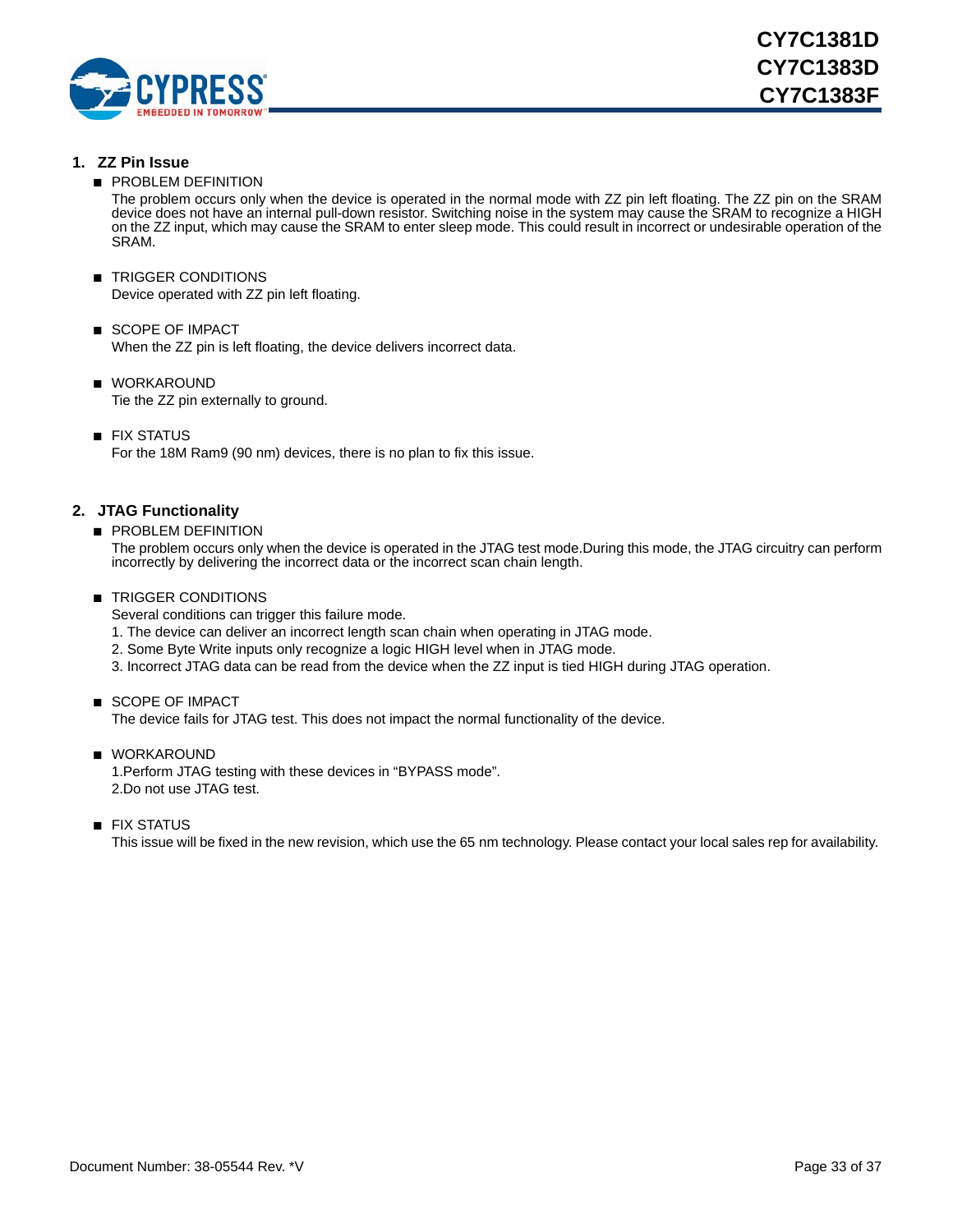

## <span id="page-33-0"></span>**Document History Page**

|                            | Document Title: CY7C1381D/CY7C1383D/CY7C1383F, 18-Mbit (512K x 36/1M x 18) Flow-Through SRAM<br>Document Number: 38-05544 |                    |                                  |                                                                                                                                                                                                                                                                                                                                                                                                                                                                                                                                                                                                                                                                                                                                                                                                                                                                                                                                                                                                                                                                                                                                                                                                                                                                                                                                 |  |
|----------------------------|---------------------------------------------------------------------------------------------------------------------------|--------------------|----------------------------------|---------------------------------------------------------------------------------------------------------------------------------------------------------------------------------------------------------------------------------------------------------------------------------------------------------------------------------------------------------------------------------------------------------------------------------------------------------------------------------------------------------------------------------------------------------------------------------------------------------------------------------------------------------------------------------------------------------------------------------------------------------------------------------------------------------------------------------------------------------------------------------------------------------------------------------------------------------------------------------------------------------------------------------------------------------------------------------------------------------------------------------------------------------------------------------------------------------------------------------------------------------------------------------------------------------------------------------|--|
| Rev.                       | ECN No.                                                                                                                   | Orig. of<br>Change | <b>Submission</b><br><b>Date</b> | <b>Description of Change</b>                                                                                                                                                                                                                                                                                                                                                                                                                                                                                                                                                                                                                                                                                                                                                                                                                                                                                                                                                                                                                                                                                                                                                                                                                                                                                                    |  |
| $\star\star$               | 254518                                                                                                                    | <b>RKF</b>         | See ECN                          | New data sheet.                                                                                                                                                                                                                                                                                                                                                                                                                                                                                                                                                                                                                                                                                                                                                                                                                                                                                                                                                                                                                                                                                                                                                                                                                                                                                                                 |  |
| $\,{}^\star \! \mathsf{A}$ | 288531                                                                                                                    | <b>SYT</b>         | See ECN                          | Updated Features (Removed 117 MHz speed bin).<br>Updated Selection Guide (Removed 117 MHz speed bin).<br>Updated IEEE 1149.1 Serial Boundary Scan (JTAG [14]) (Edited description<br>for non-compliance with 1149.1)<br>Updated Electrical Characteristics (Removed 117 MHz speed bin).<br>Updated Switching Characteristics (Removed 117 MHz speed bin).<br>Updated Ordering Information (Added Pb-free information for 100-pin TQFP,<br>119-ball BGA and 165-ball FBGA package) and added comment of 'Pb-free<br>BG packages availability' below the Ordering Information.                                                                                                                                                                                                                                                                                                                                                                                                                                                                                                                                                                                                                                                                                                                                                    |  |
| *B                         | 326078                                                                                                                    | <b>PCI</b>         | See ECN                          | Changed status from Preliminary to Final.<br>Updated Pin Configurations (Address expansion pins/balls in the pinouts for<br>all packages are modified as per JEDEC standard).<br>Updated TAP Instruction Set (Changed description of OVERVIEW and<br>EXTEST sub-sections, added a sub-section EXTEST Output Bus Tri-State).<br>Updated Identification Register Definitions (Splitted Device Width (23:18) row<br>into two rows Device Width (23:18) 119-ball BGA and another row Device Width<br>(23:18) 165-ball FBGA).<br>Updated Electrical Characteristics (Modified test conditions for V <sub>OL.</sub> V <sub>OH</sub><br>parameters).<br>Updated Thermal Resistance (Changed $\Theta_{JA}$ for 100-pin TQFP Package from<br>31 °C/W to 28.66 °C/W, changed $\Theta_{\text{JC}}$ for 100-pin TQFP Package from 6 °C/W<br>to 4.08 °C/W, changed $\Theta_{JA}$ for 119-ball BGA Package from 45 °C/W to<br>23.8 °C/W, changed $\Theta_{\text{JC}}$ for 119-ball BGA Package from 7 °C/W to 6.2 °C/W,<br>changed $\Theta_{JA}$ for 165-ball FBGA Package from 46 °C/W to 20.7 °C/W, changed<br>$\Theta_{\text{JC}}$ for 165-ball FBGA Package from 3 °C/W to 4.0 °C/W).<br>Updated Ordering Information (Updated part numbers) and removed comment<br>of 'Pb-free BG packages availability' below the Ordering Information. |  |
| $^\ast{\rm C}$             | 351895                                                                                                                    | <b>PCI</b>         | See ECN                          | Updated Ordering Information (Updated part numbers).                                                                                                                                                                                                                                                                                                                                                                                                                                                                                                                                                                                                                                                                                                                                                                                                                                                                                                                                                                                                                                                                                                                                                                                                                                                                            |  |
| *D                         | 416321                                                                                                                    | <b>NXR</b>         | See ECN                          | Changed address of Cypress Semiconductor Corporation on Page# 1 from<br>"3901 North First Street" to "198 Champion Court"<br>Updated Electrical Characteristics (Changed description of $I_X$ parameter from<br>Input Load Current to Input Leakage Current, changed the minimum value of<br>$I_X$ parameter corresponding to Input Current of MODE from -5 $\mu$ A to -30 $\mu$ A,<br>changed the maximum value of $I_X$ parameter corresponding to Input Current<br>of MODE from 30 $\mu$ A to 5 $\mu$ A, changed the minimum value of $I_X$ parameter<br>corresponding to Input Current of ZZ from $-30 \mu A$ to $-5 \mu A$ , changed the<br>minimum value of $I_X$ parameter corresponding to Input Current of ZZ from 5 $\mu$ A<br>to 30 $\mu$ A, Changed V <sub>IH</sub> $\leq$ V <sub>DD</sub> to V <sub>IH</sub> < V <sub>DD</sub> in Note 23).<br>Updated Ordering Information (Updated part numbers) and replaced Package<br>Name column with Package Diagram in the Ordering Information table.                                                                                                                                                                                                                                                                                                                     |  |
| *E                         | 475009                                                                                                                    | <b>VKN</b>         | See ECN                          | Updated TAP AC Switching Characteristics (Changed the minimum values of<br>$t_{TH}$ , $t_{T1}$ parameters from 25 ns to 20 ns and changed the maximum value of<br>$t_{TDOV}$ parameter from 5 ns to 10 ns).<br>Updated Maximum Ratings (Added the Maximum Rating for Supply Voltage<br>on V <sub>DDQ</sub> Relative to GND).<br>Updated Ordering Information (Updated part numbers).                                                                                                                                                                                                                                                                                                                                                                                                                                                                                                                                                                                                                                                                                                                                                                                                                                                                                                                                            |  |
| $\boldsymbol{F}$           | 776456                                                                                                                    | <b>VKN</b>         | See ECN                          | Added part numbers CY7C1381F and CY7C1383F and its related information.<br>Added Note 1 regarding Chip Enable.<br>Updated Ordering Information (Updated part numbers).                                                                                                                                                                                                                                                                                                                                                                                                                                                                                                                                                                                                                                                                                                                                                                                                                                                                                                                                                                                                                                                                                                                                                          |  |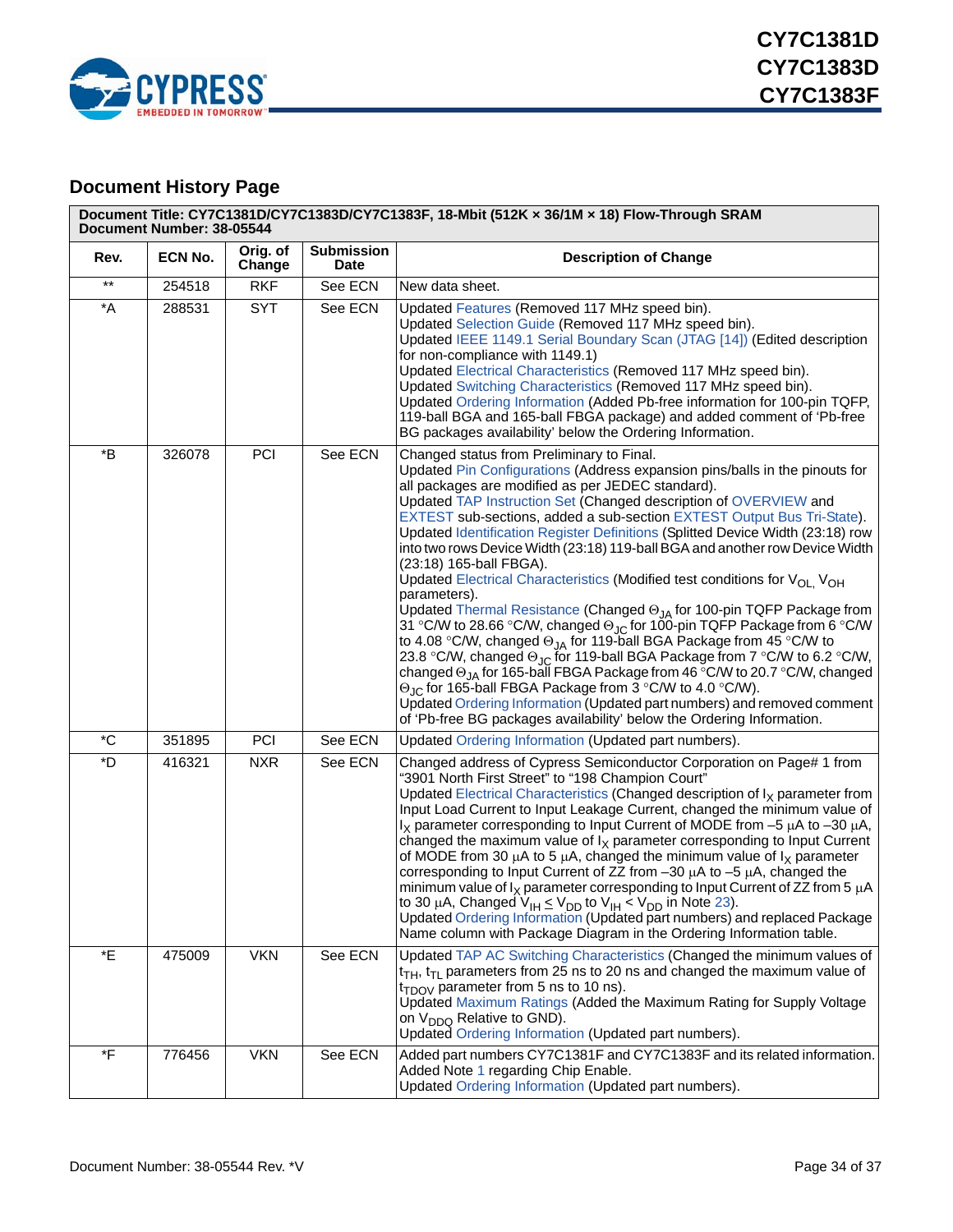

### **Document History Page** *(continued)*

| Document Title: CY7C1381D/CY7C1383D/CY7C1383F, 18-Mbit (512K x 36/1M x 18) Flow-Through SRAM<br>Document Number: 38-05544 |         |                     |                                  |                                                                                                                                                                                                                                                                                                                                                                                                                                                                                                                                                                                                                                                                                                                                                                                                                                                                                                                                                                                                                                                                                                                                                                                                                                                                                                                                                                                                                                                                                                                                                                                                                                                                                                                                                                                                                                                                                                                                                                                                                                                                                                                                                                                                                                                                                                     |  |
|---------------------------------------------------------------------------------------------------------------------------|---------|---------------------|----------------------------------|-----------------------------------------------------------------------------------------------------------------------------------------------------------------------------------------------------------------------------------------------------------------------------------------------------------------------------------------------------------------------------------------------------------------------------------------------------------------------------------------------------------------------------------------------------------------------------------------------------------------------------------------------------------------------------------------------------------------------------------------------------------------------------------------------------------------------------------------------------------------------------------------------------------------------------------------------------------------------------------------------------------------------------------------------------------------------------------------------------------------------------------------------------------------------------------------------------------------------------------------------------------------------------------------------------------------------------------------------------------------------------------------------------------------------------------------------------------------------------------------------------------------------------------------------------------------------------------------------------------------------------------------------------------------------------------------------------------------------------------------------------------------------------------------------------------------------------------------------------------------------------------------------------------------------------------------------------------------------------------------------------------------------------------------------------------------------------------------------------------------------------------------------------------------------------------------------------------------------------------------------------------------------------------------------------|--|
| Rev.                                                                                                                      | ECN No. | Orig. of<br>Change  | <b>Submission</b><br><b>Date</b> | <b>Description of Change</b>                                                                                                                                                                                                                                                                                                                                                                                                                                                                                                                                                                                                                                                                                                                                                                                                                                                                                                                                                                                                                                                                                                                                                                                                                                                                                                                                                                                                                                                                                                                                                                                                                                                                                                                                                                                                                                                                                                                                                                                                                                                                                                                                                                                                                                                                        |  |
| $\mathcal{E}$                                                                                                             | 2752731 | VKN/<br><b>PYRS</b> | 08/17/09                         | Added Neutron Soft Error Immunity.<br>Updated Ordering Information (By including parts that are available) and<br>modified the disclaimer for the Ordering information.                                                                                                                                                                                                                                                                                                                                                                                                                                                                                                                                                                                                                                                                                                                                                                                                                                                                                                                                                                                                                                                                                                                                                                                                                                                                                                                                                                                                                                                                                                                                                                                                                                                                                                                                                                                                                                                                                                                                                                                                                                                                                                                             |  |
| $*H$                                                                                                                      | 2897182 | <b>NJY</b>          | 03/22/2010                       | Updated Ordering Information (Removed inactive parts).<br><b>Updated Package Diagrams.</b>                                                                                                                                                                                                                                                                                                                                                                                                                                                                                                                                                                                                                                                                                                                                                                                                                                                                                                                                                                                                                                                                                                                                                                                                                                                                                                                                                                                                                                                                                                                                                                                                                                                                                                                                                                                                                                                                                                                                                                                                                                                                                                                                                                                                          |  |
| $\mathbf{H}$                                                                                                              | 3159479 | <b>NJY</b>          | 02/01/2011                       | <b>Updated Package Diagrams.</b><br>Added Acronyms and Units of Measure.<br>Minor edits.<br>Updated to new template.                                                                                                                                                                                                                                                                                                                                                                                                                                                                                                                                                                                                                                                                                                                                                                                                                                                                                                                                                                                                                                                                                                                                                                                                                                                                                                                                                                                                                                                                                                                                                                                                                                                                                                                                                                                                                                                                                                                                                                                                                                                                                                                                                                                |  |
| *J                                                                                                                        | 3192403 | <b>NJY</b>          | 03/10/2011                       | Updated to new template.                                                                                                                                                                                                                                                                                                                                                                                                                                                                                                                                                                                                                                                                                                                                                                                                                                                                                                                                                                                                                                                                                                                                                                                                                                                                                                                                                                                                                                                                                                                                                                                                                                                                                                                                                                                                                                                                                                                                                                                                                                                                                                                                                                                                                                                                            |  |
| $^\star \! \mathsf{K}$                                                                                                    | 3210400 | <b>NJY</b>          | 03/30/2011                       | Updated Ordering Information (Removed pruned part CY7C1381F-133BGC).                                                                                                                                                                                                                                                                                                                                                                                                                                                                                                                                                                                                                                                                                                                                                                                                                                                                                                                                                                                                                                                                                                                                                                                                                                                                                                                                                                                                                                                                                                                                                                                                                                                                                                                                                                                                                                                                                                                                                                                                                                                                                                                                                                                                                                |  |
| *L                                                                                                                        | 3440174 | <b>NJY</b>          | 11/16/2011                       | Updated Ordering Information (Added two part numbers CY7C1383D-133AXC<br>and CY7C1383D-133AXI).                                                                                                                                                                                                                                                                                                                                                                                                                                                                                                                                                                                                                                                                                                                                                                                                                                                                                                                                                                                                                                                                                                                                                                                                                                                                                                                                                                                                                                                                                                                                                                                                                                                                                                                                                                                                                                                                                                                                                                                                                                                                                                                                                                                                     |  |
| *M                                                                                                                        | 3489571 | <b>NJY</b>          | 01/10/2012                       | Updated Ordering Information (Added part number CY7C1383F-133BZI).<br><b>Updated Package Diagrams.</b>                                                                                                                                                                                                                                                                                                                                                                                                                                                                                                                                                                                                                                                                                                                                                                                                                                                                                                                                                                                                                                                                                                                                                                                                                                                                                                                                                                                                                                                                                                                                                                                                                                                                                                                                                                                                                                                                                                                                                                                                                                                                                                                                                                                              |  |
| $*N$                                                                                                                      | 3578427 | PRIT                | 04/11/2012                       | Updated Features (Removed CY7C1381F related information, removed<br>119-ball BGA package related information, removed 165-ball FBGA package<br>related information for CY7C1383D, added 165-ball FBGA package related<br>information for CY7C1383F).<br>Updated Functional Description (Removed CY7C1381F related information,<br>removed the Note "For best practices or recommendations, refer to the<br>Cypress application note AN1064, SRAM System Design Guidelines on<br>www.cypress.com." and its reference, removed the Note "CE <sub>3</sub> CE <sub>2</sub> are for<br>100-pin TQFP and 165-ball FBGA packages only. 119-ball BGA is offered only<br>in 1 chip enable.").<br>Updated Logic Block Diagram - CY7C1381D (Removed CY7C1381F related<br>information).<br>Updated Pin Configurations (Removed CY7C1381F related information,<br>removed 119-ball BGA package related information, removed 165-ball FBGA<br>package related information for CY7C1383D, added 165-ball FBGA package<br>related information for CY7C1383F).<br>Updated Pin Definitions (Removed the Note "CE <sub>3</sub> CE <sub>2</sub> are for 100-pin TQFP<br>and 165-ball FBGA packages only. 119-ball BGA is offered only in 1 chip<br>enable." and its reference).<br>Updated Functional Overview (Removed CY7C1381F related information,<br>removed the Note " $\overline{\text{CE}}_3$ CE <sub>2</sub> are for 100-pin TQFP and 165-ball FBGA<br>packages only. 119-ball BGA is offered only in 1 chip enable." and its<br>reference).<br>Updated Truth Table (Removed CY7C1381F related information).<br>Updated Truth Table for Read/Write (Removed CY7C1381F related<br>information).<br>Updated IEEE 1149.1 Serial Boundary Scan (JTAG [14]) (Removed<br>CY7C1381F and CY7C1383D related information).<br>Updated Identification Register Definitions (Removed CY7C1381F and<br>CY7C1383D related information, removed 119-ball BGA package related<br>information).<br>Updated Scan Register Sizes (Removed 119-ball BGA package related<br>information).<br>Removed Boundary Scan Order (Corresponding to 119-ball BGA package).<br>Updated Capacitance (Removed 119-ball BGA package related information).<br>Updated Thermal Resistance (Removed 119-ball BGA package related infor-<br>mation). |  |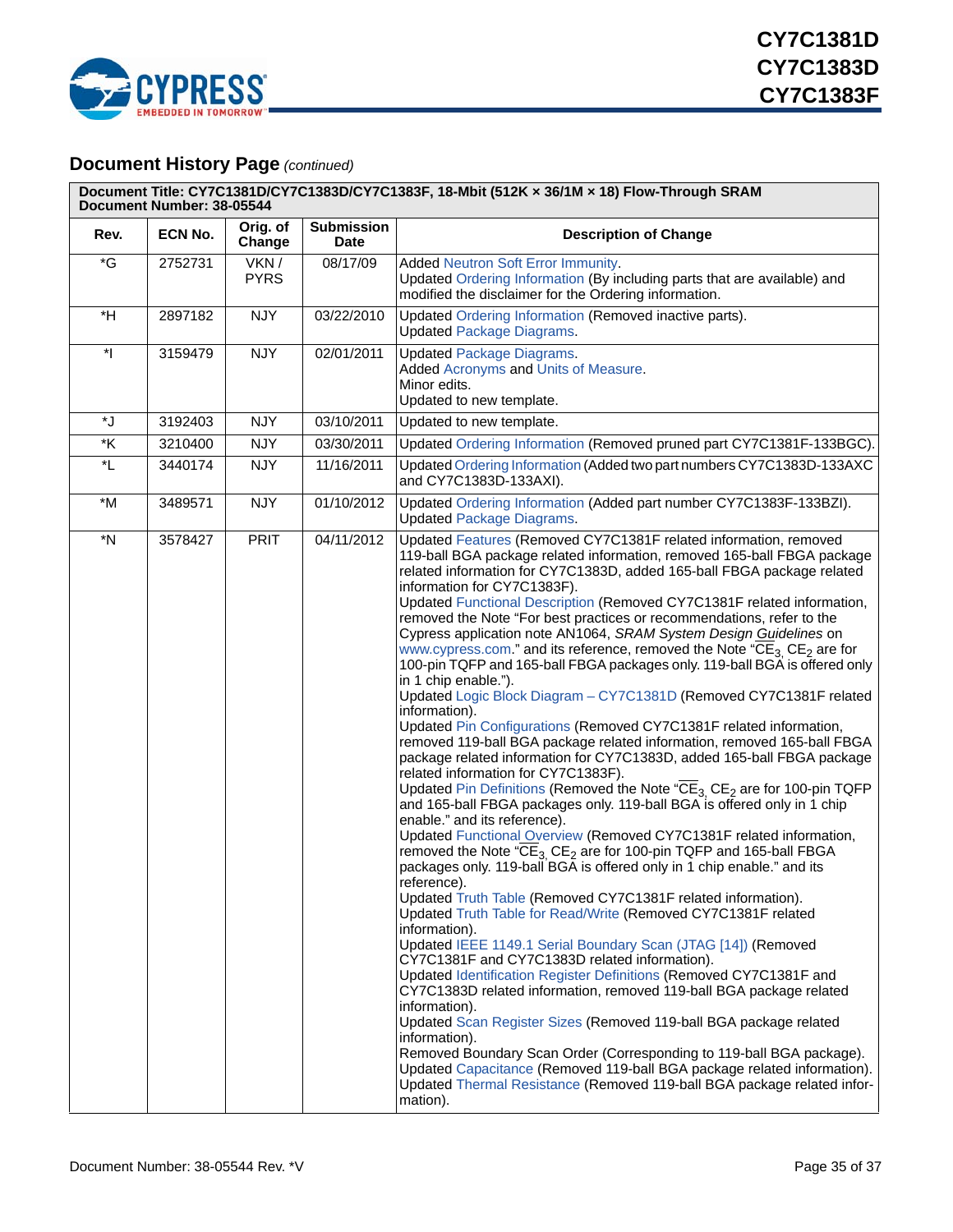

### **Document History Page** *(continued)*

| Document Title: CY7C1381D/CY7C1383D/CY7C1383F, 18-Mbit (512K x 36/1M x 18) Flow-Through SRAM<br>Document Number: 38-05544 |                |                    |                                  |                                                                                                                                                                                                                                                                                                                                                                                                                                                                                                                                                              |  |
|---------------------------------------------------------------------------------------------------------------------------|----------------|--------------------|----------------------------------|--------------------------------------------------------------------------------------------------------------------------------------------------------------------------------------------------------------------------------------------------------------------------------------------------------------------------------------------------------------------------------------------------------------------------------------------------------------------------------------------------------------------------------------------------------------|--|
| Rev.                                                                                                                      | <b>ECN No.</b> | Orig. of<br>Change | <b>Submission</b><br><b>Date</b> | <b>Description of Change</b>                                                                                                                                                                                                                                                                                                                                                                                                                                                                                                                                 |  |
| $*N$ (cont.)                                                                                                              | 3578427        | <b>PRIT</b>        | 04/11/2012                       | Updated Package Diagrams (Removed 119-ball BGA package related<br>information).                                                                                                                                                                                                                                                                                                                                                                                                                                                                              |  |
| $^\star \text{O}$                                                                                                         | 3945784        | <b>PRIT</b>        | 03/27/2013                       | <b>Updated Package Diagrams:</b><br>spec 51-85180 - Changed revision from *E to *F.                                                                                                                                                                                                                                                                                                                                                                                                                                                                          |  |
| $*_{P}$                                                                                                                   | 3977530        | <b>PRIT</b>        | 04/22/2013                       | <b>Added Errata.</b>                                                                                                                                                                                                                                                                                                                                                                                                                                                                                                                                         |  |
| *Q                                                                                                                        | 4068739        | <b>PRIT</b>        | 07/20/2013                       | Added Errata footnotes (Note 2, 3, 4, 5, 6, 14).<br><b>Updated Pin Configurations:</b><br>Added Note 2 and referred the same note in Figure 1.<br>Added Note 3, 4 and referred the same note in Figure 2.<br><b>Updated Pin Definitions:</b><br>Added Note 5 and referred the same note in ZZ pin.<br>Added Note 6 and referred the same note in TDO, TDI, TMS, TCK pins.<br>Updated IEEE 1149.1 Serial Boundary Scan (JTAG [14]):<br>Added Note 14 and referred the same note in JTAG in the heading.<br><b>Updated Errata.</b><br>Updated to new template. |  |
| $*R$                                                                                                                      | 4150971        | <b>PRIT</b>        | 10/08/2013                       | <b>Updated Errata.</b>                                                                                                                                                                                                                                                                                                                                                                                                                                                                                                                                       |  |
| *S                                                                                                                        | 4572829        | <b>PRIT</b>        | 11/18/2014                       | <b>Updated Functional Description:</b><br>Added "For a complete list of related documentation, click here." at the end.<br><b>Updated Ordering Information:</b><br>Removed pruned part CY7C1470V25-167BZC.                                                                                                                                                                                                                                                                                                                                                   |  |
| $\mathbf{F}^*$                                                                                                            | 4739641        | <b>PRIT</b>        | 04/24/2015                       | Updated to new template.<br><b>Completing Sunset Review.</b>                                                                                                                                                                                                                                                                                                                                                                                                                                                                                                 |  |
| *U                                                                                                                        | 5190429        | <b>PRIT</b>        | 03/25/2016                       | Added watermark "Not Recommended for New Designs." across the<br>document.<br><b>Updated Ordering Information:</b><br>Updated part numbers.<br>Added a column "MPN Status".<br>Added Note 39 and referred the same note in all MPNs.<br><b>Updated Package Diagrams:</b><br>spec 51-85180 - Changed revision from *F to *G.<br>Updated to new template.<br><b>Completing Sunset Review.</b>                                                                                                                                                                  |  |
| *V                                                                                                                        | 5765371        | AJU                | 06/07/2017                       | <b>Updated Truth table</b><br>Updated 100-pin TQFP package diagram.                                                                                                                                                                                                                                                                                                                                                                                                                                                                                          |  |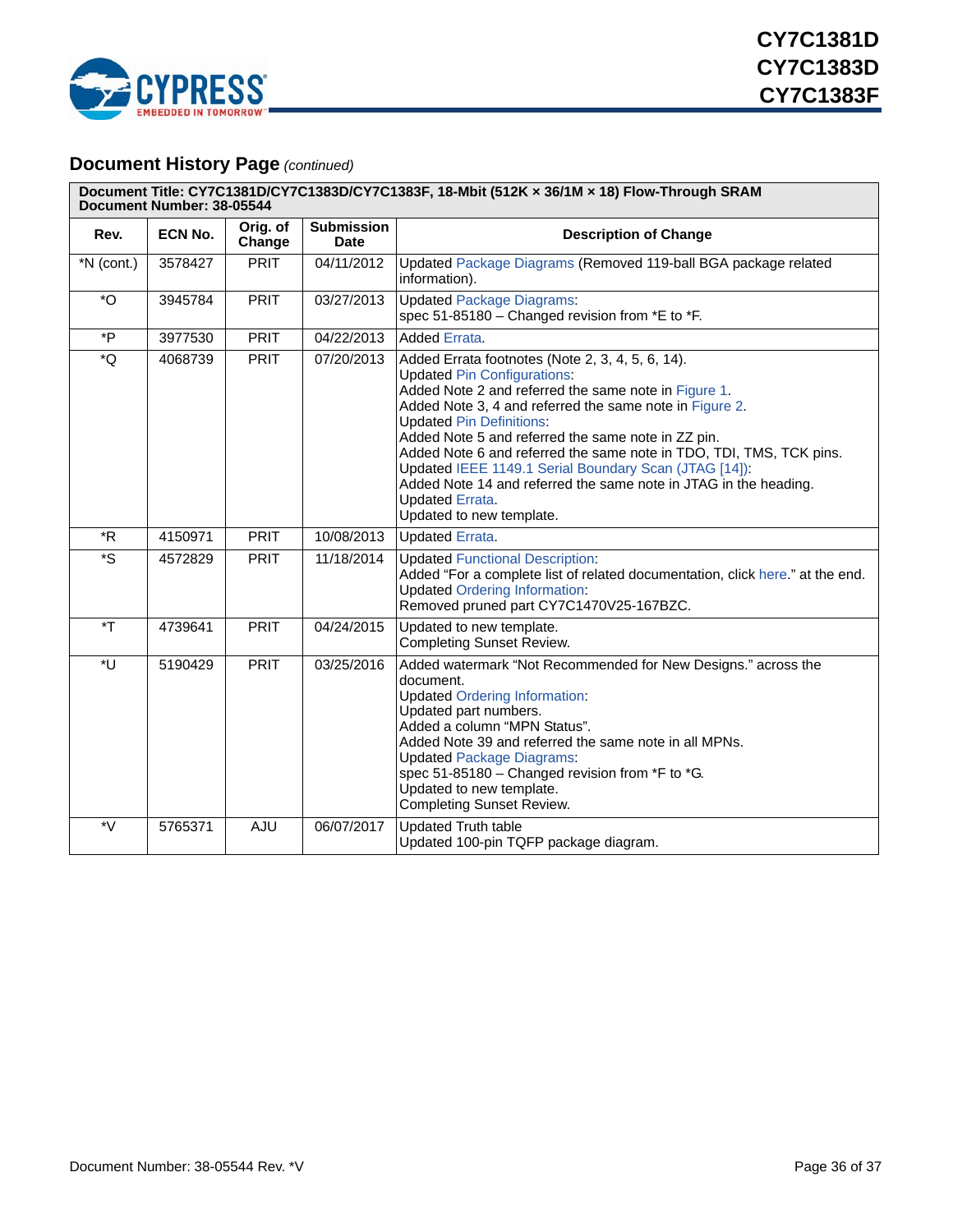

### <span id="page-36-0"></span>**Sales, Solutions, and Legal Information**

#### <span id="page-36-1"></span>**Worldwide Sales and Design Support**

Cypress maintains a worldwide network of offices, solution centers, manufacturer's representatives, and distributors. To find the office closest to you, visit us at [Cypress Locations](http://www.cypress.com/go/locations).

#### **Products**

| cypress.com/arm        |
|------------------------|
| cypress.com/automotive |
| cypress.com/clocks     |
| cypress.com/interface  |
| cypress.com/iot        |
| cypress.com/memory     |
| cypress.com/mcu        |
| cypress.com/psoc       |
| cypress.com/pmic       |
| cypress.com/touch      |
| cypress.com/usb        |
| cypress.com/wireless   |
|                        |

#### **PSoC® [Solutions](http://www.cypress.com/psoc)**

[PSoC 1](http://www.cypress.com/products/psoc-1) | [PSoC 3](http://www.cypress.com/products/psoc-3) | [PSoC 4](http://www.cypress.com/products/psoc-4) [| PSoC 5LP](http://www.cypress.com/products/32-bit-arm-cortex-m3-psoc-5lp) [| PSoC 6](http://www.cypress.com/psoc6)

#### **[Cypress Developer Community](http://www.cypress.com/cdc)**

[Forums](http://www.cypress.com/forum) | [WICED IOT Forums](https://community.cypress.com/welcome) | [Projects](http://www.cypress.com/projects) | [Video](http://www.cypress.com/video-library) | [Blogs](http://www.cypress.com/blog) | [Training](http://www.cypress.com/training) | [Components](http://www.cypress.com/cdc/community-components)

#### **[Technical Support](http://www.cypress.com/support)**

[cypress.com/support](http://www.cypress.com/support)

© Cypress Semiconductor Corporation, 2004-2017. This document is the property of Cypress Semiconductor Corporation and its subsidiaries, including Spansion LLC ("Cypress"). This document, including any software or firmware included or referenced in this document ("Software"), is owned by Cypress under the intellectual property laws and treaties of the United States and other countries worldwide. Cypress reserves all rights under such laws and treaties and does not, except as specifically stated in this paragraph, grant any license under its patents, copyrights, trademarks, or other<br>intellectual property modify and reproduce the Software solely for use with Cypress hardware products, only internally within your organization, and (b) to distribute the Software in binary code form externally to end users<br>(either directly or provided by Cypress, unmodified) to make, use, distribute, and import the Software solely for use with Cypress hardware products. Any other use, reproduction, modification, translation, or compilation of the Software is prohibited.

TO THE EXTENT PERMITTED BY APPLICABLE LAW, CYPRESS MAKES NO WARRANTY OF ANY KIND, EXPRESS OR IMPLIED, WITH REGARD TO THIS DOCUMENT OR ANY SOFTWARE<br>OR ACCOMPANYING HARDWARE, INCLUDING, BUT NOT LIMITED TO, THE IMPLIED WARRAN permitted by applicable law, Cypress reserves the right to make changes to this document without further notice. Cypress does not assume any liability arising out of the application or use of any product or circuit described in this document. Any information provided in this document, including any sample design information or programming code, is provided only for reference purposes. It is<br>the responsibility of th are not designed, intended, or authorized for use as critical components in systems designed or intended for the operation of weapons, weapons systems, nuclear installations, life-support devices or systems, other medical devices or systems (including resuscitation equipment and surgical implants), pollution control or hazardous substances management, or other uses where the failure of the<br>device or system could cause expected to cause the failure of the device or system, or to affect its safety or effectiveness. Cypress is not liable, in whole or in part, and you shall and hereby do release Cypress from any claim,<br>damage, or other liab

Cypress, the Cypress logo, Spansion, the Spansion logo, and combinations thereof, WICED, PSoC, CapSense, EZ-USB, F-RAM, and Traveo are trademarks or registered trademarks of Cypress in the United States and other countries. For a more complete list of Cypress trademarks, visit cypress.com. Other names and brands may be claimed as property of their respective owners